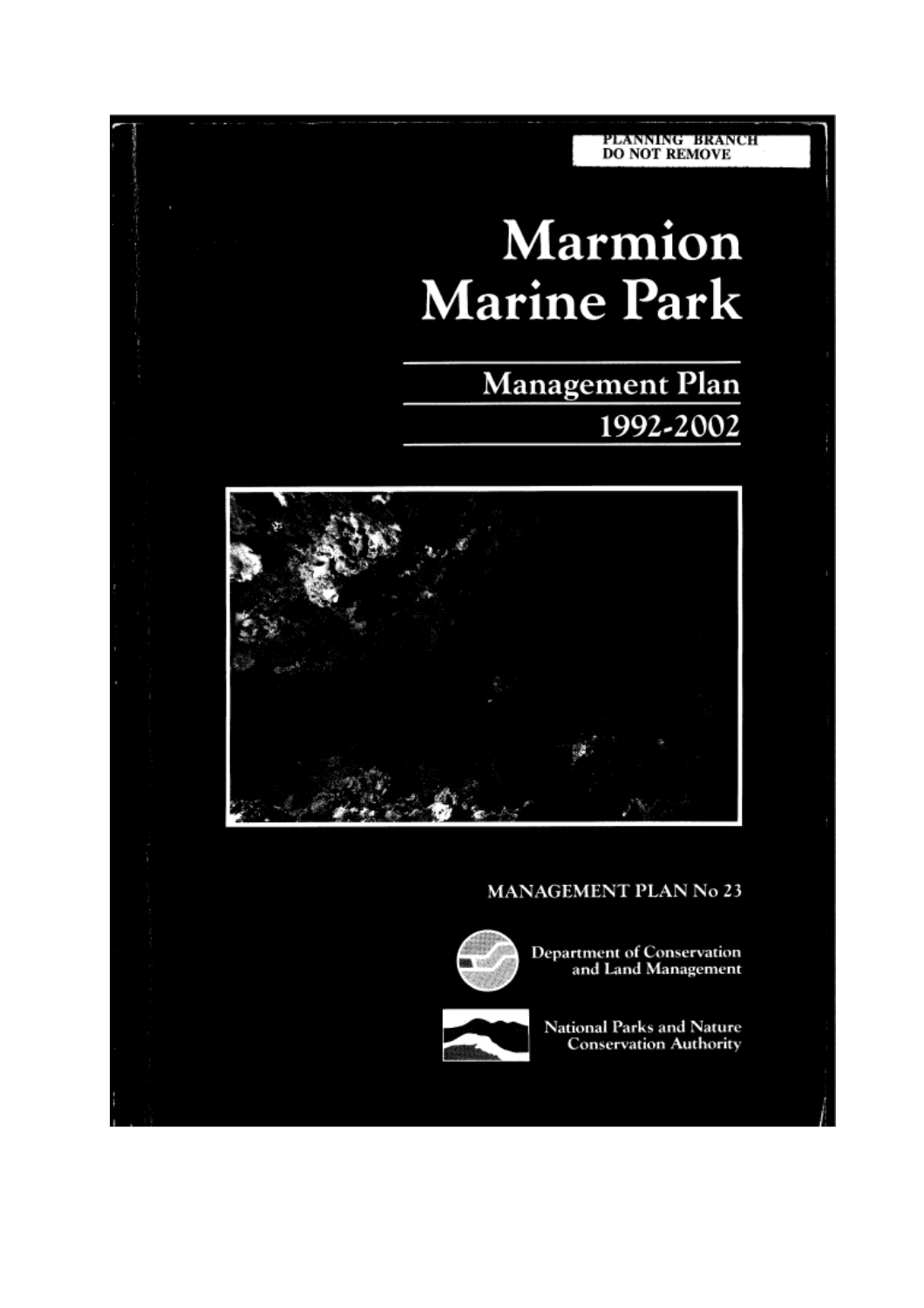## **MARMION MARINE PARK**

## **MANAGEMENT PLAN**

**1992-2002**

**Planning Team:**

Greg Pobar (Draft Plan Coordinator) Kate Orr (Final Plan Coordinator) Matt Cavana Mike Osmond

Department of Conservation and Land Management for the National Parks and Nature Conservation Authority Perth, Western Australia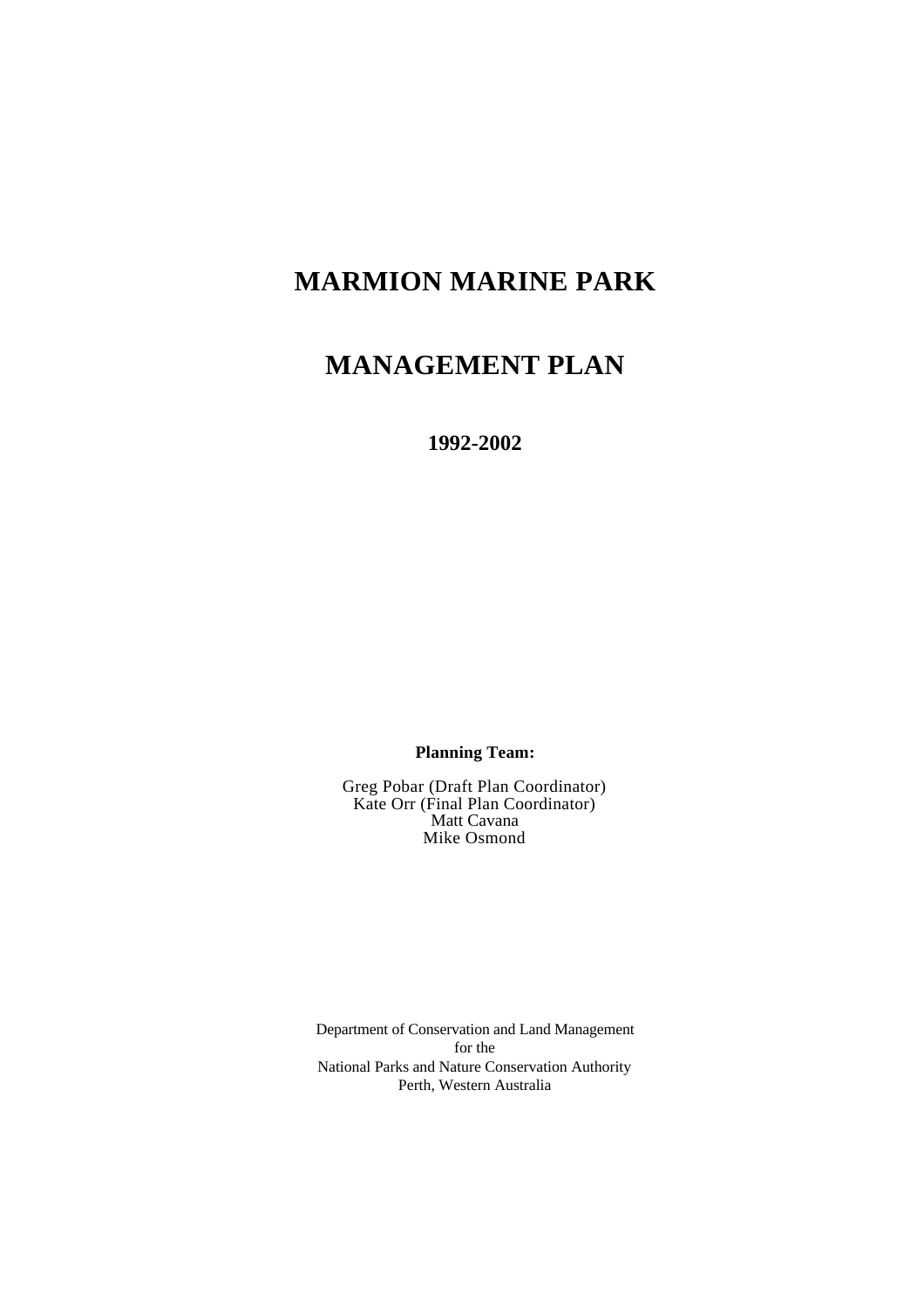## **PREFACE**

Conservation reserves in Western Australia, such as marine parks, national parks, marine nature reserves, nature reserves and other reserves are declared under the Conservation and Land Management Act, and are vested in the National Parks and Nature Conservation Authority (NPNCA). Marine Parks are managed by the Department of Conservation and Land Management (CALM). Fisheries activities in Marine Parks are regulated under the Fisheries Act and managed in collaboration with the Fisheries Department.

The NPNCA is responsible for the preparation of management plans for all waters and land that are vested in it. Plans are prepared by CALM and released as drafts for public comment. After consideration of public comment, the NPNCA submits the revised plans to the Minister for the Environment for approval.

This document was approved by the Minister for the Environment on 30 January 1992 with the concurrence of the Minister for Fisheries.

The Marmion Marine Park Consultative Committee was established to integrate management between CALM, State Government agencies and local authorities with management responsibilities within, and adjacent to, the Marine Park. The Committee is comprised of representatives from the Fisheries Department, Department of Marine and Harbours, Ministry of Sport and Recreation, Department of Planning and Urban Development, Stirling City Council and Wanneroo City Council. It played a major role in the preparation of this management plan.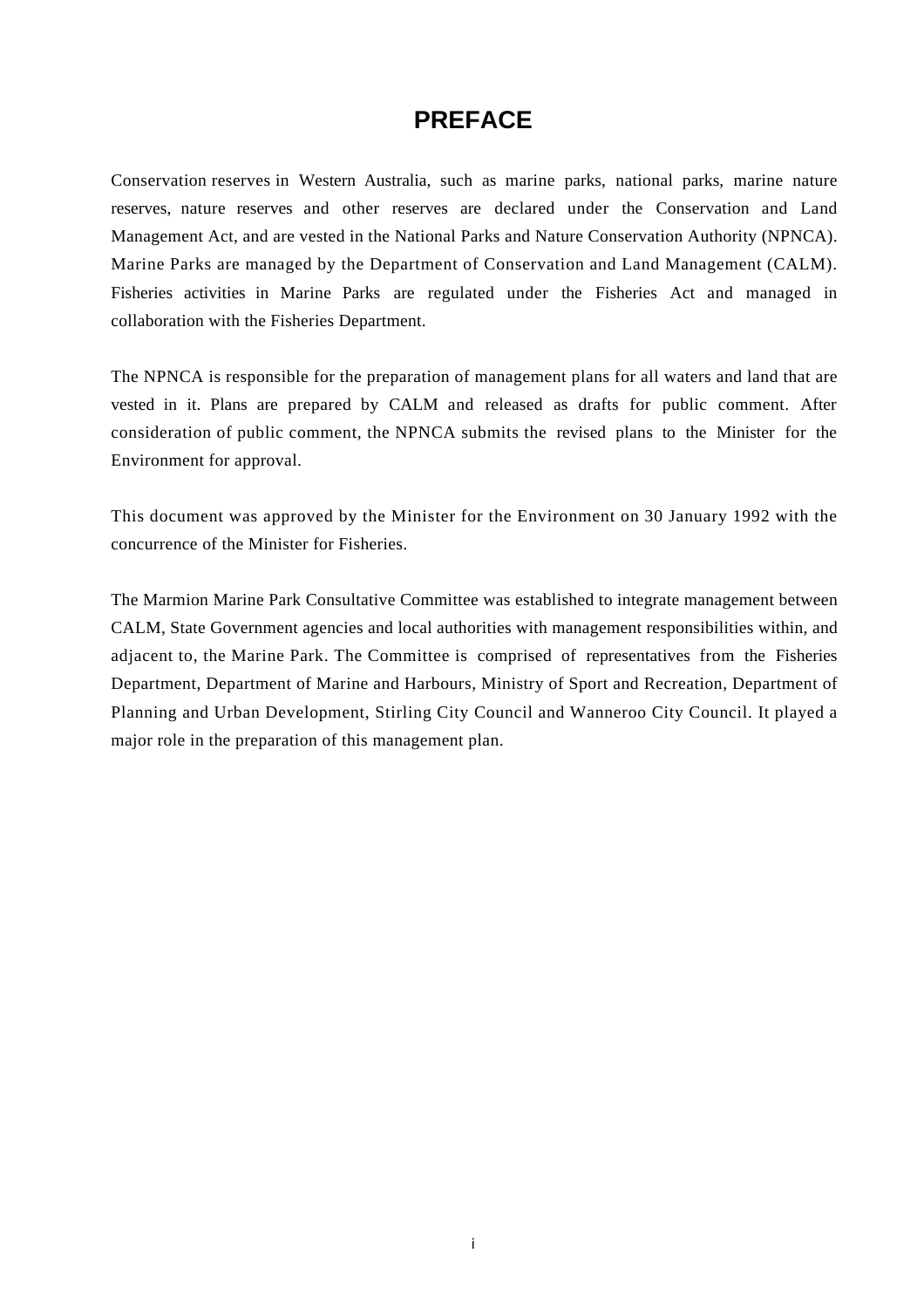## **ACKNOWLEDGEMENTS**

This management plan was prepared for the NPNCA by CALM and is based on an earlier draft published by the Department of Conservation and Environment (DCE, 1985).

The advice provided by the Marmion Marine Park Consultative Committee is acknowledged. Debbie Bowra typed the plan, Anthony Sutton and Richard Grant edited the plan, and the Land Information Branch prepared the maps.

Eva Boogaard provided the photograph for the front cover.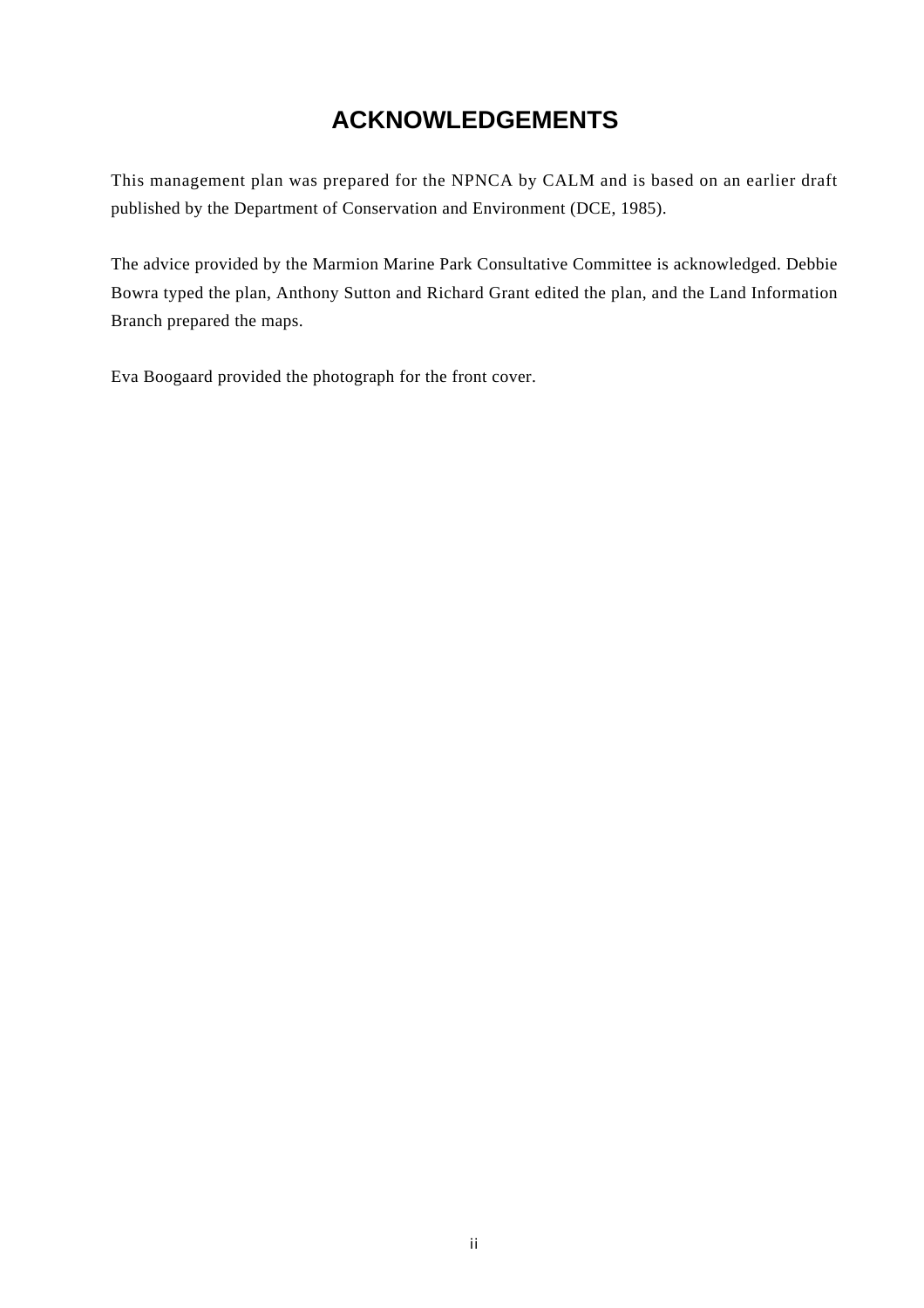## **TABLE OF CONTENTS**

|              | $PREFACE$ $i$                                                                                                                                                                                                                                                                                                                                                                                                                                                                                  |    |  |
|--------------|------------------------------------------------------------------------------------------------------------------------------------------------------------------------------------------------------------------------------------------------------------------------------------------------------------------------------------------------------------------------------------------------------------------------------------------------------------------------------------------------|----|--|
|              |                                                                                                                                                                                                                                                                                                                                                                                                                                                                                                |    |  |
|              |                                                                                                                                                                                                                                                                                                                                                                                                                                                                                                |    |  |
|              | $INDEX\ to\ ACTIONS$ $\hspace{2cm}$ $vi$                                                                                                                                                                                                                                                                                                                                                                                                                                                       |    |  |
|              |                                                                                                                                                                                                                                                                                                                                                                                                                                                                                                |    |  |
| 1.0          |                                                                                                                                                                                                                                                                                                                                                                                                                                                                                                |    |  |
| 2.0          |                                                                                                                                                                                                                                                                                                                                                                                                                                                                                                |    |  |
| 3.0          |                                                                                                                                                                                                                                                                                                                                                                                                                                                                                                |    |  |
| 4.0          |                                                                                                                                                                                                                                                                                                                                                                                                                                                                                                |    |  |
| 5.0          |                                                                                                                                                                                                                                                                                                                                                                                                                                                                                                |    |  |
|              |                                                                                                                                                                                                                                                                                                                                                                                                                                                                                                |    |  |
| 6.0          |                                                                                                                                                                                                                                                                                                                                                                                                                                                                                                |    |  |
| 7.0          |                                                                                                                                                                                                                                                                                                                                                                                                                                                                                                |    |  |
| 8.0          |                                                                                                                                                                                                                                                                                                                                                                                                                                                                                                |    |  |
| 9.0          |                                                                                                                                                                                                                                                                                                                                                                                                                                                                                                |    |  |
| 10.0         |                                                                                                                                                                                                                                                                                                                                                                                                                                                                                                |    |  |
|              | $CONSERVATION$ 22                                                                                                                                                                                                                                                                                                                                                                                                                                                                              |    |  |
| 11.0         |                                                                                                                                                                                                                                                                                                                                                                                                                                                                                                |    |  |
| 12.0         |                                                                                                                                                                                                                                                                                                                                                                                                                                                                                                |    |  |
| 13.0         |                                                                                                                                                                                                                                                                                                                                                                                                                                                                                                |    |  |
| 14.0         | HYDROLOGY 27                                                                                                                                                                                                                                                                                                                                                                                                                                                                                   |    |  |
| 15.0         |                                                                                                                                                                                                                                                                                                                                                                                                                                                                                                |    |  |
| 16.0         |                                                                                                                                                                                                                                                                                                                                                                                                                                                                                                | 29 |  |
| 17.0         | TERRESTRIAL BIOTA 33                                                                                                                                                                                                                                                                                                                                                                                                                                                                           |    |  |
|              |                                                                                                                                                                                                                                                                                                                                                                                                                                                                                                | 35 |  |
| 18.0         | PRINCIPAL RECREATION AND COMMERCIAL DIRECTIONS___________________________________36                                                                                                                                                                                                                                                                                                                                                                                                            |    |  |
| 19.0         |                                                                                                                                                                                                                                                                                                                                                                                                                                                                                                |    |  |
| 19.1         |                                                                                                                                                                                                                                                                                                                                                                                                                                                                                                |    |  |
| 19.2         | $COLLECTING \begin{tabular}{c} \hline \multicolumn{3}{c}{} & \multicolumn{3}{c}{} & \multicolumn{3}{c}{} & \multicolumn{3}{c}{} \\ \hline \multicolumn{3}{c}{} & \multicolumn{3}{c}{} & \multicolumn{3}{c}{} & \multicolumn{3}{c}{} \\ \multicolumn{3}{c}{} & \multicolumn{3}{c}{} & \multicolumn{3}{c}{} \\ \multicolumn{3}{c}{} & \multicolumn{3}{c}{} & \multicolumn{3}{c}{} \\ \multicolumn{3}{c}{} & \multicolumn{3}{c}{} & \multicolumn{3}{c}{} \\ \multicolumn{3}{c}{} & \multicolumn{$ |    |  |
| 19.3         | DIVING AND SNORKELLING 40                                                                                                                                                                                                                                                                                                                                                                                                                                                                      |    |  |
| 19.4         | $\text{BOATING}\_\_\_\_\_40$                                                                                                                                                                                                                                                                                                                                                                                                                                                                   |    |  |
| 19.5         |                                                                                                                                                                                                                                                                                                                                                                                                                                                                                                |    |  |
| 19.6<br>19.7 |                                                                                                                                                                                                                                                                                                                                                                                                                                                                                                |    |  |
| 19.8         |                                                                                                                                                                                                                                                                                                                                                                                                                                                                                                |    |  |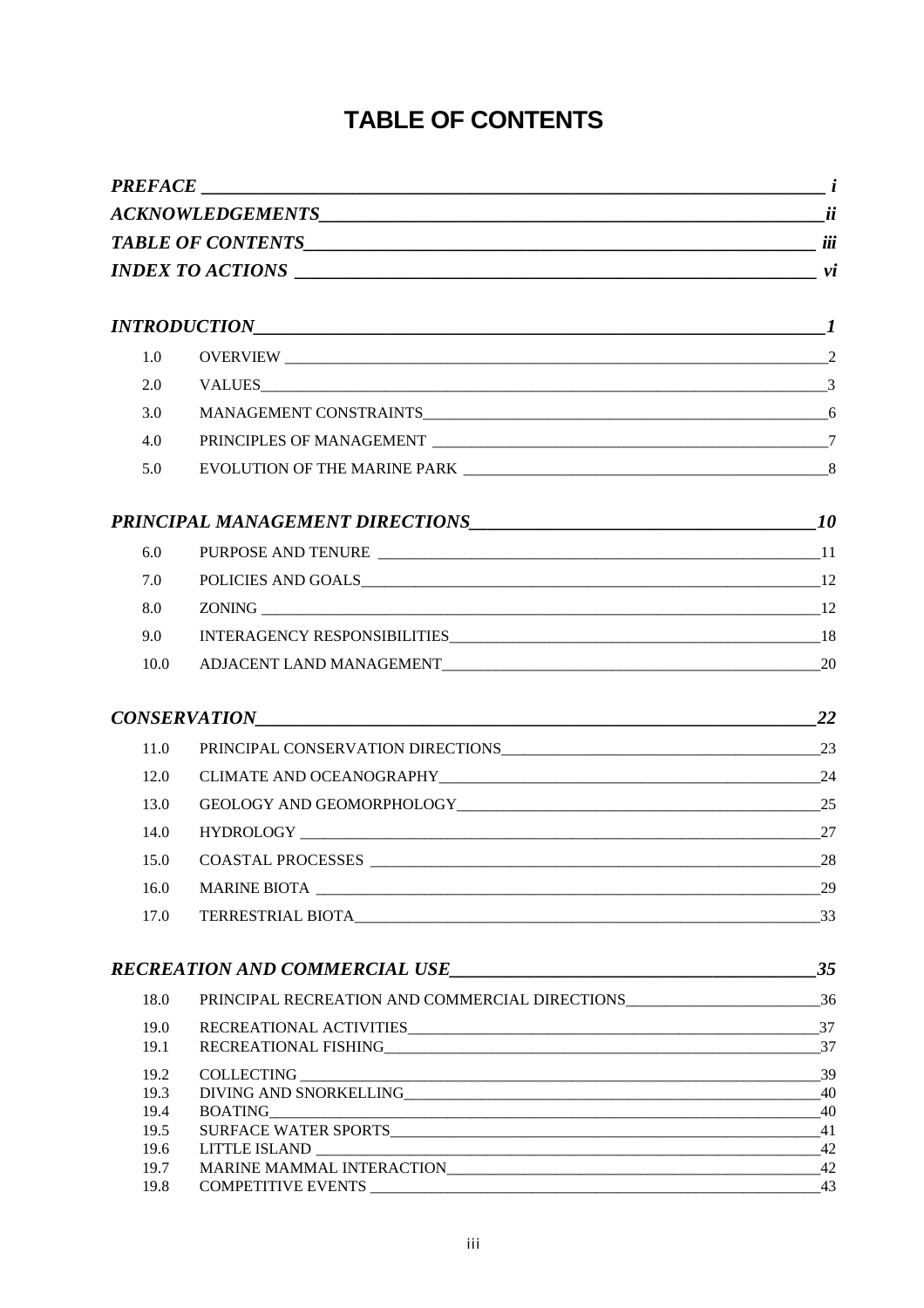| 20.0 |                                           | - 44  |
|------|-------------------------------------------|-------|
| 20.1 | ROCK LOBSTER FISHERY 44                   |       |
| 20.2 |                                           |       |
| 20.3 |                                           |       |
| 21.0 |                                           |       |
| 21.1 |                                           |       |
| 22.0 |                                           |       |
| 23.0 |                                           |       |
| 24.0 |                                           |       |
| 24.1 |                                           |       |
| 24.2 |                                           |       |
| 24.3 |                                           |       |
| 24.4 |                                           |       |
| 24.5 |                                           |       |
| 24.6 |                                           |       |
| 24.7 |                                           |       |
| 24.8 | <b>BOAT RAMPS</b><br>51                   |       |
|      | 24.10 LITTER 52                           |       |
| 25.0 |                                           |       |
|      |                                           |       |
|      |                                           | 59    |
| 27.0 |                                           |       |
| 28.0 | STAFFING, SURVEILLANCE AND ENFORCEMENT 60 |       |
| 29.0 | <b>MARINE POLLUTION</b>                   | 61    |
| 30.0 |                                           | 62    |
| 31.0 |                                           | $-62$ |
| 32.0 |                                           | 63    |
|      |                                           | 64    |
|      | APPENDIX 1.                               | 67    |
|      | APPENDIX 2                                | 68    |
|      | APPENDIX 3(a)                             | 70    |
|      | APPENDIX 3(b)                             | 71    |
|      |                                           |       |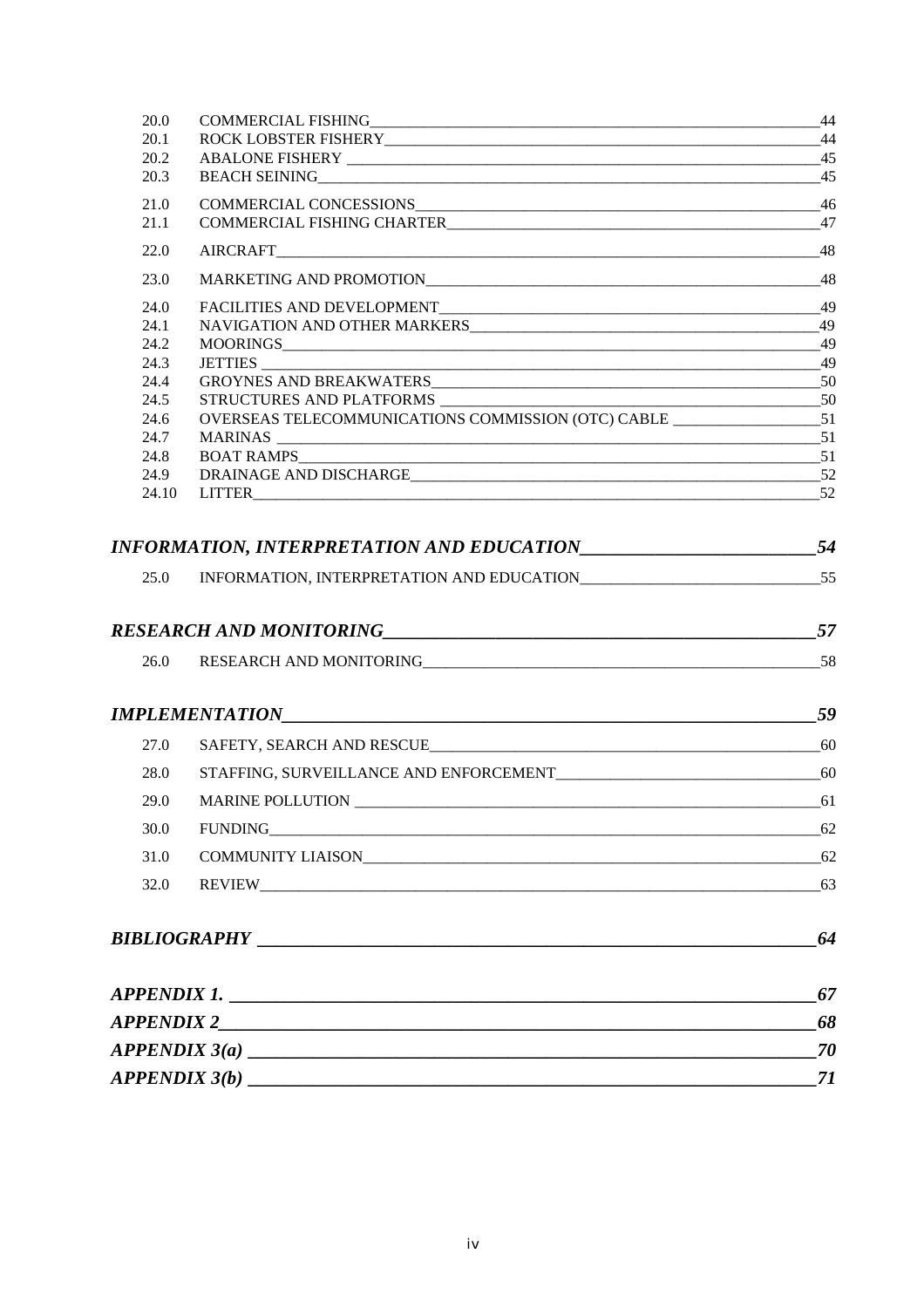## **MAPS**

- 1. Location of the Marmion Marine Park
- 2. Zoning Plan for the Marmion Marine Park

## **TABLES**

- 1. Permitted Use in the Park
- 2. Fish Species Commonly Caught in the Area and Their Preferred Habitats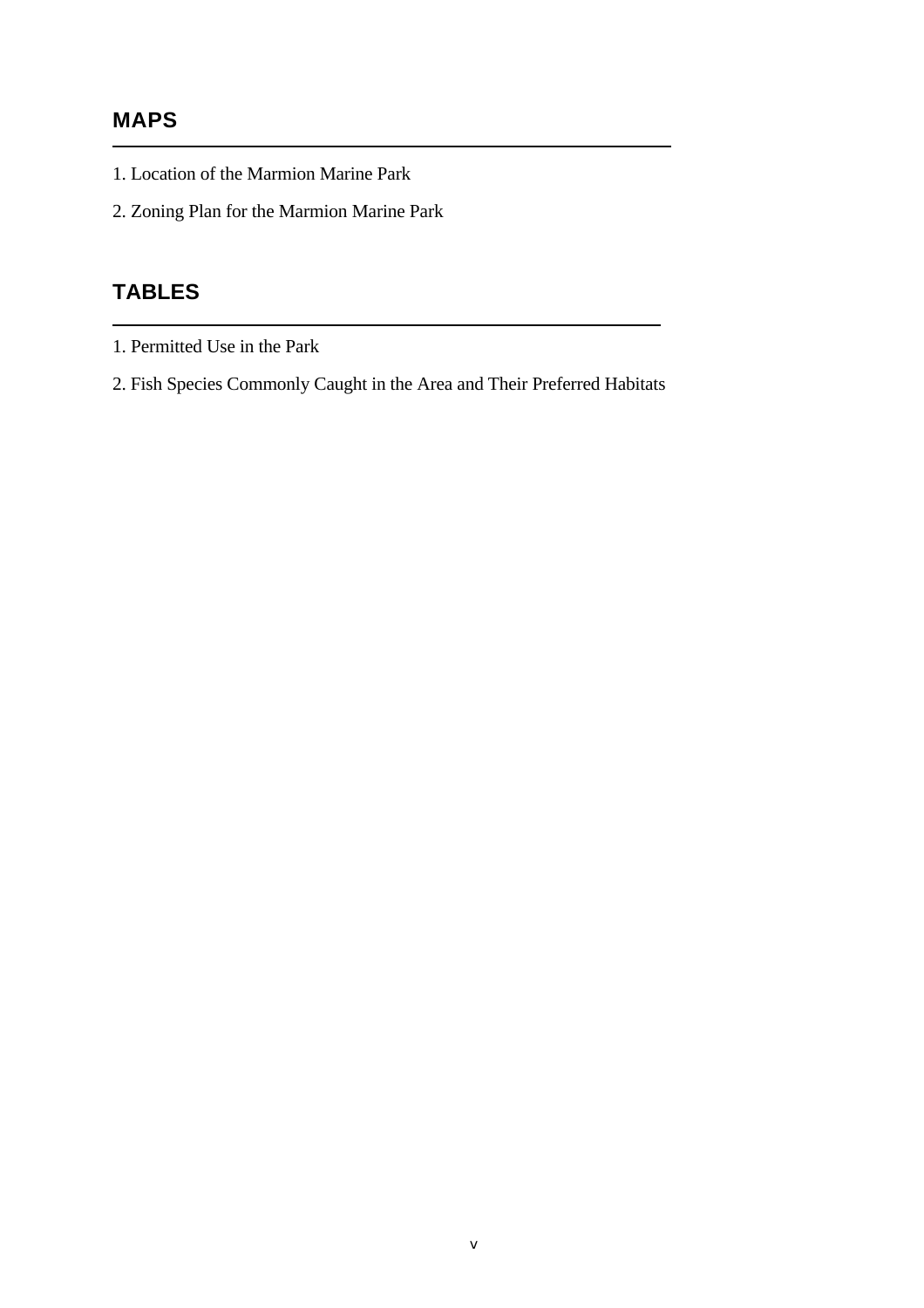## **INDEX TO ACTIONS**

References are shown as the page number followed (in brackets) by the number of the strategy. Bold denotes a principal reference.

| Abalone (recreational)               | $39(1-2), 40(3)$                                  |
|--------------------------------------|---------------------------------------------------|
| Abalone (commercial)                 | 44(1)                                             |
| <b>Adjacent Land Management</b>      | 21(1, 2), 34(1), 56(11)                           |
| Aircraft                             | 47(1)                                             |
| <b>Beach Seining</b>                 | 45(1,2)                                           |
| <b>Boating</b>                       | $41(1-3)$                                         |
| <b>Boat Ramps</b>                    | 50(1)                                             |
| Climate                              | 27(1)                                             |
| <b>Coastal Processes</b>             | 30(1)                                             |
| <b>Commercial Concessions</b>        | $40(5)$ , $42(3)$ , $45(1)$ , $46(2-4)$ , $55(4)$ |
| <b>Commercial Fishing</b>            | $44(1-4), 51(2)$                                  |
| <b>Commercial Fishing Charter</b>    | $39(9)$ , $46(1-3)$                               |
| <b>Community Liaison</b>             | $55(2,3)$ , $65(1-3)$                             |
| <b>Competitive Events</b>            | $43(1-3)$                                         |
| <b>Consultative Committee</b>        | 21(4), 21(1)                                      |
| Diving                               | $40(1-6), 41(3)$                                  |
| Drainage and Discharge               | 29(1, 2), 50(1, 2)                                |
| Enforcement                          | $64(1-4)$                                         |
| Fishing (recreational)               | $38(1-2), 39(3-9)$                                |
| Fishing (commercial)                 | $44(1-4), 50(2)$                                  |
| Funding                              | 64(1), 65(1, 2)                                   |
| Geology and Geomorphology            | 28(1)                                             |
| Groynes and Breakwaters              | 49(1)                                             |
| Hydrology                            | $29(1-3)$                                         |
| Information/Interpretation/Education | $28(1), 33(2), 40(2), 41(1), 55(1-5), 56(6-13),$  |
| Interagency responsibilities         | 63(1)<br>20(1, 2), 21(3,4)                        |
| <b>Jetties</b>                       | 48(1)                                             |
| Litter                               | 51(1,2)                                           |
| Little Island                        | $42(1-3)$                                         |
| Live Specimens                       | $40(3-6)$                                         |
| Marinas                              | 50(1)                                             |
| Marine Biota                         | $33(1-6)$                                         |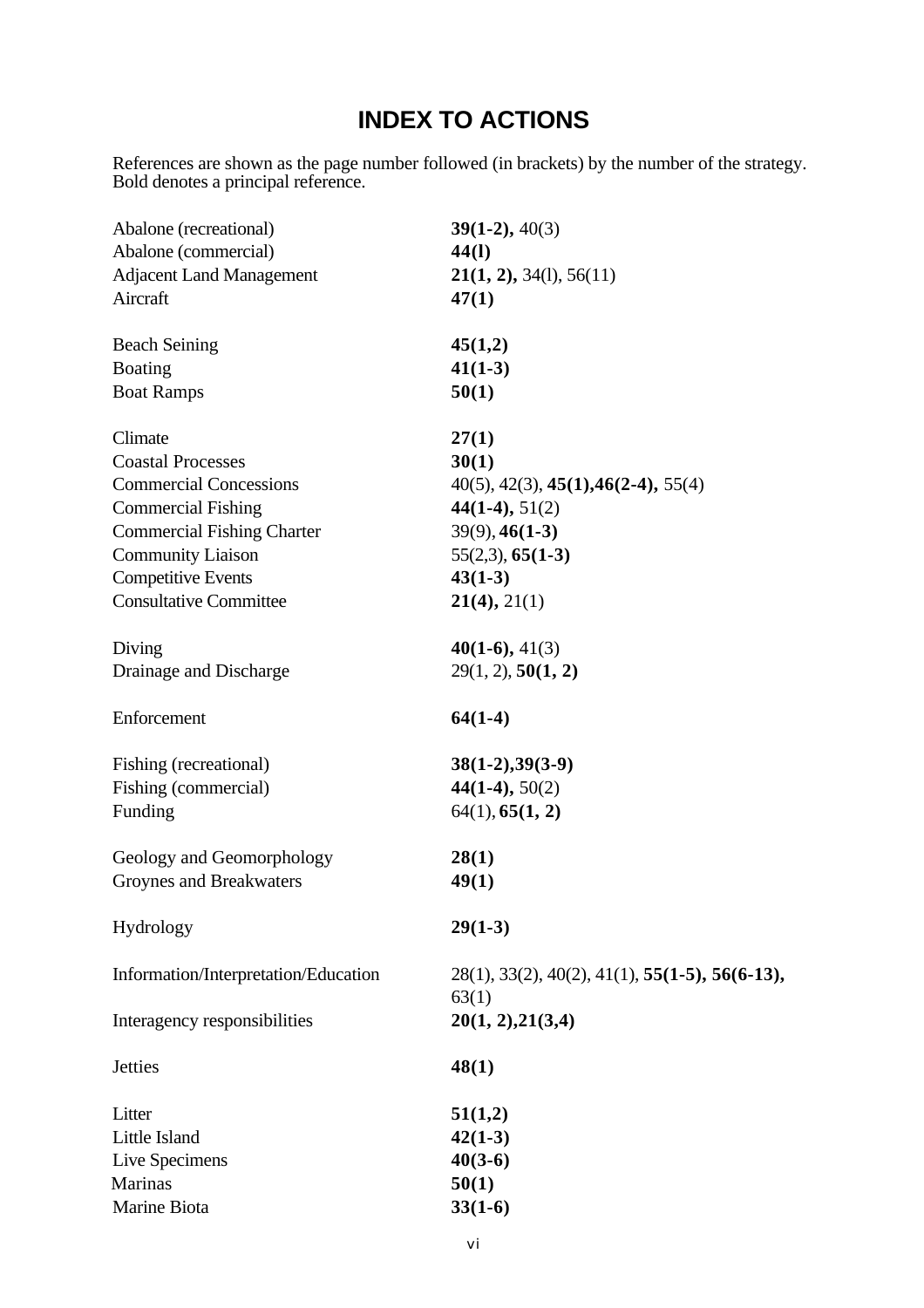| <b>Marine Mammals</b><br>Marketing<br>Monitoring | $42(1), 42(1-3), 43(4-6)$<br>47(1,2)<br>$29(2, 3), 33(3, 4, 6), 38(2), 39(1), 42(2),$<br>$44(1-3), 50(2), 59(1-5)$ |  |  |
|--------------------------------------------------|--------------------------------------------------------------------------------------------------------------------|--|--|
| Moorings                                         | 48(1)                                                                                                              |  |  |
| Memorandum of Understanding                      | 20(1,2)                                                                                                            |  |  |
| <b>Navigation Markers</b>                        | 48(1)                                                                                                              |  |  |
| Oceanography                                     | 27(1)                                                                                                              |  |  |
| <b>OTC</b> Cable                                 | 49(1)                                                                                                              |  |  |
| Platforms                                        | $49(1-3)$                                                                                                          |  |  |
| Promotions                                       | 47(1,2)                                                                                                            |  |  |
| Pollution                                        | 64(1,2)                                                                                                            |  |  |
| <b>Recreational Fishing</b>                      | $38(1,2), 39(3-9)$                                                                                                 |  |  |
| Research                                         | $29(3), 32(3), 43(5), 50(2), 59(1-5)$                                                                              |  |  |
| Review                                           | 65(1), 65(2,3)                                                                                                     |  |  |
| Rock Lobster Fishing (Commercial)                | 44(1,2)                                                                                                            |  |  |
| Safety                                           | $40(4)$ , $41(1-3)$ , $56(10)$ , $63(1, 2)$                                                                        |  |  |
| <b>Search and Rescue</b>                         | 63(1,2)                                                                                                            |  |  |
| Snorkelling                                      | $40(1-6), 41(3)$                                                                                                   |  |  |
| Spearfishing                                     | 39(6,7)                                                                                                            |  |  |
| Staffing                                         | $64(1-4)$                                                                                                          |  |  |
| <b>Structures</b>                                | $49(1-3)$                                                                                                          |  |  |
| <b>Surface Water Sports</b>                      | 41(1,2)                                                                                                            |  |  |
| Surveillance                                     | $64(1-4)$                                                                                                          |  |  |
| Tenure                                           | 13(1)                                                                                                              |  |  |
| <b>Terrestrial Biota</b>                         | 34(1)                                                                                                              |  |  |
| Zoning                                           | $19(1-3)$ , 39(5), 40(6), 44(1), 46(4), 49(3),<br>59(4)                                                            |  |  |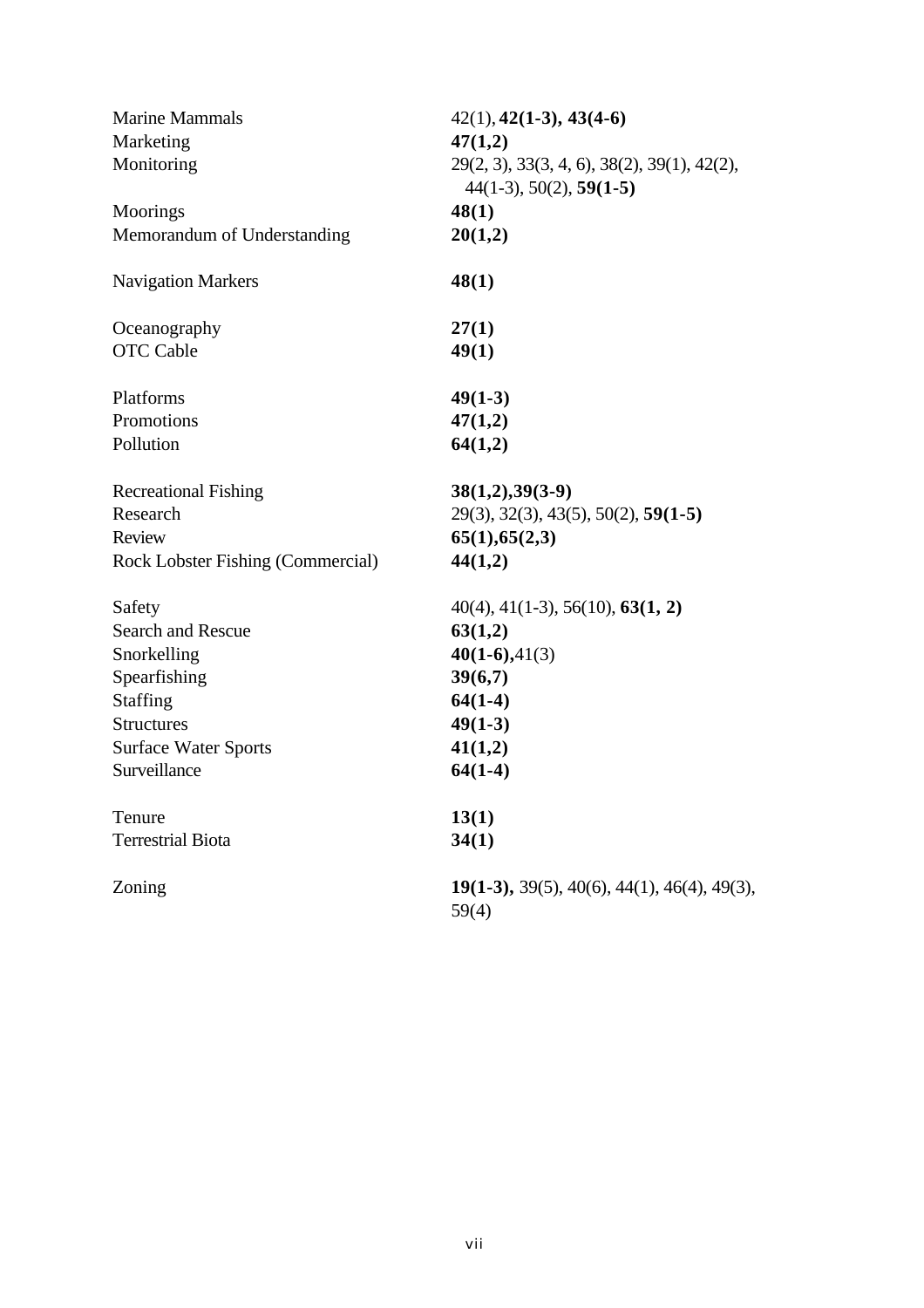# **INTRODUCTION**

- 1. Overview
- 2. Values
- 3. Management Constraints
- 4. Principles of Management
- 5. Evolution of the Marine Park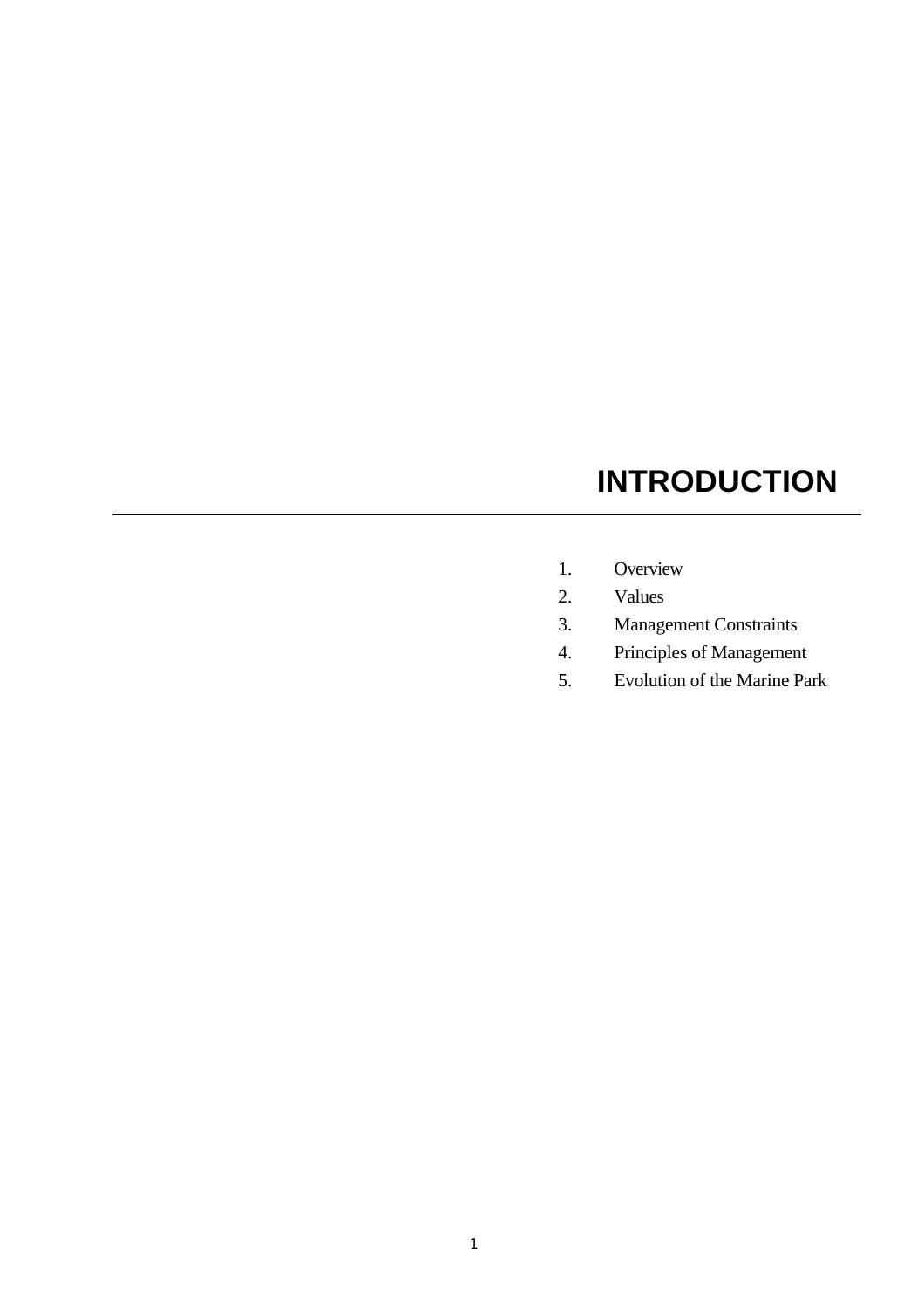## **1.0 OVERVIEW**

The Marmion Marine Park lies within State waters between Trigg Island and Bums Rocks, and extends from high water mark to approximately 5.5 km offshore (Map 1). It covers approximately 9 500 ha.

The area has long been recognised as having outstanding conservation value. Habitats in the area include intertidal reef platforms, coastal sand beaches, a high limestone reef about 1 km from the coast, Little Island, and the Centaur Reef/Three Mile Reef system (Marmion Reefs) about 4 km offshore. Of note are complex assemblages of sea floor communities, including seagrass meadows, algal limestone pavement communities and crevice animal associations.

The outer reef protects lagoons to the north and south of Mullaloo Point that provides a range of recreational opportunities for visitors. The area lies adjacent to a densely populated sector of the Perth metropolitan area which is rapidly increasing in size. The Marine Park is extensively used for recreation, particularly swimming, diving, sailing and fishing.

The diversity of natural resources have educative and interpretive values, particularly given their proximity to the metropolitan area. Shipwrecks and other cultural features along the coast are also of interest.

Valuable commercial fisheries, including rock-lobster fishing, operate in the Park.

The Park is accessed from the coast where a range of facilities are provided. Coastal land adjacent to the Marine Park is generally reserved as Regional Open Space for Parks and Recreation and managed by local authorities. Two boat harbours have been built on the coast. It is essential that management of the adjacent land and the Marine Park is integrated.

Management of the Park will need to be one step ahead of recreational demand. It will, however, be difficult to anticipate changes in patterns and levels of use.

Activities are divided into two types, consumptive and non-consumptive activities. Consumptive activities (for example, fishing) will need to be regulated to maintain resources on a sustainable basis, whereas non-consumptive activities can be enjoyed and promoted with minimal impact on the environment.

As the number of people using the Park continues to rise, competition for preferred areas will inevitably cause conflict. Demand for certain uses may increase at a greater rate than others and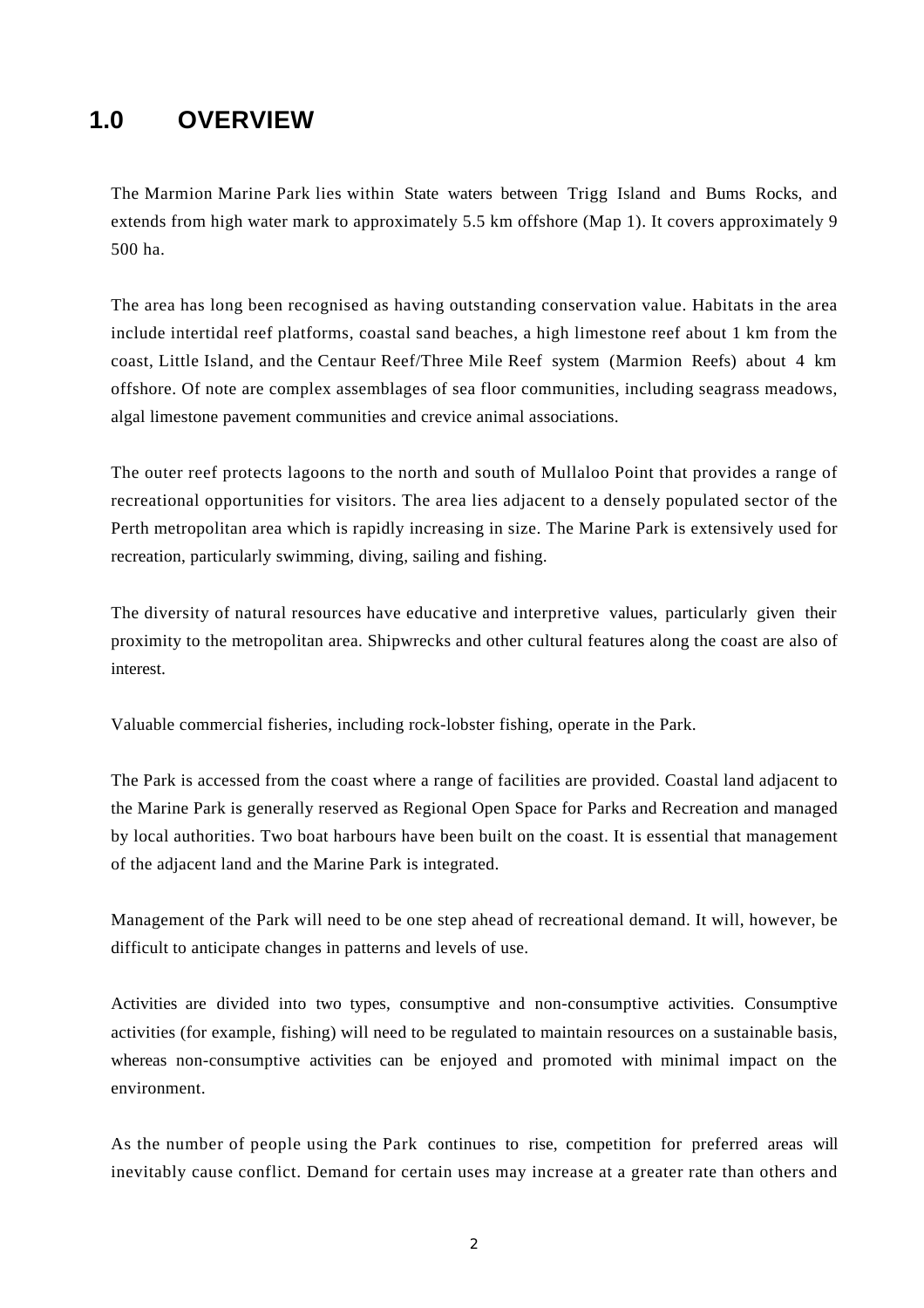recreational uses new to the Park will initiate further change. The only factor that has a degree of certainty is that change is likely to be rapid.

Any particular area in the Park has a finite capacity for use beyond which the area's environmental stability will decline and the user conflict will increase. When this occurs, one type or level of use may have to take precedence. Modification of a site will sometimes lessen environmental impacts and sustain higher levels of use that are more socially acceptable. However, preferred beaches will inevitably become crowded and competition will increase at preferred fishing sites.

As levels of use in the Park and adjacent areas increase, the equity of use' is likely to change. Both management and the community need to be aware that changes will occur and some traditional uses may change.

Recognising the complexity of the area's conservation, recreation, education and commercial values, the Marine Park was declared in 1987 to protect these values. Marmion Marine Park was the first of a number of marine parks established in the State.

The name Marmion has a long-standing, readily identifiable, geographical association with the area. The Marmion Whaling Station, located on land now used as the Sorrento Caravan Park, was one of the original developments in the area. Presumably, the suburb Marmion, the Marmion Lagoon and the Marmion Reefs were named after the Whaling Station. It is an appropriate name for the Marine Park.

## **2.0 VALUES**

#### **Conservation Values**

- Rich and diverse marine communities that represent a variety of marine habitats.
- Invertebrate species of special interest, for example, the cowry shells *Cypraea venusta* and *Cypraea friendii .*
- Habitats for marine mammals, such as Sealions, dolphins and whales.
- Seagrass beds in the shallow lagoons that contribute to energy flows in coastal ecosystems and stabilise sandbanks.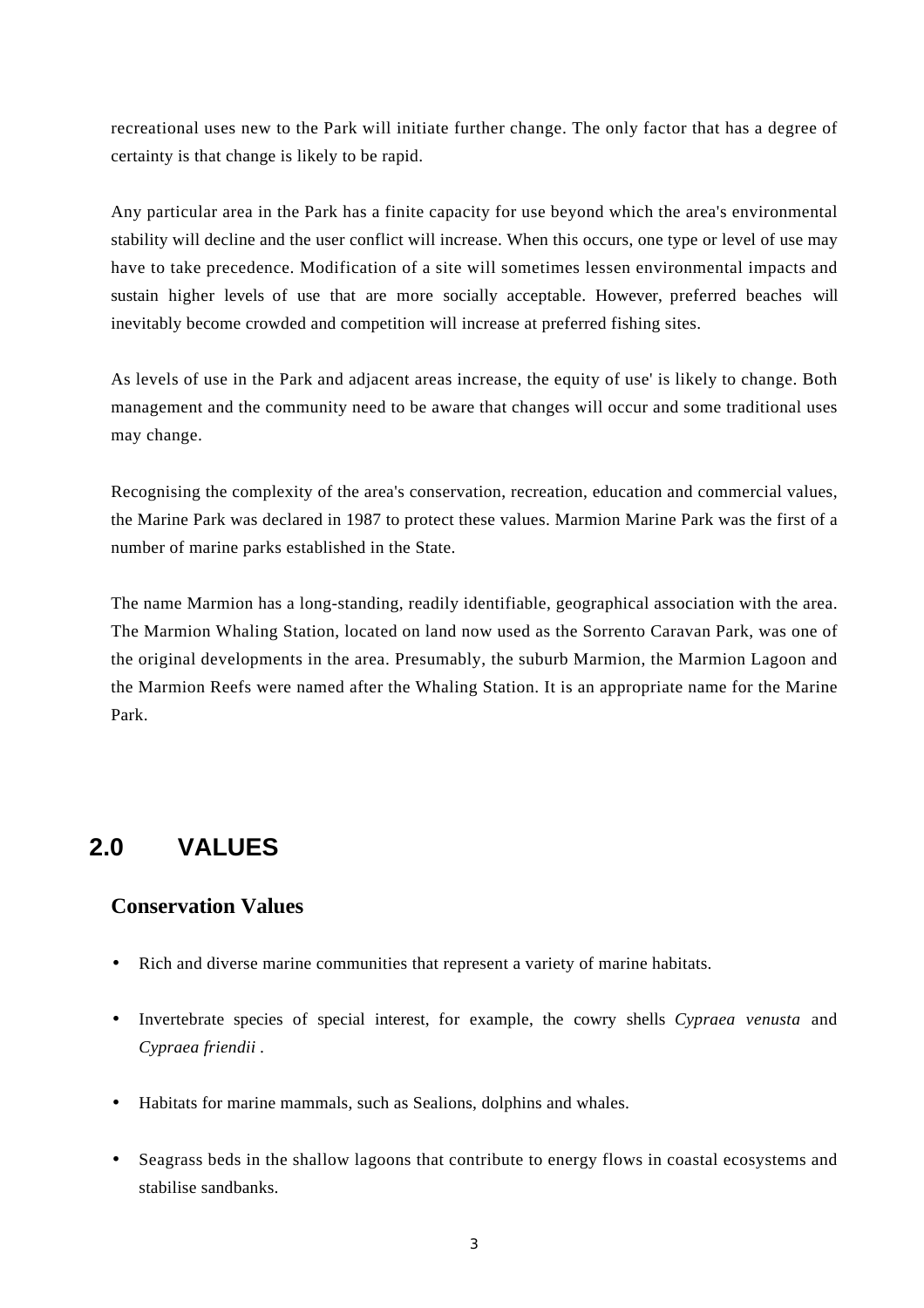- Natural marine features supplement attractive coastal panoramas.
- A suite of marine species and habitats characteristic of Western Australia's mid-west coast, that contribute to the biodiversity and overall conservation value of the marine reserve estate .
- Shipwrecks, such as the historic 'Centaur', are located in Park waters.

#### **Recreational and Commercial Values**

- Clean, sandy beaches and relatively protected waters between outer reefs and the coast that provide the opportunity for a variety of recreational activities.
- Marine habitats that support a major resource for recreational fishing, including fin fish and rock lobster.
- Natural resources that attract large numbers of tourist.
- Marine habitats that support a valuable commercial fishing industry, particularly rock lobster.
- Commercial diving and whale-watching tours, are major tourist attractions.

#### **Educational Values**

- School groups, tertiary institutions and outdoor clubs use the Park for educational projects such as intertidal biology and snorkelling classes.
- Display and interpretation opportunities such as the Boyinaboat Dive Trail, and at establishments like the Underwater World Oceanarium are available.
- An active 'Friends of the Marmion Marine Park' group that promotes Park values.
- Facilities at the Hillarys Boat Harbour provide CALM and other Government agencies with a focal point from which to disseminate information to the public.
- The City of Stirling has an interesting history of coastal development such as the Marmion Whaling Station.

<sup>1</sup> Equity of use can be expressed as either the social value of a recreational experience, or the economic value of an activity to any Park user.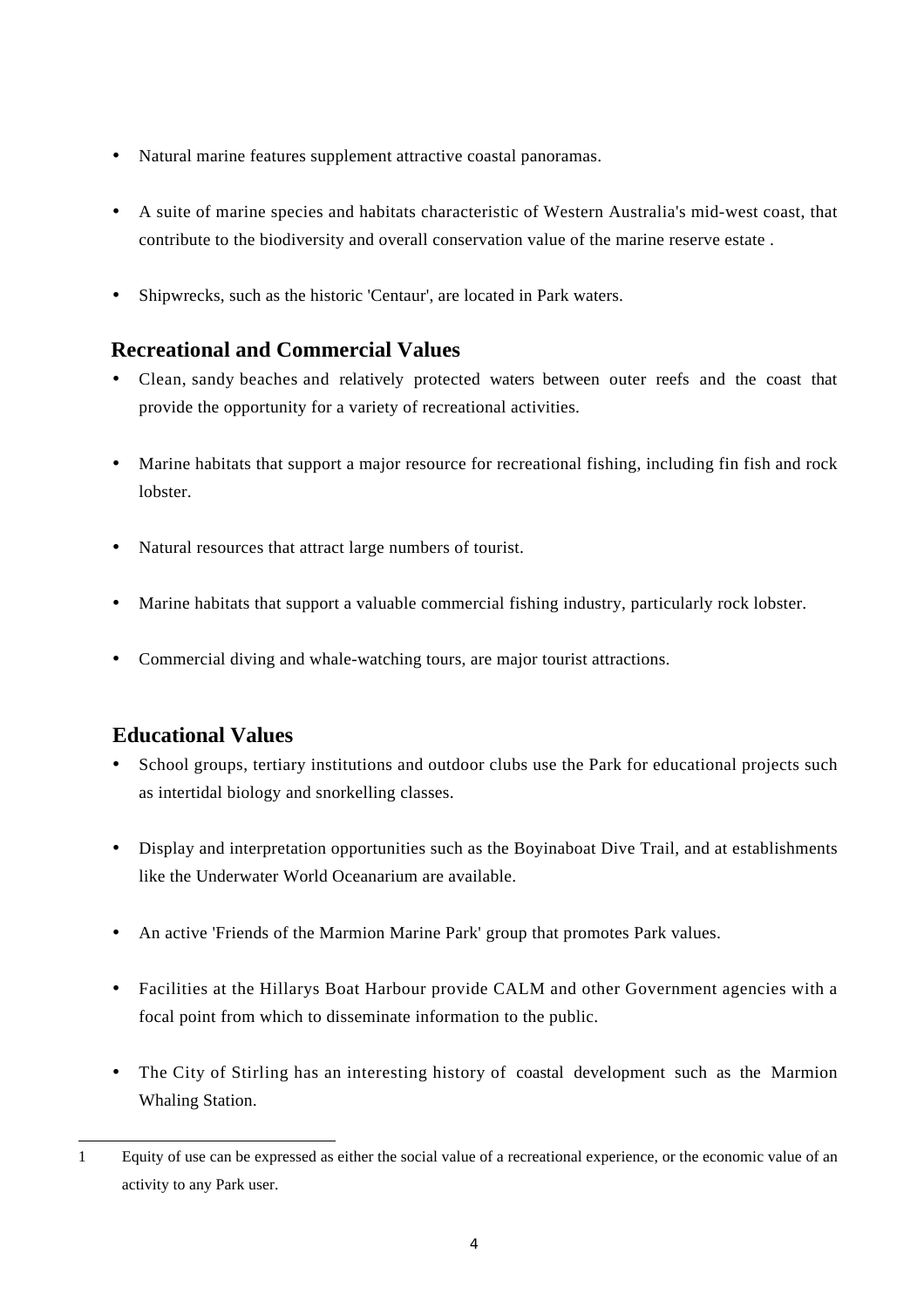

**Map 1. Location of Marmion Marine Park**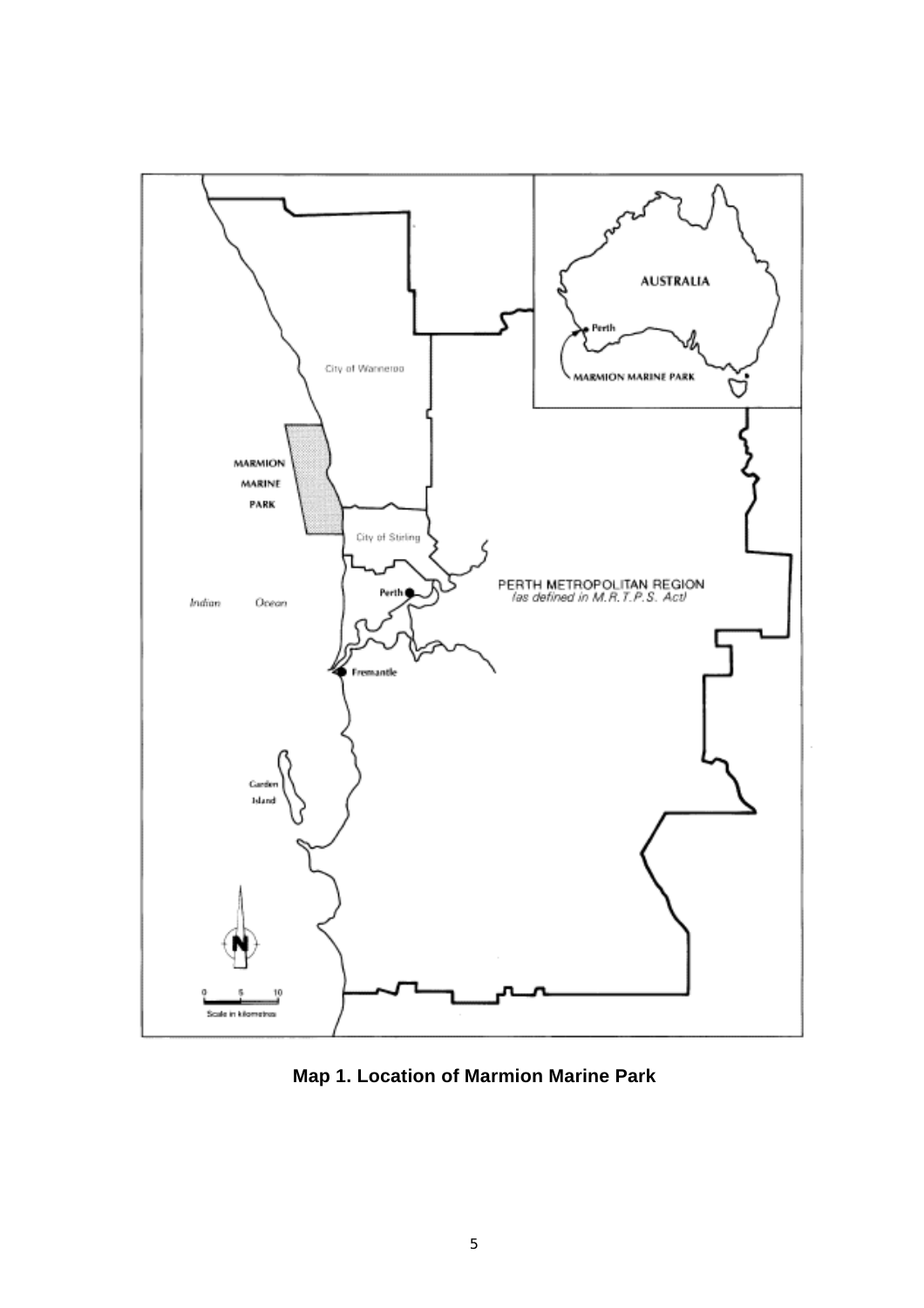#### **Research Values**

- Past biological and oceanographic research in the area by State and Federal agencies has made Marmion Lagoon one of the more researched areas along the WA coastline.
- The diversity of important marine habitats, along with the Park's proximity to Perth and make it well suited to future research initiatives.

## **3.0 MANAGEMENT CONSTRAINTS**

The coastal waters of Marmion Marine Park being located, adjacent to an expanding metropolitan population, provide a varied resource for many user groups. Some of the users consume resources such as fish, others do not. In view of the increasing demand for access to the Park for recreational purposes, consumptive uses must be managed to sustain biological resources. It is also clear that some uses conflict with others, and that management techniques, such as spatial separation by zoning, are necessary to ensure user equity.

#### **Conservation Constraints**

- Relatively small areas of the higher reef habitat are easily accessible and affected by uncontrolled human activity.
- Coastal processes (wind and waves) may cause major changes to shoreline positions and affect coastal dune/vegetation systems.
- Increasing community expectations for recreational development of areas of high conservation values, centred on Mullaloo Point and surrounding waters.
- Interaction between wildlife and Park users is increasing in a manner that may be detrimental to wildlife populations.
- Installation of a secondary treated effluent outlet in the Park during the life of this plan.

## **Recreational and Commercial Constraints**

- The rapid urbanisation of the northern suburbs is having an increasing impact on the Park.
- User conflicts are escalating as a result of an increasing number of recreational activities in the Park.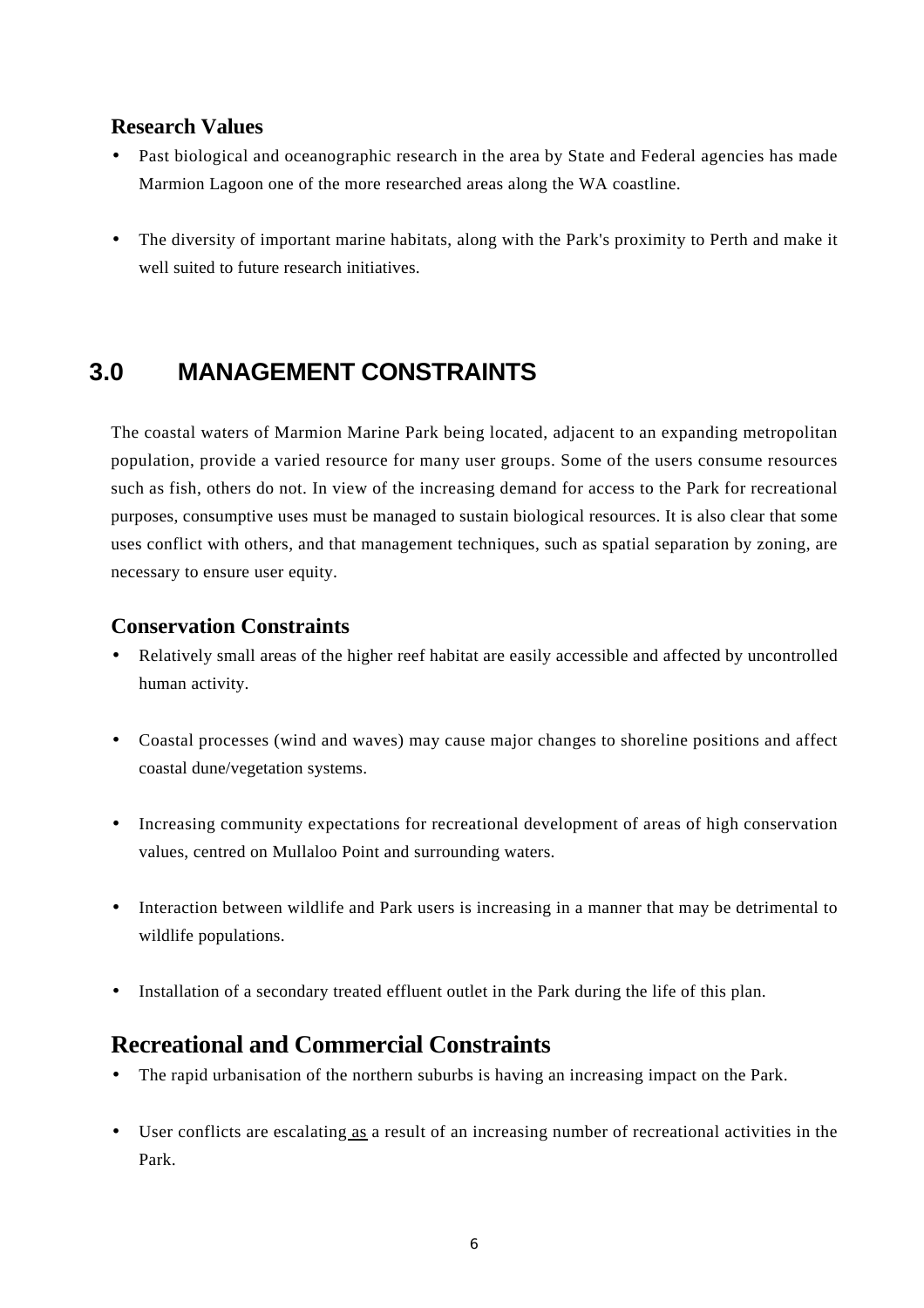- Traditional use of beaches and local waters is posed as an argument against management initiatives.
- Boat launches have increased about 300 percent since the declaration of the Park and are likely to increase further (pers. comm. G Pobar, CALM).
- Little information is available on the impacts of recreational fishing in Park waters and its impact on the ecosystem.
- Recreational and commercial fishers compete for some of the same species.
- The presence of an OTC cable, a water ski area, and boat harbours require restrictions of recreational activities in some areas.
- Access to sites along the coast, including developments such as the Hillarys Boat Harbour, provide a focus and thus more applications for commercial concessions such as jet ski hire, parasailing, charter etc.
- Safety requirements and weather conditions prohibit some concessionary operations that may otherwise be possible.
- Suitable sites where concessionairies may operate without conflicting with existing recreational use are lacking.

## **Educational Constraints**

- Increase in requests by schools, other educational and research institutions for project ideas, presentations, guided excursions and involvement in Park operations.
- Owing to the area's accessibility there are many applications for permission to collect flora and fauna for personal, scientific or commercial purposes.

## **4.0 PRINCIPLES OF MANAGEMENT**

The principal management aim is to conserve the Park's marine environment while allowing recreational and commercial activities that are compatible with conserving the natural environment.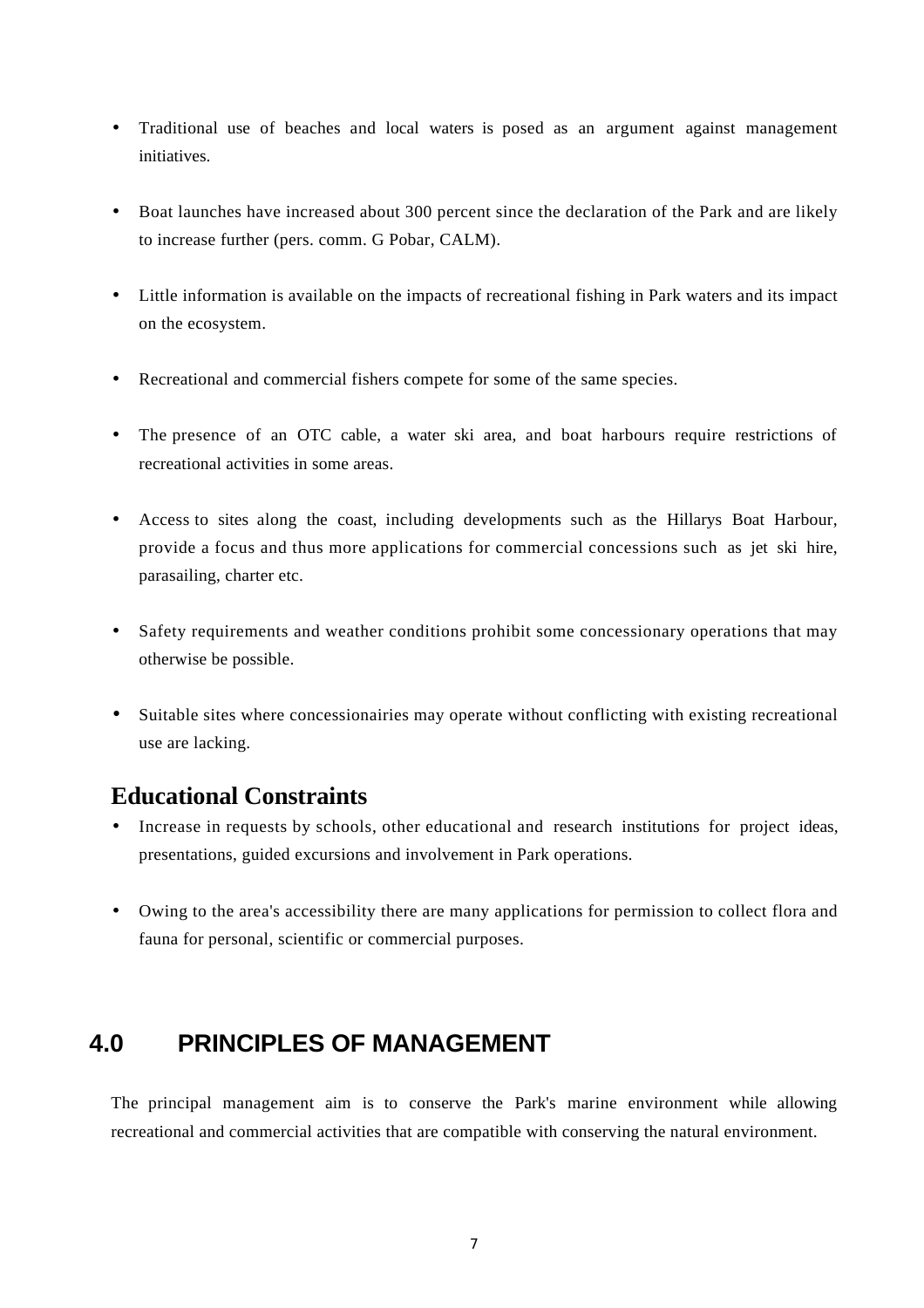The principal dilemma of management is where to strike a balance between using the Park and exploiting it's natural resources, and conserving the values which make the Park attractive. Inevitably, some uses cannot be provided for if potential conflict with other uses is to be avoided.

This in turn is directly associated with the ability of managers to be able to meet community expectations for management, including the provision of services and facilities, within the reality of limited resources.

Fishing is to be controlled to a level where fish and other animal or plant populations are not adversely affected in the long term. To avoid conflict between fishers and other Park users who wish to enjoy marine environments free from exploitation, the aim of management is to provide some areas free from fishing. Another management aim is to promote an appreciation and understanding of the marine environment by providing information, interpretation, and education programs.

## **5.0 EVOLUTION OF THE MARINE PARK**

The quality and diversity of the flora, fauna and habitats of the Marmion reef and lagoon ecosystems were first noted by the Australian Marine Science Association in the 1960s. The Association, which recommended that the area be reserved, also recognised its accessibility and recreation potential.

In 1981 the System 6 Study Report contained the following recommendations for the metropolitan location M10 (offshore reefs - Ocean Reef to Trigg):

- the Environmental Protection Authority (EPA) should commission a study of the Sorrento-Mullaloo reefs (location M10) with the aim of recommending the establishment of an Aquatic Reserve.
- marine life should be conserved through revision of regulations to prevent any fishing, except by line (DCE, 198 1).

These recommendations were revised in 1983 by the EPA.

In response to a Government directive in February 1985, the Department of Conservation and Environment carried out a study to comply with these EPA recommendations. The M10 team was given the following terms of reference:

(i) to characterise and describe the marine environments and marine communities of the area, and produce a report on the findings of the study;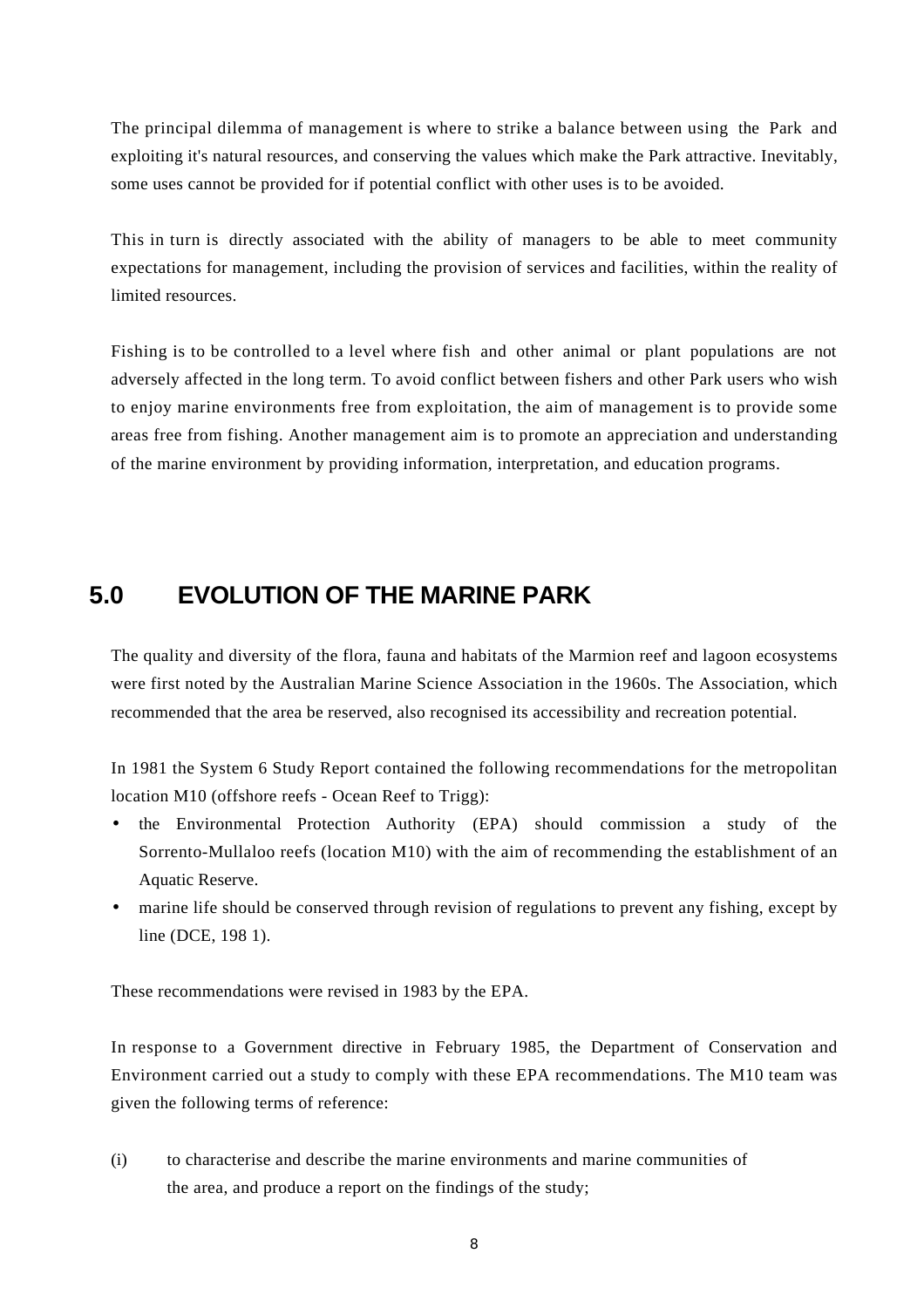- (ii) to identify and evaluate present and future impacts on the proposed M10 marine reserve; and
- (iii) after consideration of (i) and (ii) and in consultation with representatives of the user-groups with interests in the proposed M10 marine reserve area, to frame a management plan for the proposed reserve, with respect to scientific research, education, conservation-and recreation.

A draft management plan for the proposed M10 Marine Park (DCE, 1985) was produced in consultation with representatives from over 65 organisations and user groups. The draft plan took into consideration the announcement by the State Government on 11 June, 1985, that the Hillarys Boat Harbour construction would proceed. It also took into consideration the proceedings of a seminar on the proposed M10 Marine Park held on 12 June, 1985 (DCE, 1986). The draft plan was released in October for a period of two months for public review.

On 10 December 1985, the Hon Premier announced the intention to declare the Marmion Marine Park. The Government agreed to allocate appropriate resources to CALM and the Fisheries Department to enable declaration and management of the Marine Park. The Government also authorised CALM to enter into agreements under the authority of Section 16 of the CALM Act, with the two local government authorities involved in order to formalize a management regime for the coastal lands adjacent to the Marine Park. The Park was gazetted on 13 March 1987.

The Marmion Marine Park Consultative Committee, convened by CALM, was formed to address the recommendations of the draft plan. It was agreed that rather than enter into agreements between CALM and the local authorities for inclusion of their lands as part of the "greater marine park", coastal management issues would be addressed by the Committee as they occurred.

The System 6 Report (EPA, 1983) depicted the boundary of the proposed Marine Park between Trigg Island and Ocean Reef launching facility, enclosing Three Mile Reef and Centaur Reef.

Trigg Island is an easily discernable reference point and became a convenient location for the southern boundary of the Park. The northern boundary proposed by the EPA did not relate closely to any discernable physical feature. Also, there were onshore reefs, sandy beaches and seagrass meadows of significance north of Ocean Reef. Consequently, when the Park was declared the northern boundary was located at a convenient point just north of Bums Rocks, thus extending the Park several kilometres. The seaward boundary of the Marine Park is a straight line within the limit of the State territorial waters. The inshore limit is 0.4 metres above datum.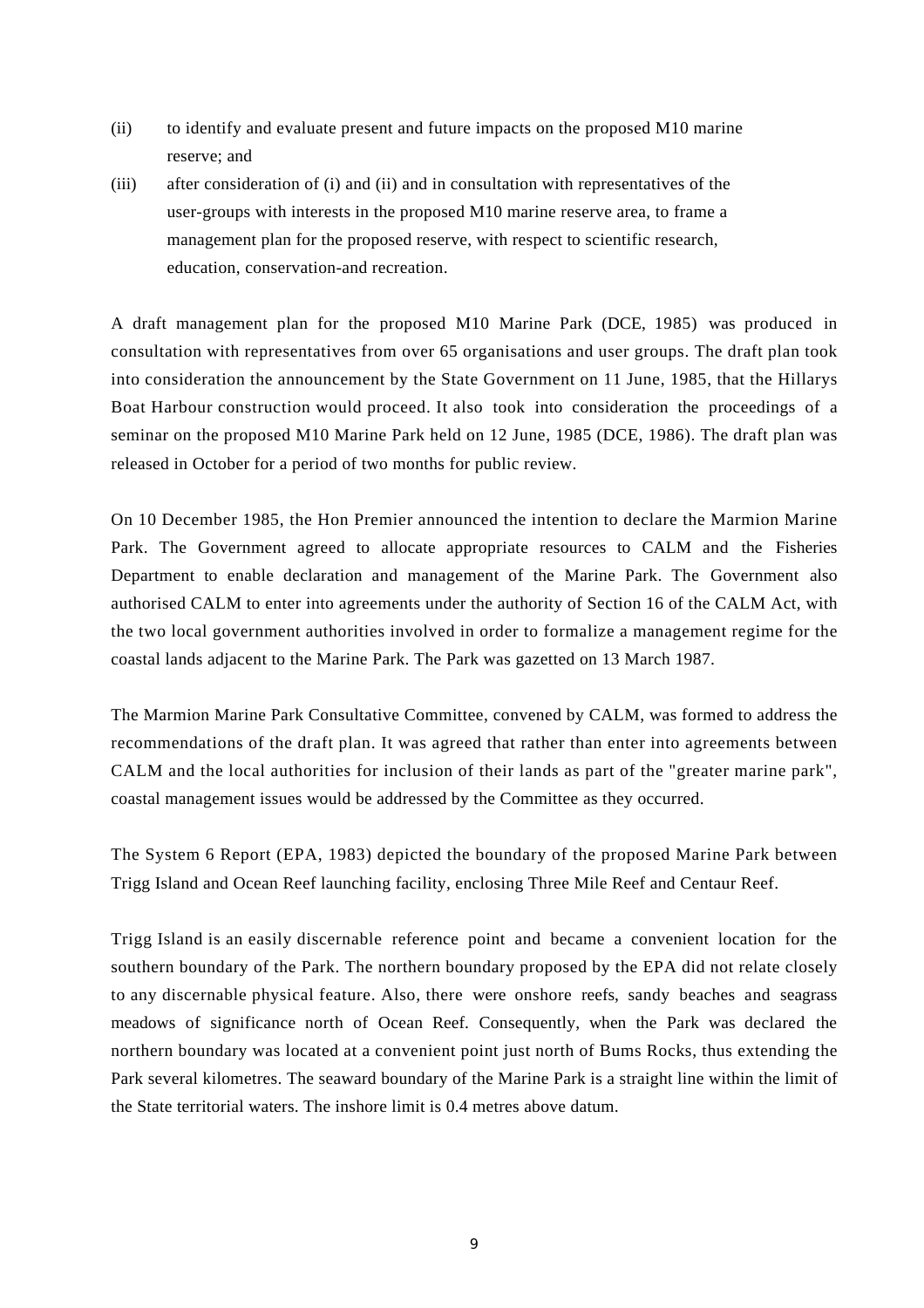# **PRINCIPAL MANAGEMENT DIRECTIONS**

- 6. Purpose and Tenure
- 7. Policies and Goals
- 8. Zoning
- 9. Interagency Responsibilities
- 10. Adjacent Land Management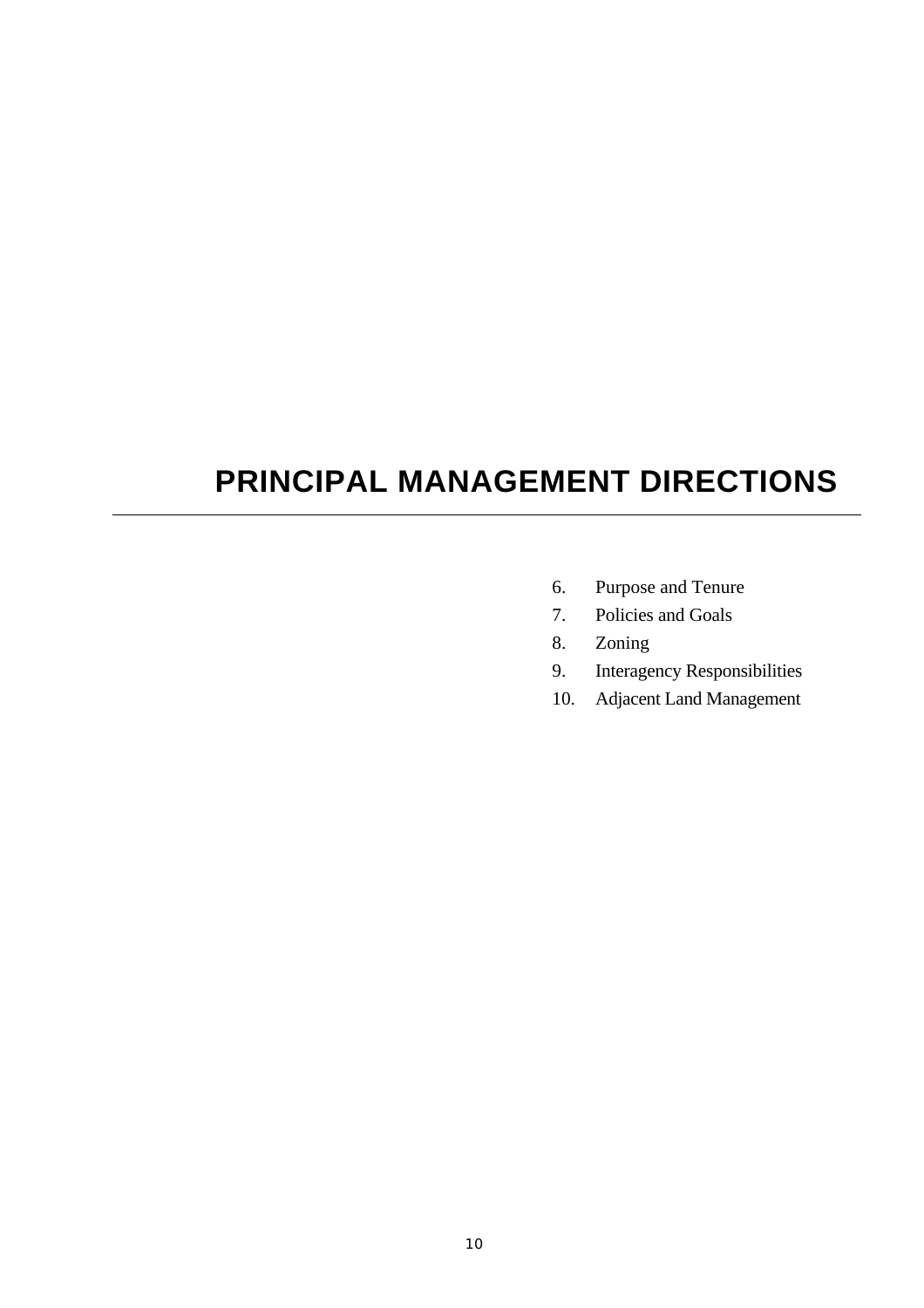## **6.0 PURPOSE AND TENURE**

**The objective is to ensure the values of the Marine Park are adequately protected by their gazetted purpose and security of tenure.**

The Marmion Marine Park was reserved on 13 March, 1987, as an 'A' class reserve, vested in the NPNCA and managed on its behalf by CALM.

The purpose of the Marine Park is:

"...to fulfil so much of the demand for recreation by members of the public as is consistent with the proper maintenance and restoration of the natural environment, the protection of indigenous flora and fauna and the preservation of any feature of archaeological, historic or scientific interest." (CALM Act, 1984).

The Marmion Marine Park as declared on Land Administration Miscellaneous Plan Number 1597:

- (a) is all that portion of land, waters and sea bed bounded by lines starting from the intersection of 0.4 metres above datum South of Trigg Island with the easterly prolongation of the northern boundary of Lot 1, Swan Location 611, (including all surrounding reef at Trigg Island) then extending westwards on a true bearing of 270• to a point in Latitude 31•52'38"S, Longitude 115•41'41"E to a point generally northwest of Latitude 31•43'27"S and Longitude 115•39'17"E then east on a true bearing of 90• to the intersection with 0.4 metres above datum on the sea coast (north of Bums Rocks) then southerly along 0.4 metres above datum on the sea coast;
- (b) includes Little Island (Reserve Number 39872) and Bums Rocks (Reserve Number 39873);
- (c) excludes the Hillarys Boat Harbour and Ocean Reef Boat Harbour (Plan Number 16093) at their outer boundaries;
- (d) includes the waters, islands, sea bed, subsoil beneath and airspace above.

The waters of the Marine Park are reserved under the Conservation and Land Management Act and the land components of the Marine Park (Little Island and Bums Rocks) are reserved under the Land Act.

#### *Action*

**Manage the Marmion Marine Park in accordance with its purpose, vesting and tenure.**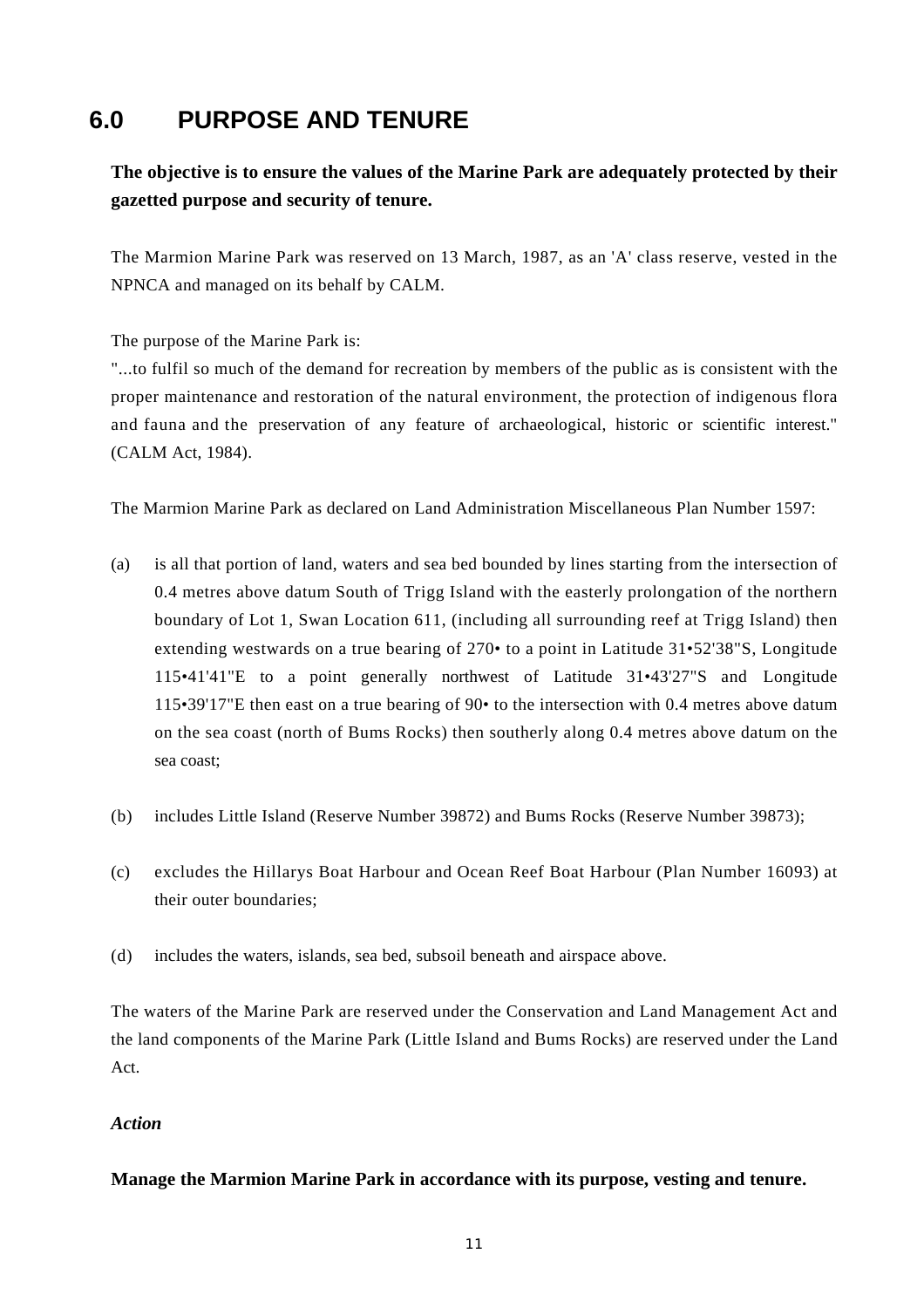## **7.0 POLICIES AND GOALS**

#### **NPNCA AND CALM MANAGEMENT POLICIES**

This plan is based on current NPNCA and CALM policies (1991). These policies derive from legislation, principally the Conservation and Land Management Act 1984 (hereinafter referred to as the CALM Act) and Wildlife Conservation Act 1950, and associated regulations. Policies are published and distributed throughout CALM as policy statements. They are available to the public on request.

#### **MANAGEMENT GOALS**

| <b>CONSERVATION</b>                        | Conserve all aquatic and terrestrial plant and animal species and<br>communities and the natural processes that sustain them, and the physical,<br>cultural and scenic resources. |
|--------------------------------------------|-----------------------------------------------------------------------------------------------------------------------------------------------------------------------------------|
| <b>RECREATION AND</b><br><b>COMMERCIAL</b> | Facilitate public enjoyment and commercial operations in a manner that<br>is compatible with conservation of the natural environment and<br>minimises conflict between users.     |
| <b>EDUCATION</b>                           | Create an awareness, understanding and appreciation of the marine<br>and coastal environments and the limitations on their use.                                                   |
| <b>RESEARCH AND</b><br><b>MONITORING</b>   | Seek a better understanding of the natural and cultural environment<br>and the impacts of visitor use and management activities                                                   |

#### **8.0 ZONING**

**The objective is to implement a system of management zones that minimises the impact of recreational and commercial use upon conservation values; minimises conflict between recreational uses, giving priority to uses reliant upon an appreciation of the natural environment; and minimises conflict between recreational and commercial uses.**

Zoning separates a park into discrete management units, which reflect the characteristics of the natural resources, and allows priorities to be prescribed for their use. Zoning schemes are designed to meet the needs of all park users in an equitable way, providing for the fullest possible range of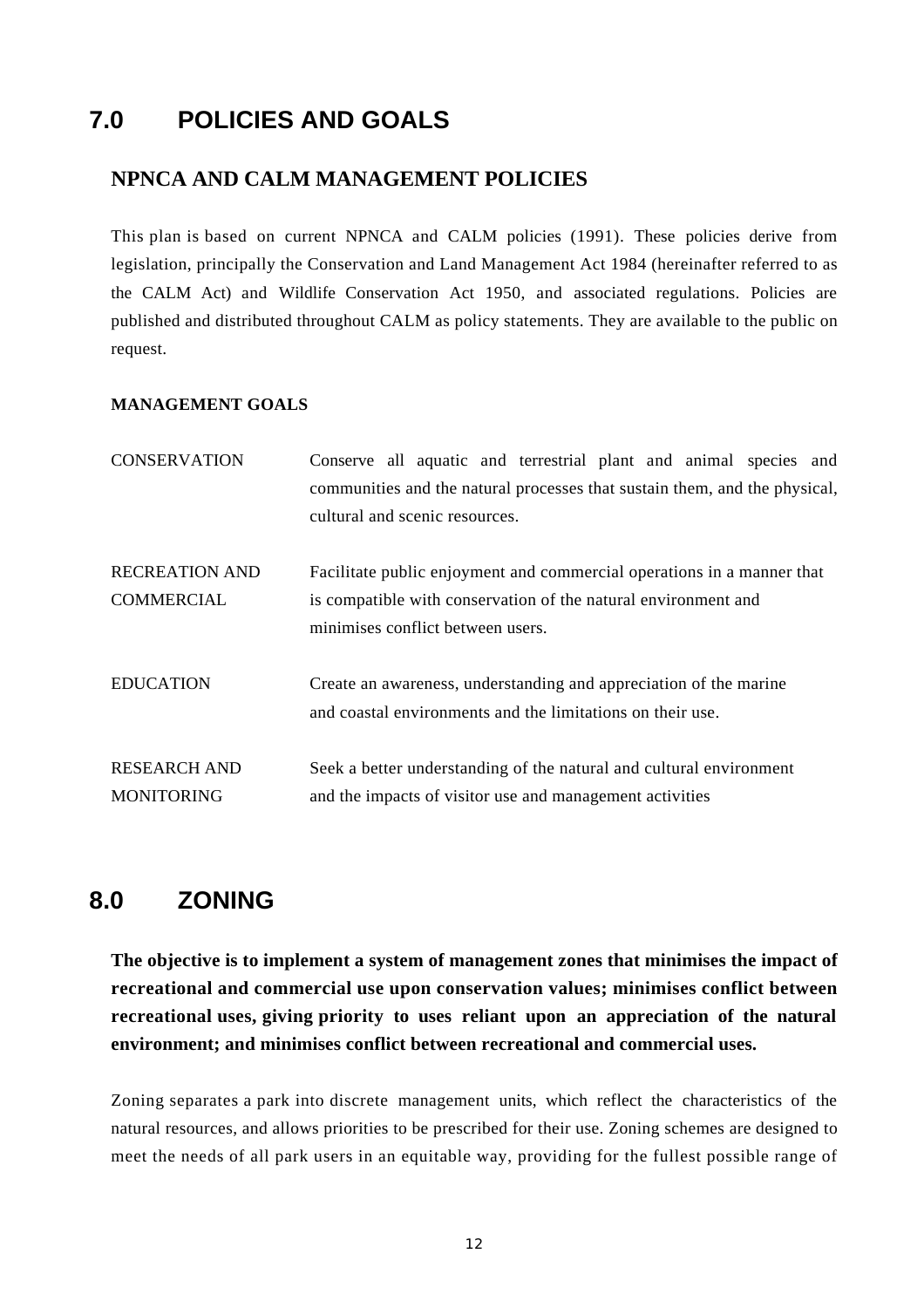activities while minimising conflicts between those seeking to use the park's resources for different purposes.

Zoning schemes also seek to protect inherent values of the park. Particular activities harmful to special properties of particular areas may be excluded from those areas by means of appropriate zone designation.

Activities are, therefore, defined and regulated within each zone. Zones within marine parks are declared under the powers of Section 62 of the CALM Act, while regulations which apply to the management of each zone will be promulgated from time to time under the Wildlife Conservation Act, the CALM Act, the Fisheries Act and other appropriate Acts

#### **ZONING FRAMEWORK**

A framework for zoning has been developed for the management of marine parks:

#### • General Use Zone:

provides for commercial and recreational uses that are consistent with the conservation of natural resources. In this context conservation means fishing within the sustainable limits of fish stocks. Permissible activities are specified by regulations introduced under the powers of the Fisheries Act (all forms of fishing) and the CALM Act (other activities).

#### • Recreation Zone:

provides for recreational uses that are consistent with conservation of natural resources. Commercial fishing is not permitted. Recreational fishing is regulated under the powers of the Fisheries Act. Commercial concession operations for recreation activities may be provided where they are compatible with other uses, and regulated under the powers of the CALM Act.

#### • Sanctuary Zone:

provides for the protection of environmental values and the exclusion of any human activities likely to damage the environment. Specified passive recreational uses consistent with the protection of environmental values may be permitted. Fishing is not permitted. Commercial concession operations for recreation activities (for example, dive tours) may be approved where there is no conflict with other uses, and they will be regulated under the CALM Act. Sanctuary zones will usually cover areas containing vulnerable or special interest biota, which require the highest possible level of protection. Such zones may be selected solely to protect environmental values or to provide visitors or research workers with opportunities to see and study marine life in an undisturbed state.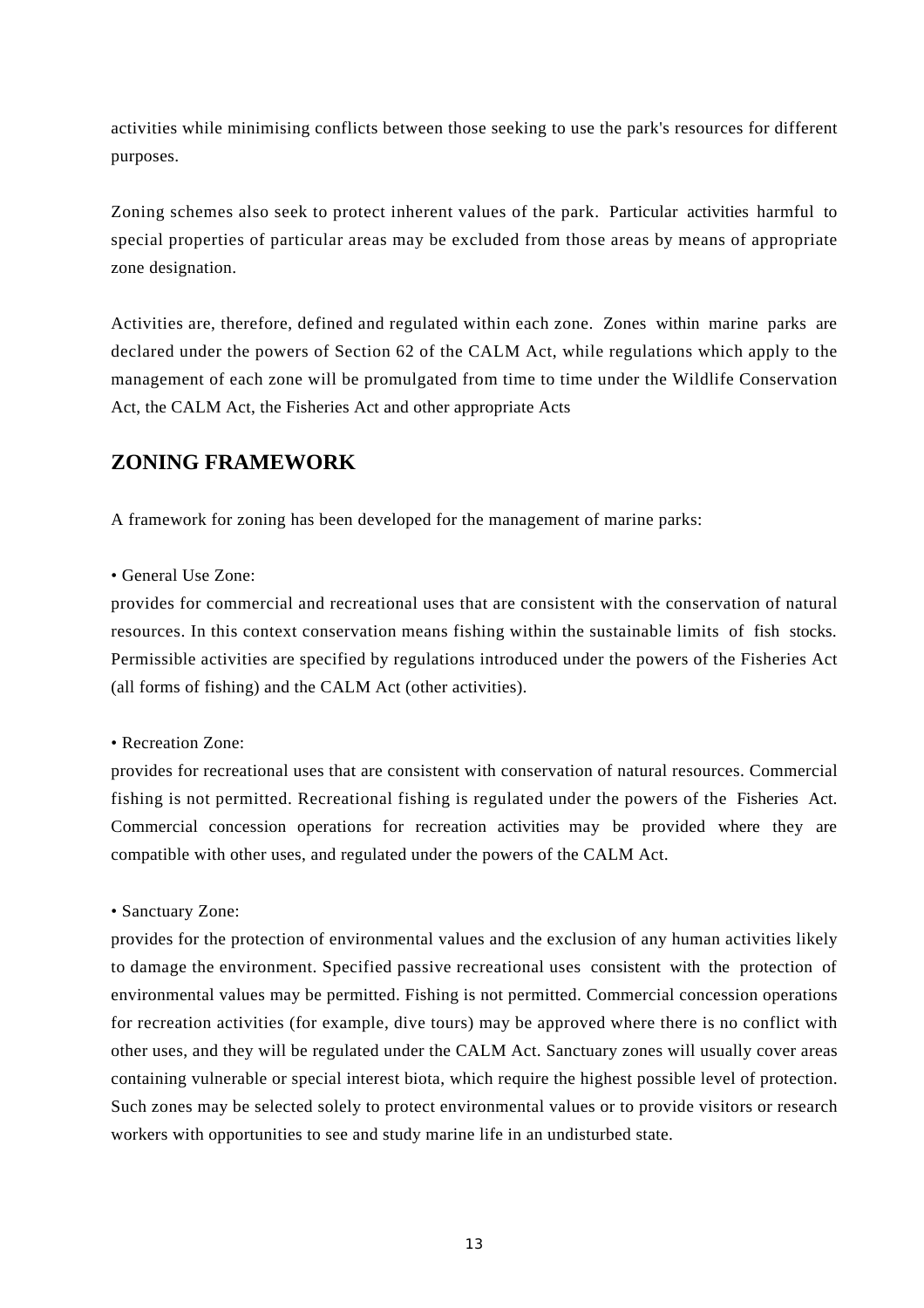Restrictions on certain activities, including the type of gear used, the method of fishing, and the taking of certain species or classes of animals, may be declared over the whole or any part of the Park.

Research in all zones will be subject to permit; however, certain extractive or manipulative research techniques may not be permitted, particularly in Sanctuary Zones.

The occurrence of special natural events, such as seabird breeding, or incidents such as shipwrecks, in all zones may require access to be prohibited or restricted for a specified period of time, or limited to specified means. These limitations may be declared by the Minister from time to time, (after appropriate consultation) under the power of Section 62 of the CALM Act, in addition to the Park zoning scheme.

#### **APPLICATION OF ZONES**

The zones to be applied in the Park for the term of the plan are shown in Map 2. Permitted uses in each zone are fisted in Table 1.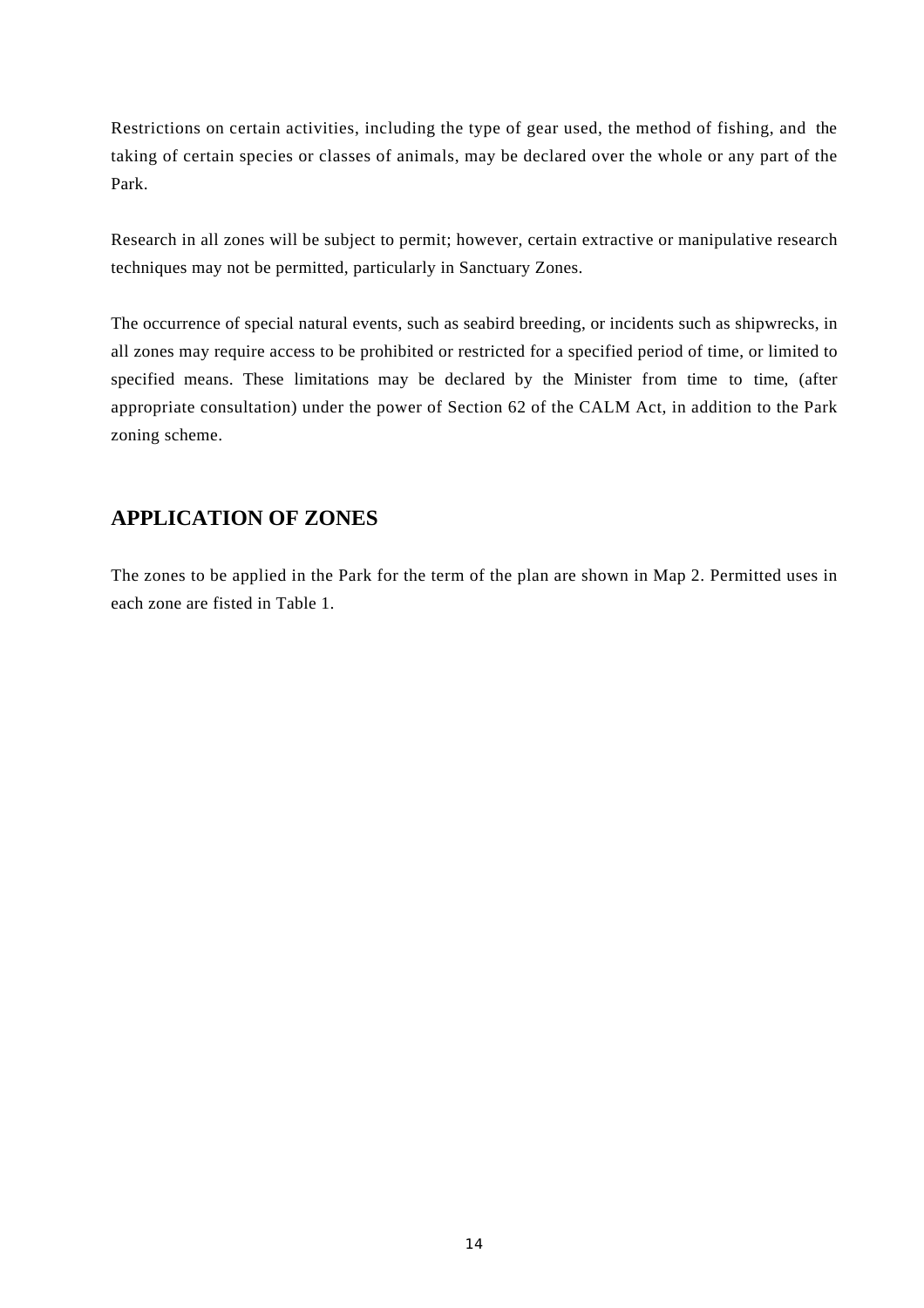|                                                                           |                | <b>Sanctuary Zone</b> | <b>Recreation Zone</b>      | <b>General Use</b> |
|---------------------------------------------------------------------------|----------------|-----------------------|-----------------------------|--------------------|
| <b>Commercial Fishing</b>                                                 |                |                       |                             |                    |
| Trawling                                                                  | N <sub>0</sub> |                       | N <sub>o</sub>              | N <sub>0</sub>     |
| <b>Rock Lobster Potting</b>                                               | No             |                       | N <sub>o</sub>              | Fisheries Licence* |
| Abalone                                                                   | N <sub>o</sub> |                       | N <sub>o</sub>              | Fisheries Licence* |
| Netting                                                                   | N <sub>0</sub> |                       | N <sub>o</sub>              | Fisheries Licence* |
| Collecting (aquaria)                                                      | N <sub>0</sub> |                       | N <sub>o</sub>              | N <sub>o</sub>     |
| <b>Commercial Activities Other than Fishing</b><br>Dive and Fish Charters |                |                       |                             |                    |
| Motorised Water Sports                                                    |                |                       | <b>Tendered or Assessed</b> |                    |
| Non-motorised Water Sports                                                |                | on Application        |                             |                    |
| <b>Organised Events</b>                                                   |                |                       |                             |                    |
| <b>Recreation Fishing</b>                                                 |                |                       |                             |                    |
| Rod and Line Fishing                                                      | N <sub>o</sub> |                       | Yes*                        | Yes*               |
| Netting                                                                   | N <sub>0</sub> |                       | No                          | No                 |

Collecting (aquaria) No No No No No

Spearfishing on No No No No No

Rock Lobster Fishing No No No Yes\* Abalone No No No Yes\*

All Research Permit Permit Permit Placement of markers Permit Permit Permit Permit Permit Dredging No Permit Permit

Blasting\*\* No No No No No

Spearfishing No No No Restricted

#### **TABLE 1. PERMITTED USES IN EACH ZONE**

\* As per regulations and requirements of the Fisheries Act.

Compressed Air

**Other**

\*\* Application, on a small scale, of an appropriate cutting charge for clearing pipes associated with the Watermans Marine Research Laboratories maybe allowed, subject to NPNCA approval.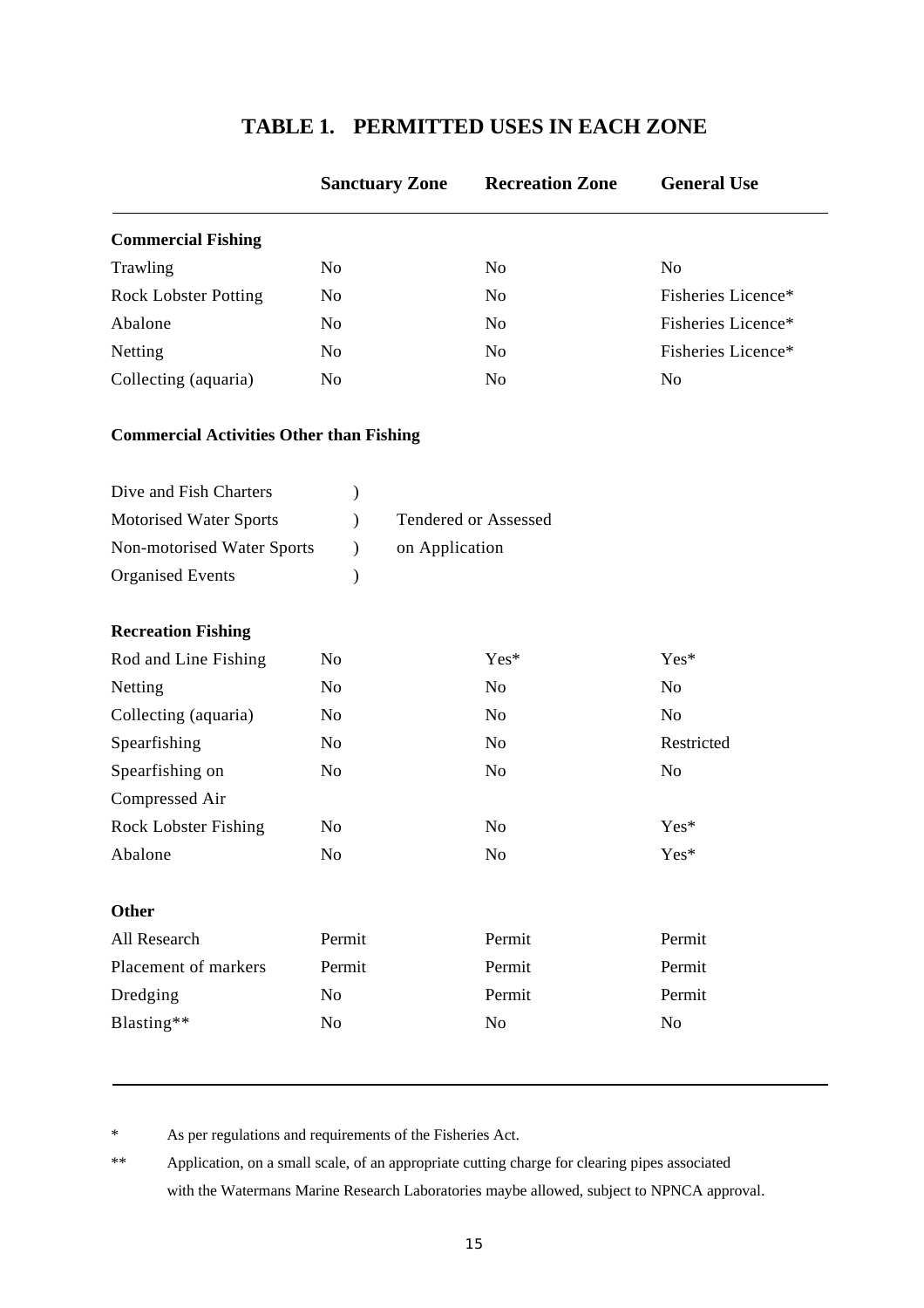

**Map 2. Zoning Plan for the Marmion Marine Park Sanctuary Zone boundaries are approximate and subject to survey.**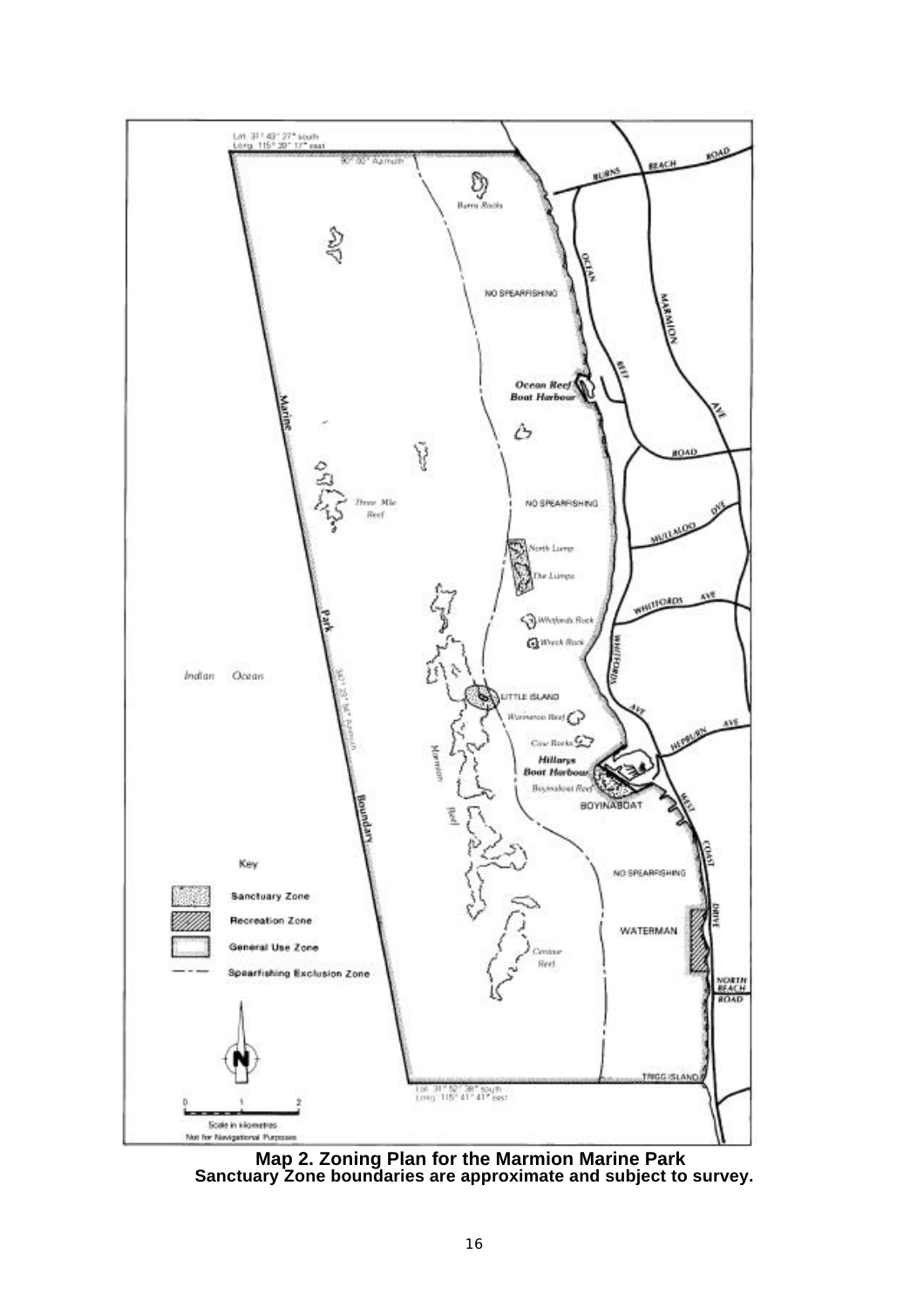#### **Sanctuary Zones**

- Little Island Sanctuary Zone: encompasses the low limestone reef adjoining Little Island, and includes scattered seagrass beds and high limestone reef communities on the outer reef. Little Island is a sandy island used as a resting site by sea birds and Sea-lions.
- The Lumps Sanctuary Zone: encompasses the limestone reefs known as 'Me Lumps and North Lumps, and includes inshore limestone reef communities surrounded by extensive seagrass beds.
- Boyinaboat Sanctuary Zone: a popular recreation site located immediately west of Hillarys Boat Harbour. Any recreational impacts are likely to be detrimental to the inshore reef. The boundary of this zone will exclude an area along the breakwater to allow for fishing at this popular site.

These zones serve as special viewing areas where flora and fauna may be observed free of interference, special protection areas for wildlife, reference areas for scientific study, and replenishment areas which may provide recruits to re-populate depleted areas.

#### **Recreation Zones**

• Waterman Recreation Zone: the area known as the Waterman Observation Area is located along the shore either side of the Waterman Marine Laboratory and extends approximately 500 m to sea.

Recreation is a priority use for the majority of the Park, particularly within 1 800 m of the coastline. However, as there is periodic commercial rock-lobster and abalone fishing, this category has been confined to the one small area.

#### **General Use Zone**

This zone covers the remainder of the Park. Management of recreational use will be a priority throughout the majority of the Park, subject to current regulations. There are restrictions, however, on spear-fishing, netting and collecting (Table 1).

Management of commercial fishing within this zone will be under the authority of the Fisheries Act and limited to rock-lobster potting, abalone harvesting and restricted beach seine fishing (see 20.0 Commercial Fishing).

#### **REVIEW OF ZONES**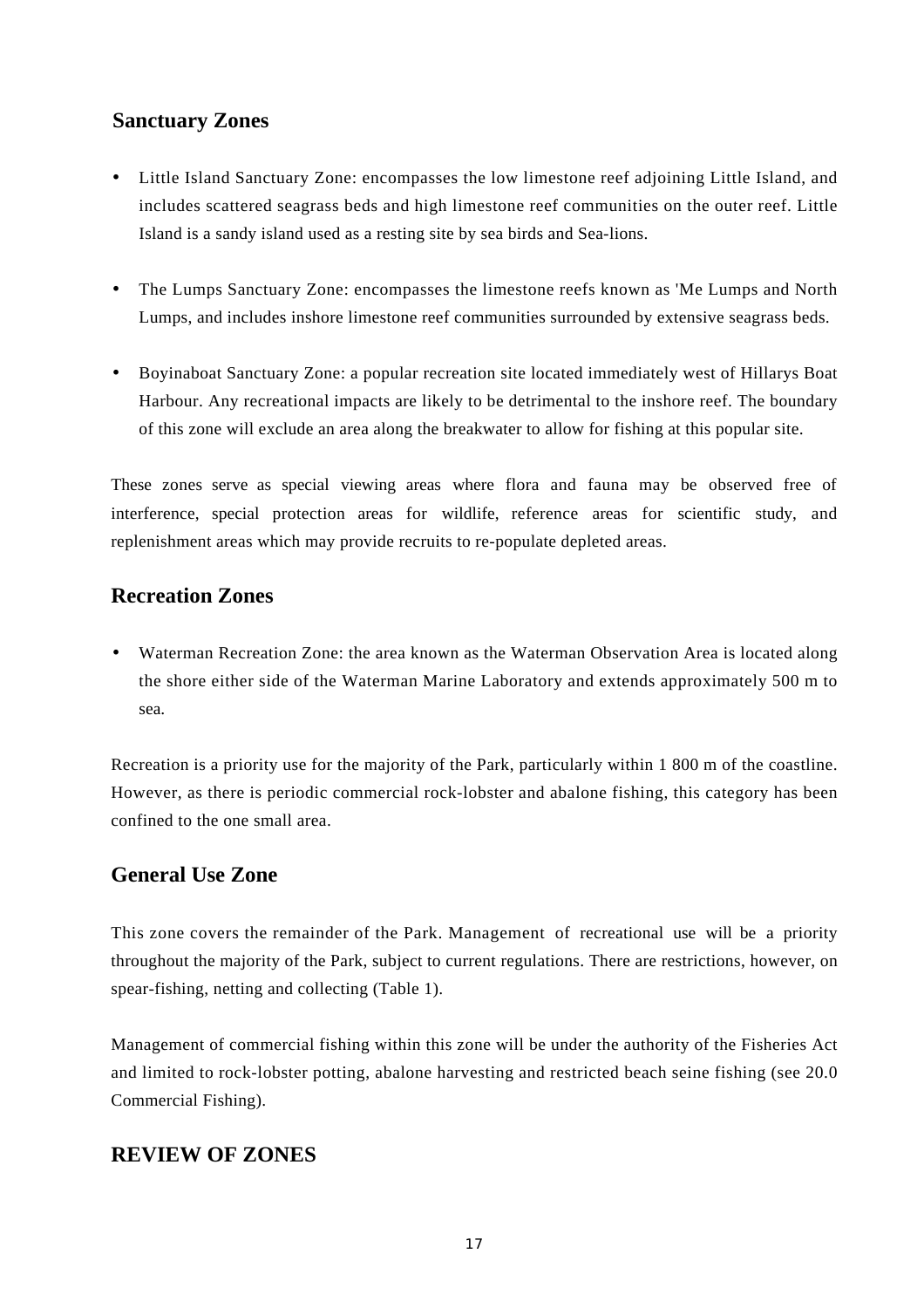Many submissions to the draft management plan were concerned about zoning, particularly the location and extent of sanctuary zones. The zoning scheme will be reviewed early in the plan period in order to increase the total area in sanctuary zones, and include onshore reef (such as the Waterman area) and outer reef, as these habitats are either not represented or poorly represented. All interested people will have the opportunity to comment on the proposed scheme through an amendment early in the life of this plan (see 32.0 Review).

#### *Actions*

- **1. Implement the zoning scheme as the basis for integrated management of the Marine Park. Survey zone boundaries based on ecological and management considerations.**
- **2. Proclaim regulations to manage activities and use in the Park consistent with the intention of the zoning plan.**
- **3. Review the zoning scheme early in the life of the plan.**

## **9.0 INTERAGENCY RESPONSIBILITIES**

#### **The objective is to ensure integration of management programs between CALM and other agencies with management responsibilities in, and adjacent to, the Marine Park.**

Under the provisions of the Conservation And Land Management Act (1984), CALM is responsible for management of marine parks. In addition, other agencies also have management responsibilities.

Amendments to the CALM Act (November, 1988) confirm that Fisheries Regulations apply in marine parks. Control of fishing methods, size and bag limits, and fishing zones are regulated under the Fisheries Act and are managed in collaboration with the Fisheries Department.

The Department of Marine and Harbours is responsible for boating in the Ocean Reef boat launching facility, in Hillarys Boat Harbour, and in the Park's navigable waters. It is also responsible for the general safety of coastal marine traffic. Further, water skiing in the designated area, prohibited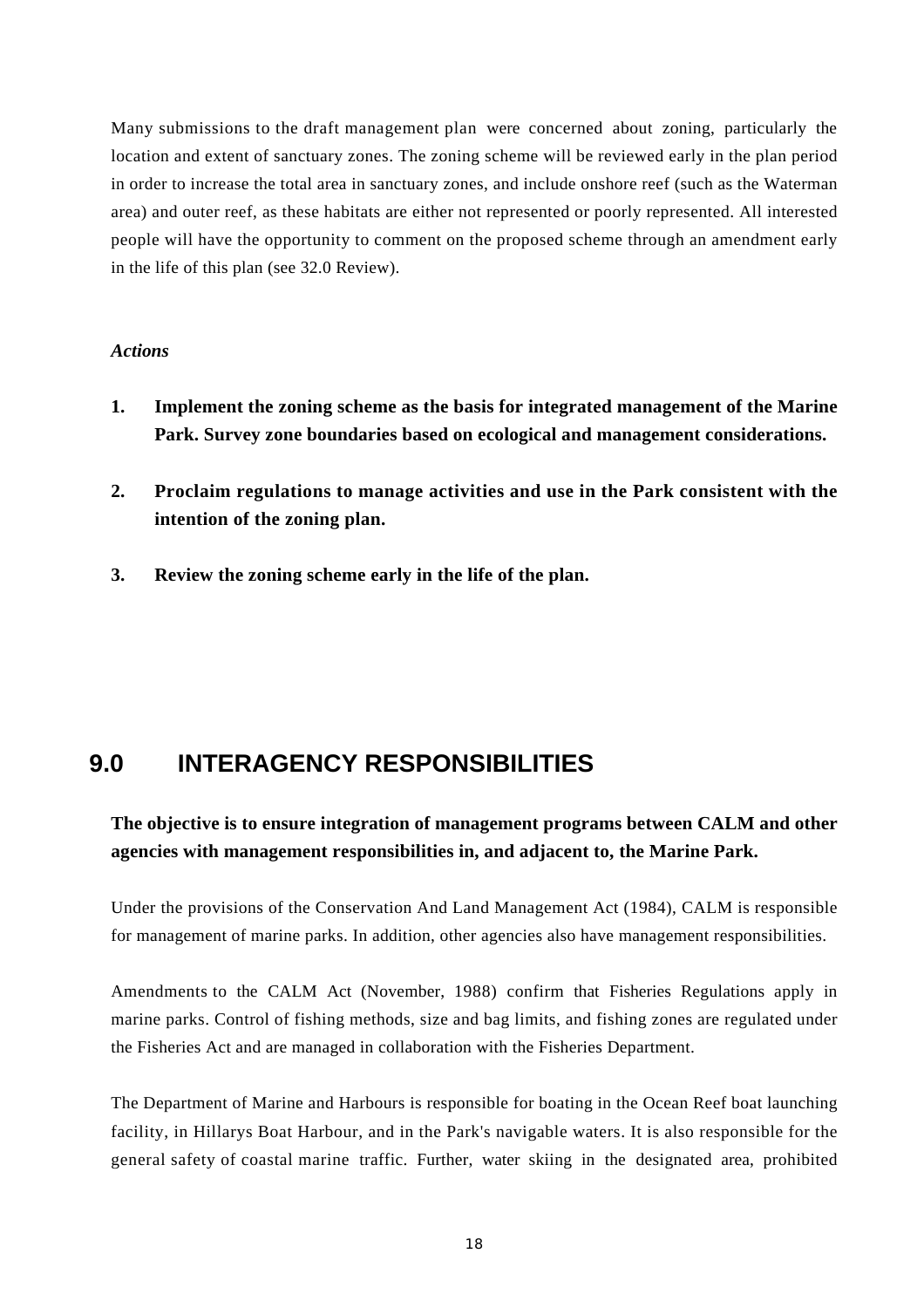anchoring in the region of an OTC cable, and boating restrictions at Bums Beach are enforced by the Department of Marine and Harbours.

The Fremantle Port Authority boundary overlays the southern part of the Park. This Authority regulates commercial shipping and is responsible for contingency plans for oil spills.

Management of the coastal land adjacent to the Marine Park is the responsibility of the Wanneroo and Stirling city councils, operating under the City by-laws.

The ongoing management, monitoring and public education duties required for effective control of the Marine Park, are CALM's responsibility. However, the relevant Acts listed below, and their administration, is the responsibility of the appropriate Departments. Close consultation is needed to ensure ongoing management.

The Marmion Marine Park Consultative Committee was established by CALM to provide a communication mechanism between CALM and agencies involved in the Park to assist formulate the management plan. The Consultative Committee, with representatives from both local and State Government agencies, has been very successful and this liaison should be continued.

Acts of Parliament that have a direct bearing on the establishment and administration of the Marine Park are summarised below according to the relevance of the Act to the area.

- (i) Conservation and Land Management Act 1984 and Wildlife Conservation Act 1950: provide for conservation of flora and fauna and their habitats, and for management of certain land and waters. The CALM Act also enables proclamation of marine nature reserves and marine parks.
- (ii) Fisheries Act 1905: provides for the regulation of professional and amateur fisheries, and their management by the Fisheries Department.
- (iii) Marine and Harbours Act 198 1: provides for the advancement of efficient and safe shipping and effective boating and port administration.
- (iv) Western Australian Marine Act 1982: provides for the regulation of navigation and shipping.
- (v) Fremantle Port Authority Act 1902-1969: provides for the regulation of commercial shipping and oil spills. Regulation of small craft in the area covered by this Act is delegated to the Department of Marine and Harbours.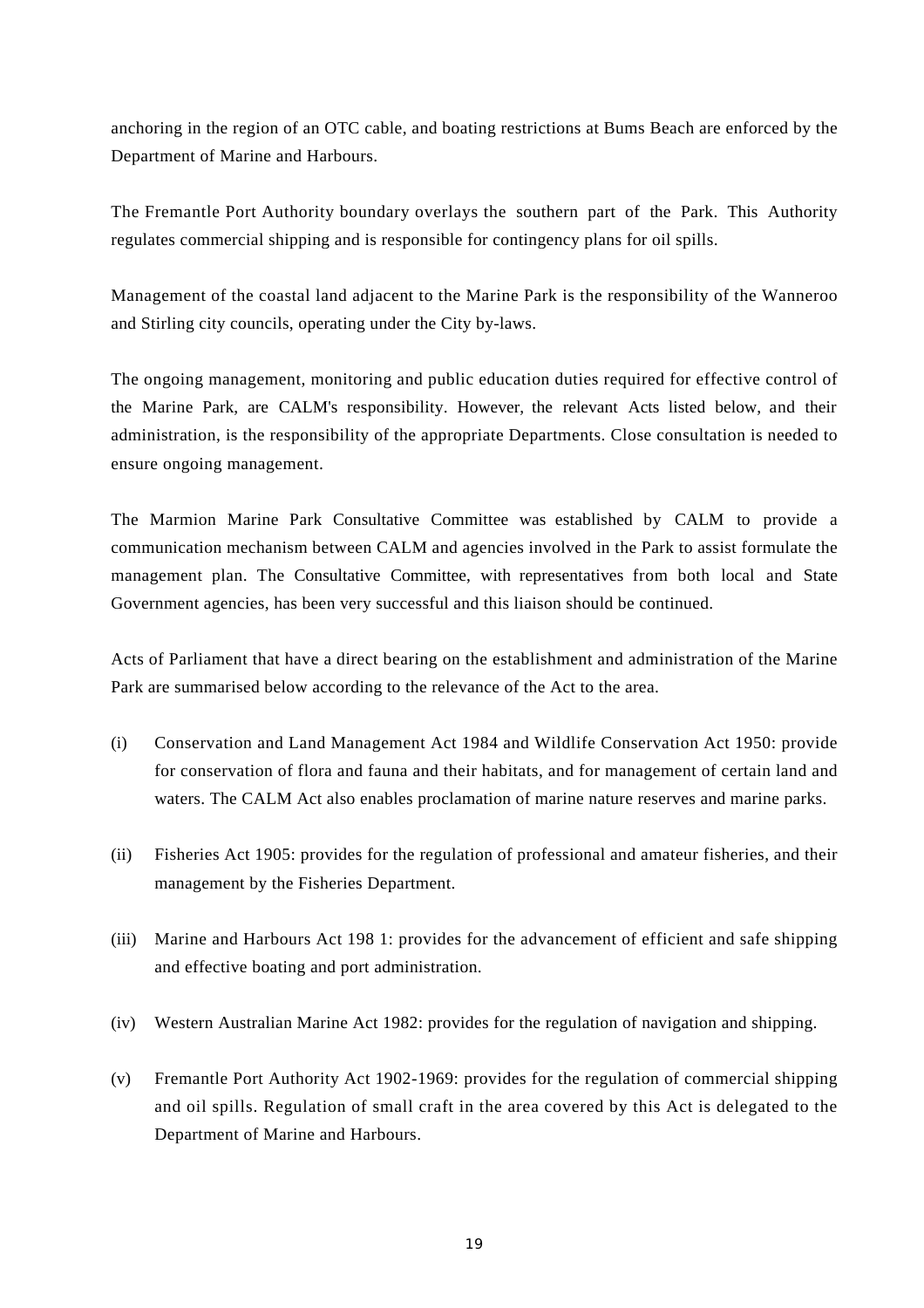- (vi) The Commonwealth Historic Shipwrecks Act 1985 and the State Maritime Archaeology Act 1973: provide protection for specific shipwrecks declared under the Commonwealth Act and blanket protection for all wrecks over 75 years old.
- (vii) Local Government Act: The City of Stirling and City of Wanneroo both have bylaws which prohibit or restrict certain activities in specific areas of the coast, including exercising of animals, nude bathing, spearfishing, and use of off-road vehicles.
- (viii) Jetties Act 1926: provides for the regulation, location and structure of jetties.

#### *Actions*

- **1. Establish a Memorandum of Understanding between the Fisheries Department and CALM that set down guidelines and procedures for management of the fishery-related activities in the Park which will be administered under the Fisheries Act.**
- **2. Establish a Memorandum of Understanding between the Department of Marine and Harbours and CALM for management of boating and other regulations administered by the Department of Marine and Harbours. Include the definition of management responsibility in the waters immediately adjacent to, and outside, the boat harbour breakwaters.**
- **3. Liaise with relevant agencies, including the Cities of Stirling and Wanneroo, to ensure integrated management of the coast and the Park.**
- **4. Continue to convene the Marmion Marine Park Consultative Committee, or a similar committee, and revise the structure and membership as necessary.**

## **10.0 ADJACENT LAND MANAGEMENT**

#### **The objective is to ensure that management of land adjacent to the Park is coordinated with management of the Marine Park.**

Recreational use of the coast is increasing rapidly, and planning and management is required if environmental, social and economic values of the coastal region are to be retained. Foreshore areas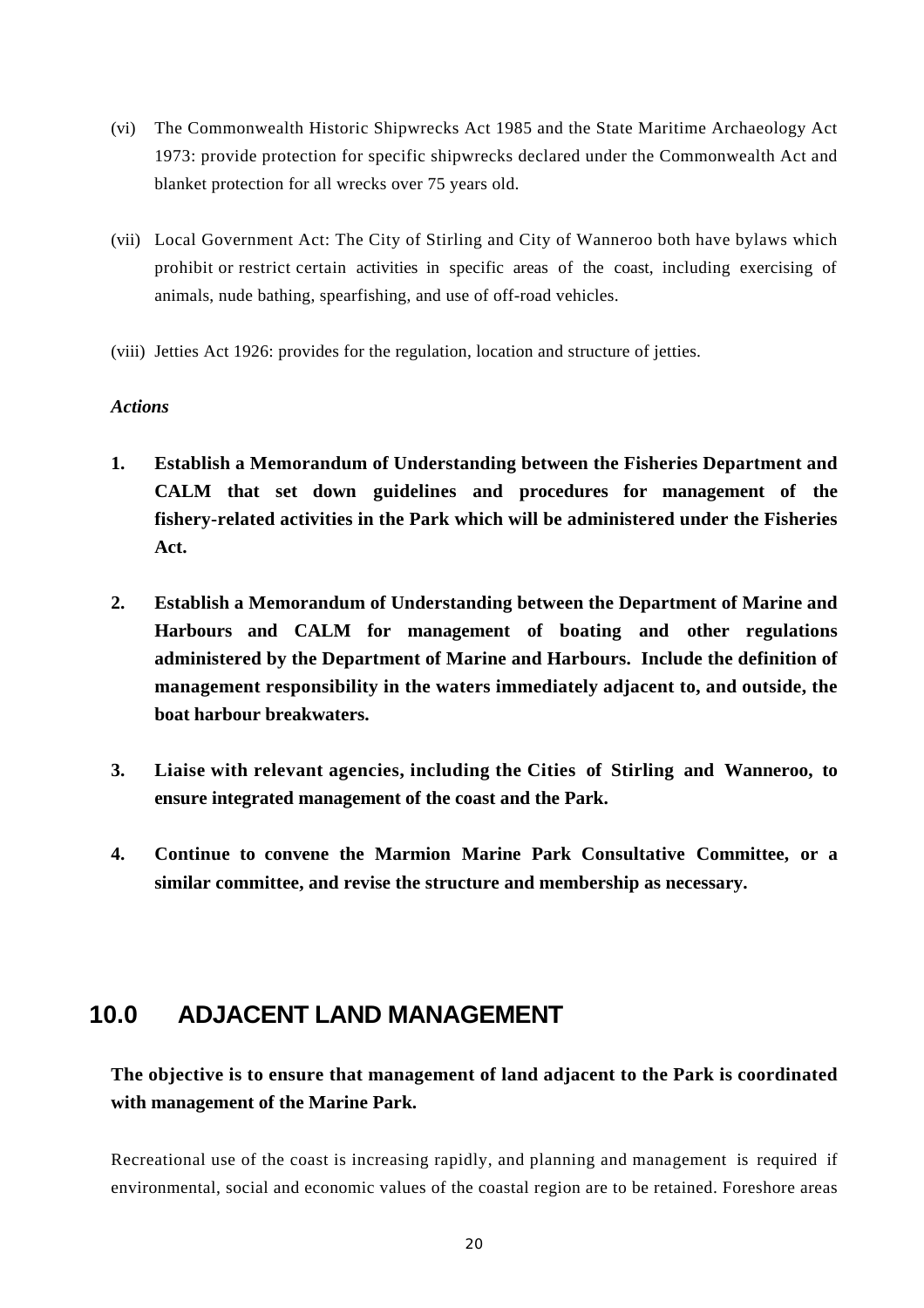are governed by management plans produced by the City of Stirling and the City of Wanneroo. No documented management strategy for recreational activities exists for the Hillarys Boat Harbour. Management of onshore facilities and/or developments is discussed in Section 24.0.

Natural areas adjacent to the Marmion Marine Park may be more appropriately managed by CALM. If so, consideration should be given to reserving the land as a conservation reserve (under the Land Act) to be managed as an integrated unit with the Marine Park. The management of natural areas in the Region Scheme is being evaluated by an interagency taskforce convened by CALM. These areas should be given serious consideration in this study.

#### *Actions*

- **1. Ensure management of coastal reserves complements Park management. Liaise with the City of Stirling, the City of Wanneroo, the Department of Marine and Harbours and other relevant agencies on a regular basis, via the Consultative Committee and informal means.**
- **2. Investigate reserving suitable natural areas as conservation reserves to be managed by CALM. Integrate management of these areas with management of the existing Marine Park.**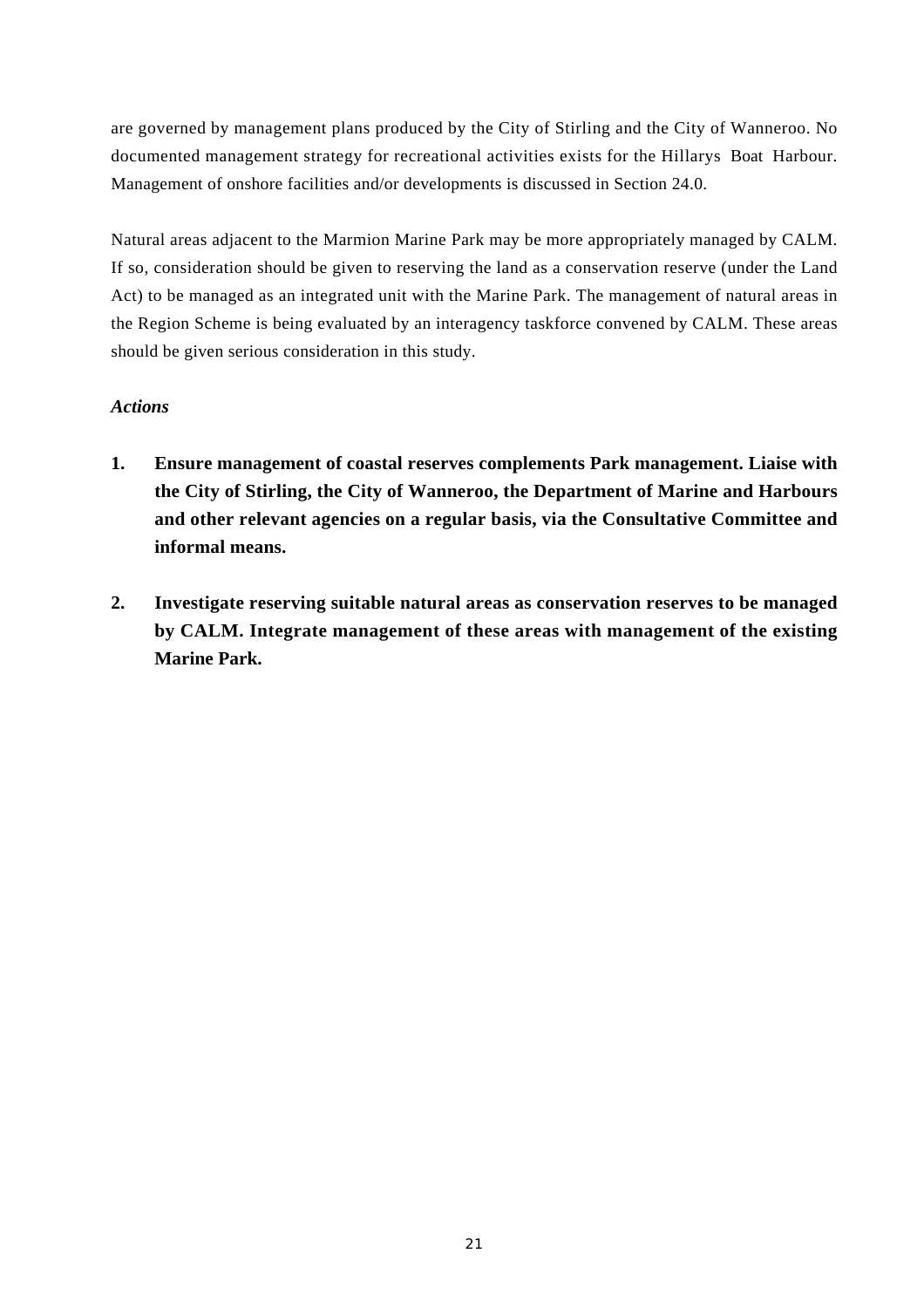# **CONSERVATION**

- 11. Principal Conservation Directions
- 12. Climate and Oceanography
- 13. Geology and Geomorphology
- 14. Hydrology
- 15. Coastal Processes
- 16. Marine Biota
- 17. Terrestrial Biota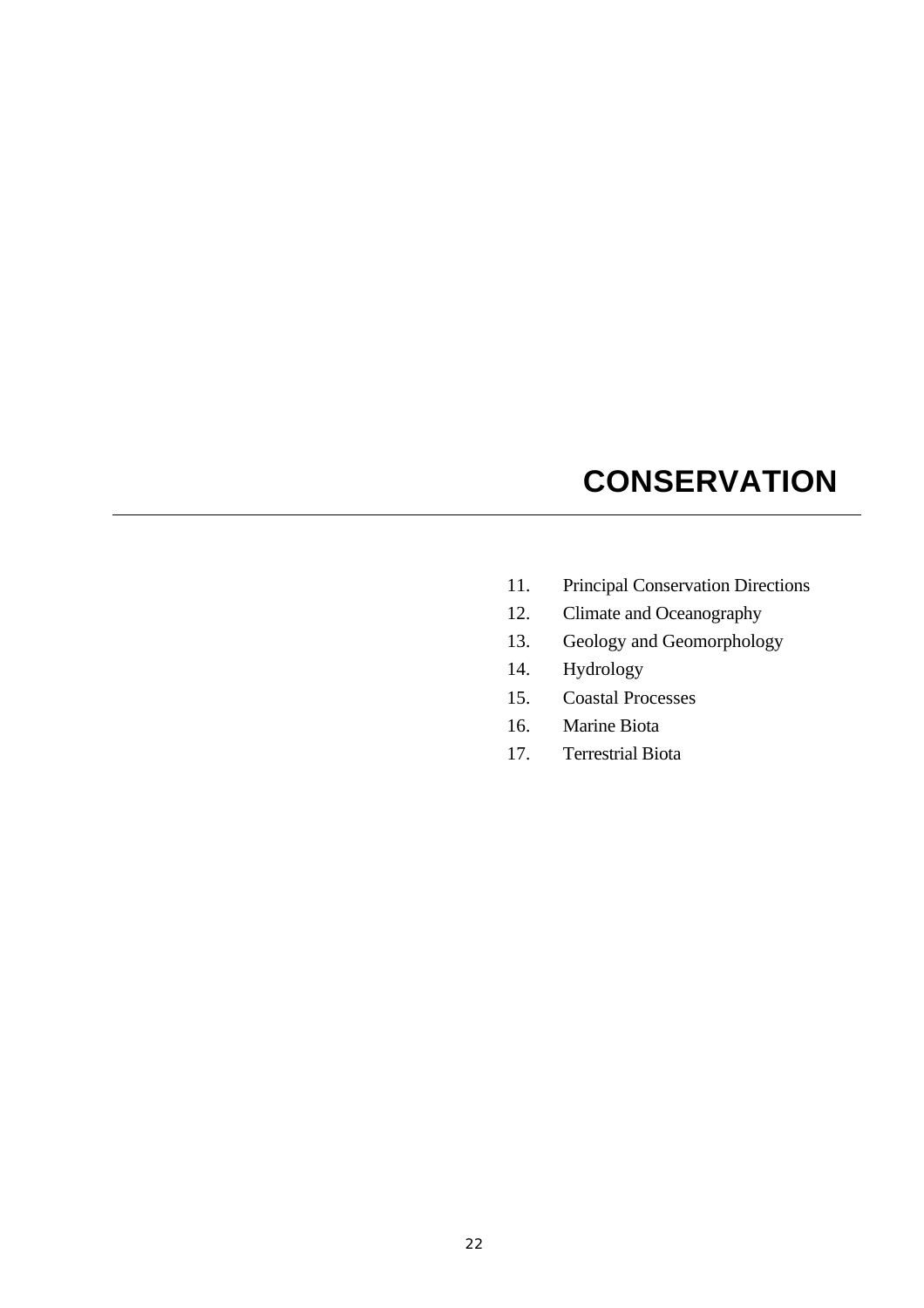## **11.0 PRINCIPAL CONSERVATION DIRECTIONS**

#### **CONSERVATION GOAL**

Conserve all aquatic and terrestrial plant and animal species and communities, and the natural processes that sustain them, and the physical, cultural and scenic resources.

#### **OBJECTIVES**

- **1. To conserve all biological, physical, scenic and cultural resources.**
- **2. To protect the natural environment from adverse impacts resulting from recreational and commercial use of the Park.**
- **3. To promote conservation values in interpretation and education programs.**
- **4. To foster ongoing research and monitoring programs to aid future management.**

#### **STRATEGY**

Given the complexity of the marine ecosystem and the limitations of available knowledge, a cautious approach to management will be adopted.

This plan recognises that appropriate conservation management of the Park's natural attributes will be attained by the stringent management of recreational and commercial activities in the Park. Ongoing research and monitoring programs will be encouraged to aid future management of the Park. A number of Acts of Parliament have direct bearing on the administration of the Marine Park (see 9.0 Interagency Responsibilities) and, consequently, effective regulations for activities in the Park are in place. In conjunction with this management plan, the enforcement of these regulations will provide for the conservation management of the Park's resources.

Descriptions of various aspects of the natural environment in the Park area are contained in separate technical reports, (DCE, 1986; EPA, 1987). Summaries of available data can be found in the City of Stirling Coastal Report (City of Stirling, 1984), reports on the Wanneroo Coast (Woods, 1984a, 1984b), the Environmental Review and Management Programme (ERMP) for the Sorrento Boat Harbour (PWD, 1985), which is now known as the Hillarys Boat Harbour, and in the EPA's assessment of the Sorrento Boat Harbour ERMP (EPA, 1985).

Only detail relevant to the management of the area's natural environment is provided in this plan.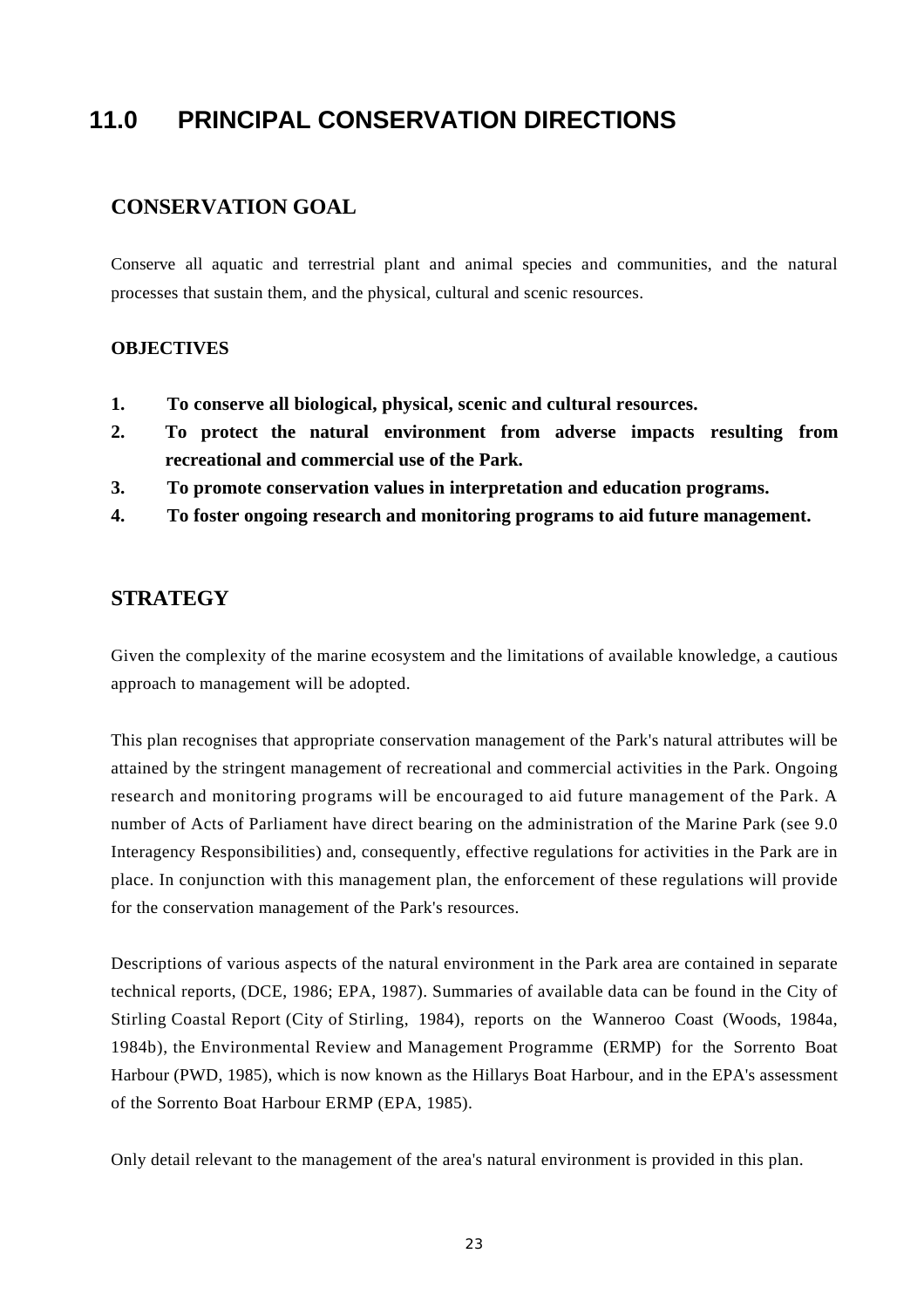## **12.0 CLIMATE AND OCEANOGRAPHY**

The Park area experiences hot, dry summers and mild, wet winters. Air temperatures are similar to those in Perth, where mean daily maximum temperatures vary from 30.3•C in summer to 17.6•C in winter. Mean daily minimum temperatures are 18.6•C in summer and 9.1•C in winter. Rainfall is moderate (about 880 mm/year) and falls mainly in May through to October. Evaporation in the region is high (about 1980 mm/year).

#### **Winds**

The dominant climatic factor is the wind, which generates waves, induces water circulation and transports sand inland. The wind regime in the area is similar to that at Fremantle (Steedman & Craig, 1979, 1983). A diurnal wind variation persists throughout the year, but intensifies during the summer. In winter, winds are predominantly 'offshore' at night and in the morning, and 'onshore' in the afternoon. In summer, the sea breeze/land breeze pattern is stronger, and acts additionally to a persistent southerly airstream, so that the resultant wind blows from the southeast at night and in the morning and from the southwest in the afternoon. The passage of low pressure systems in winter brings northwest winds and gales that back to the west and southwest. The strongest winds blow from the southwest.

Dissipating tropical cyclones can affect the coast during summer, bringing wind gusts up to 70 knots (35 m/s). Though these cyclonic events are of short duration, associated winds and high energy waves can have a marked effect on the coast.

#### **Waves**

The Park area is subject to a prevailing, refracted, long period (8-12 sec) southwest-west swell that is continually generated by storms and the "Roaring Forties" in the Indian Ocean. The swell is further refracted, reflected and diffracted as it passes through the reef chains.

Superimposed on the swell are locally generated, short-period (4-6 sec) wind waves. During summer, southwest waves are generated by the reinforced sea breeze; during winter, high energy waves are generated during northwest and westerly gales. The occasional summer cyclone may also generate waves from the north, west or south.

Depending on the prominence of the adjacent islands and reefs, wave energy reaching the coast may vary markedly from place to place, with different parts of the coast being subject to swell, waves, swell and waves, or waves with damped swell. The prominent reefs off Mullaloo Point have had a marked influence on the swell, with the result that the area behind the reef complex has been the site of major accumulation of Holocene sands (see 13.0 Geology and Geomorphology).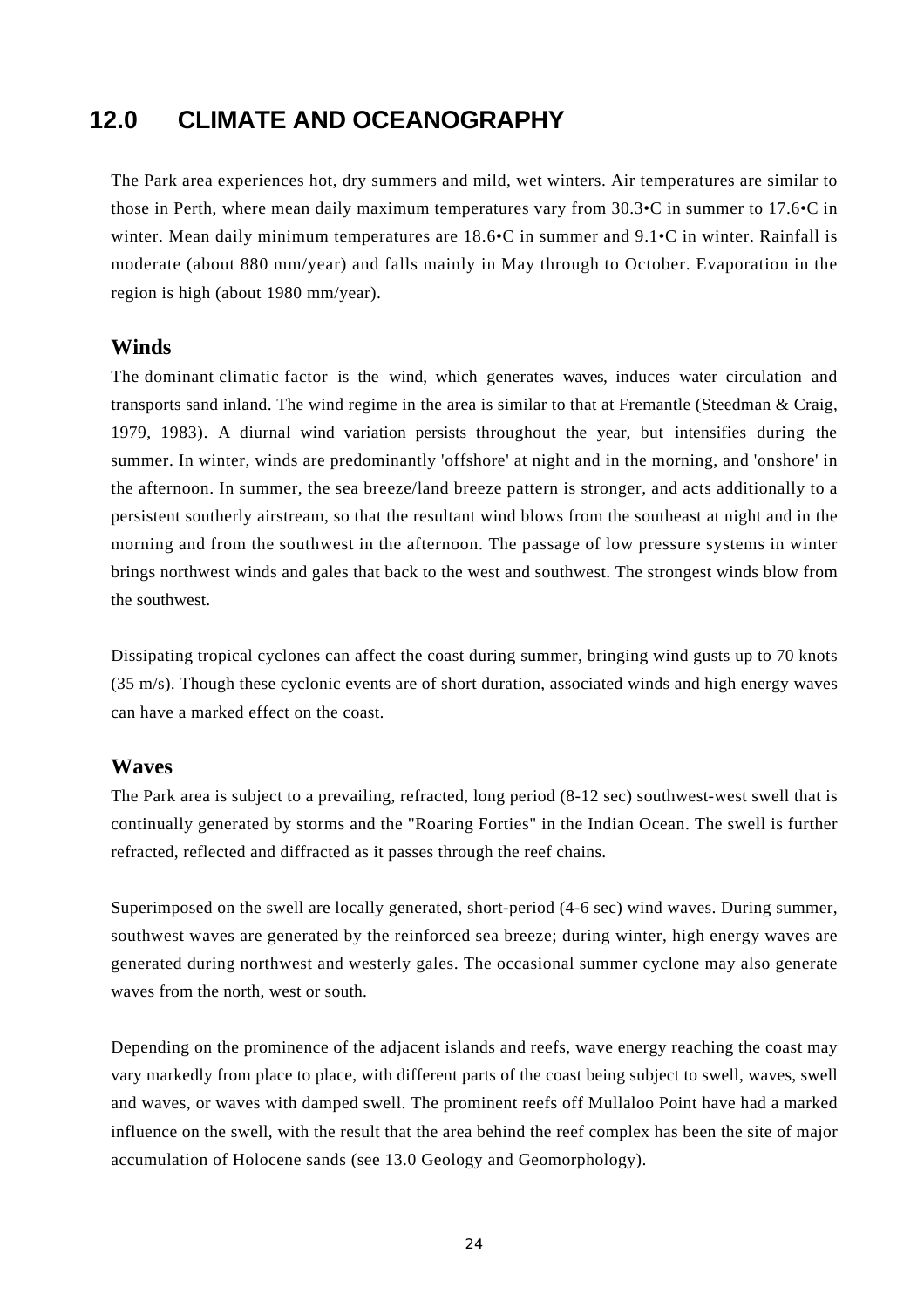#### **Circulation**

Water movement on the inner continental shelf off Perth is driven mainly by wind stress; the presence of a regional current is also evident during calmer periods (Hearn, 1983). Water generally flows northward in summer and southward in winter. In the shallow, nearshore waters of the Park area, the local wind driven currents become more dominant relative to the regional water movements. Mean current speeds in the range of 0.05-0.1 m/s are typical (Steedman & Associates, 1976).

The complex chains of reef within, and adjacent to, the area act as partial barriers, restricting exchange between inshore and offshore waters. Under stable wind conditions, local circulation patterns are established as a result of the interaction between the wind stress forces, and sea floor topography. For example, during prolonged easterly winds, shallow water over Lal Bank is driven westward, inducing circulation that replaces nearshore water with offshore water (Hearn, 1983). Wind-induced circulation is an important flushing mechanism for the Park area, and may also affect the water temperature regime experienced by reef-dwelling communities. During prolonged calm periods, some flushing of the area is still maintained by the regional current.

Water replacement time in the Marmion Lagoon is estimated to be of the order of one day (Hearn, 1983), although under extended calm conditions, replacement may take up to four or five days.

#### **Tide and Sea Changes**

The Wanneroo coast generally experiences one astronomic tide per day, though barometric pressure, prevailing wind direction and seasonal changes are also responsible for changes in water level. The normal tidal range is about 0.5 m, though the range in water levels, during a year due to all factors, is of the order of I m. Future planning must consider possible sea level changes as a result of 'Greenhouse' predictions.

#### *Action*

**Recognise the likely effects of high winds and associated high energy waves on the coast line, and on any future developments in the Park.**

## **13.0 GEOLOGY AND GEOMORPHOLOGY**

The Park area is underlain by Tamala limestone, which is covered partially by yellow quartz sand and the younger carbonate-rich Becher and Safety Bay Sands. Tamala Limestone was deposited during the Pleistocene period (1.5 - 1.8 million years ago) as a series of parallel beach and dune sand ridges. Since deposition, these sediments have cemented into a porous limestone that incorporates solution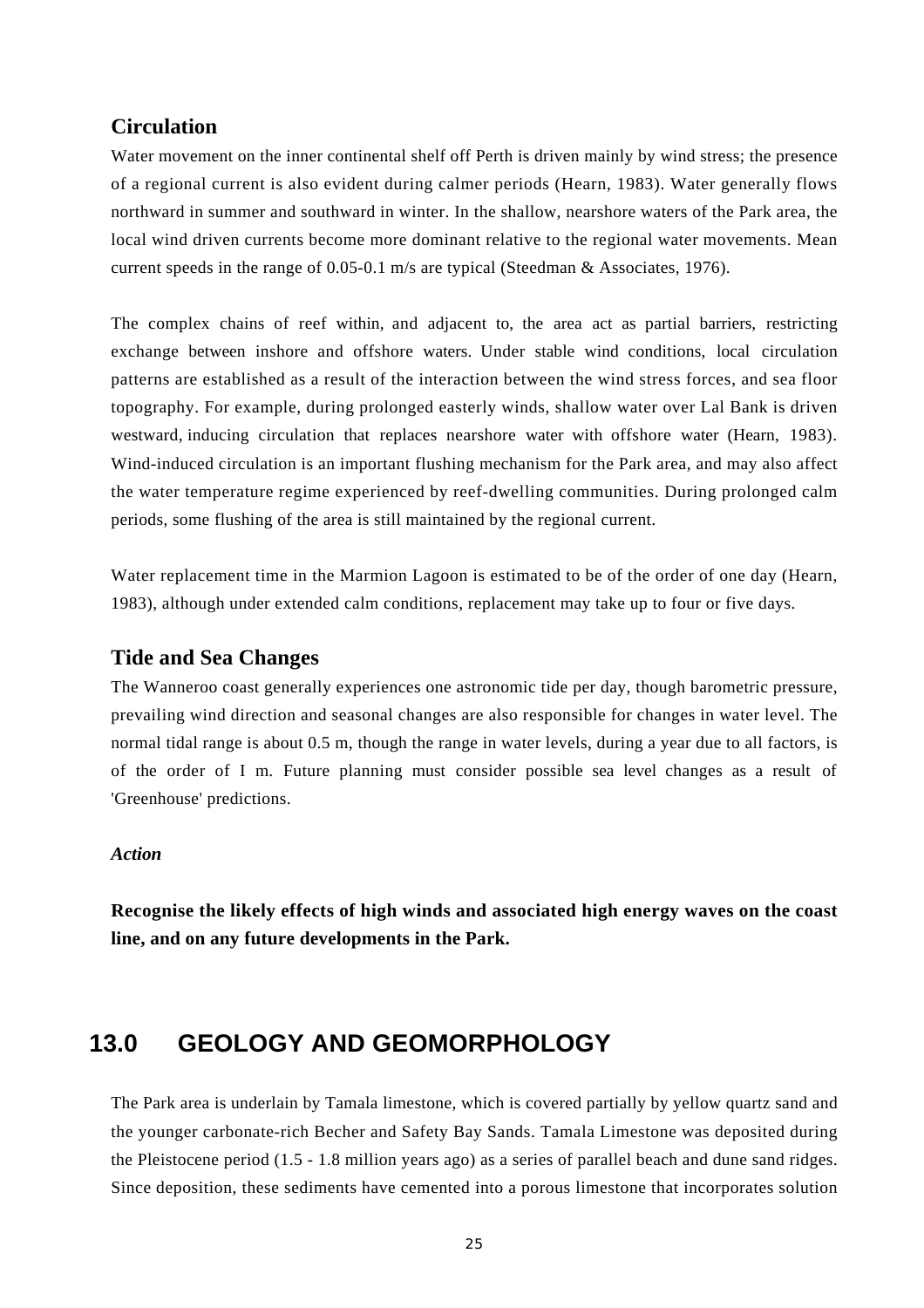pipes and dense hard capstone layers. The Becher and Safety Bay Sands were deposited during the Holocene, which covers the period of the last 10 000 years. The upper Safety Bay Sands, which comprises beach, beach ridge and dune sediments, formed in the subaerial environment. The underlying Becher Sands formed beneath seagrass cover.

The area is characterised by a series of limestone ridges, the largest of which forms the mainland coast. Offshore, three lower ridges form broken chains of islands and reefs that are separated by linear depressions. Two chains of reefs display numerous, complex underwater structures, including cliffs, caves, solution pipes and platforms. South of Sorrento and north of Mullaloo the mainland ridge has been eroded to form cliffs and wave-cut platforms (the onshore reefs), with rocky headlands separating small sandy bays. The nearshore reefs are about 1 km from the coast, with the offshore reefs about 4 km offshore.

Superimposed on the limestone basement area are a number of landforms associated with the younger sandy sediments. Between Sorrento and Mullaloo, a submarine bank (Lal Bank) has partitioned the nearshore depression into two discrete marine basins or lagoons (Marmion Lagoon to the south and Whitford Lagoon to the north).

Adjacent to Lal Bank, the mainland ridge is covered partially by a veneer of transgressive dunes which are stabilised by vegetation. The bank itself is partially covered by a prograded beach ridge plain (Whitford Plain) which is roughly triangular in shape, and which protrudes about 1.2 km beyond the general seaward margin of the mainland coast. The southern half of the plain, which is fronted by a narrow beach and steep dune cliff, is covered by stabilised transgressive dunes. In contrast, the northern half of the plain is lower and beach ridges, which mark successive shoreline positions during growth of the plain, are visible from the ground and from the air. A wide sandy beach exists between the Hillarys Boat Harbour and Ocean Reef launching facility.

#### *Action*

**Incorporate information on geological processes and geomorphological features in interpretation** and **education programs.** Develop **interpretive potential of underwater limestone formations and transgressive dune systems.**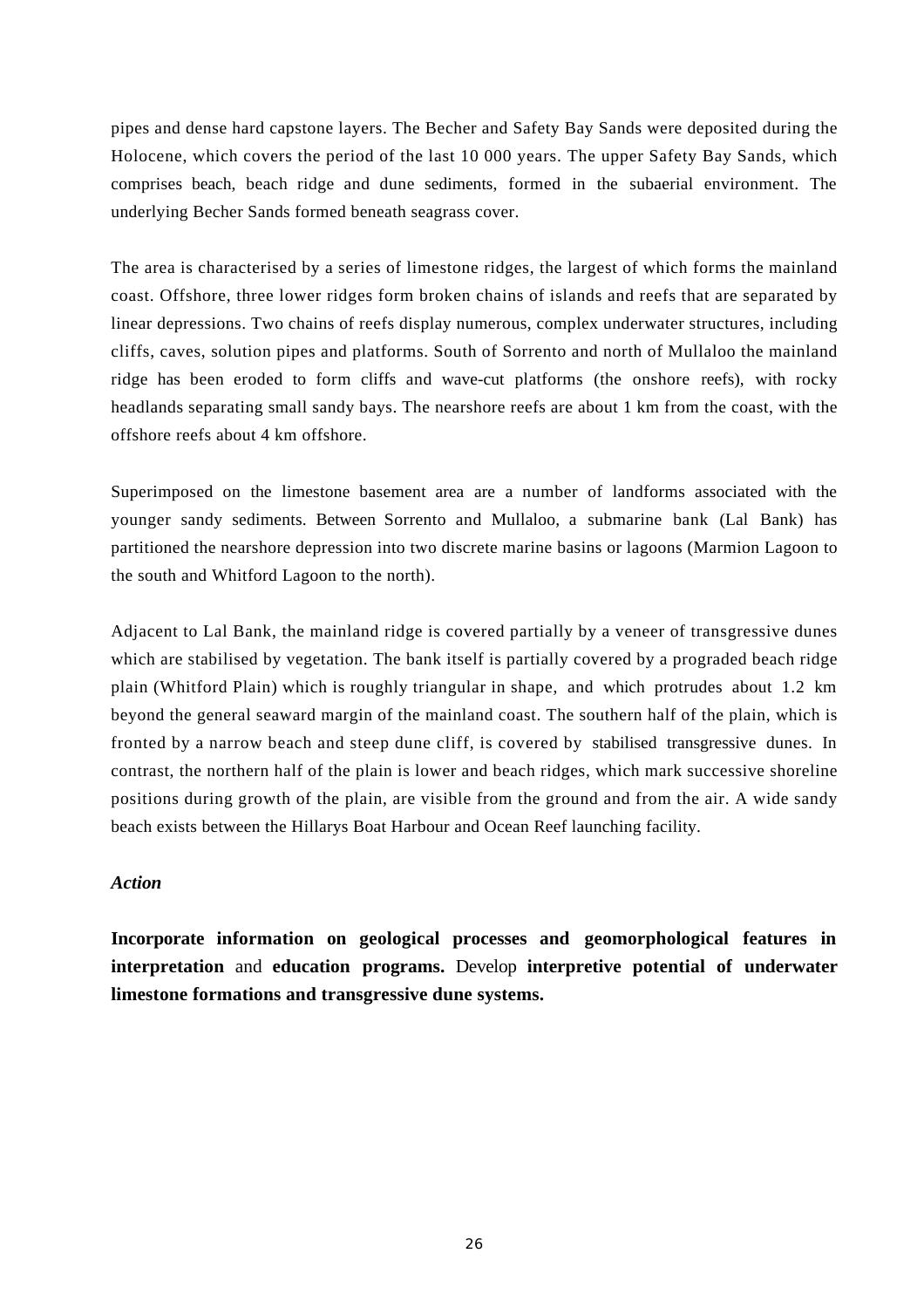## **14.0 HYDROLOGY**

#### **Sea Water**

Mean monthly sea water temperatures in the Park peak at 21-22•C between January and April, and fall to a minimum of about 17•C during July to September (Pearce *et A* 1984). There can be a significant drop in sea water temperature very close inshore during early winter, because of direct loss of heat to the atmosphere.

Annual sea water salinity ranges from 36.1 gm/litre in late summer to 35.3 gm/litre in late winter. The salinity peaks and troughs closely coincide with those of annual sea water temperature fluctuations. Within a few hundred metres of the shore, there is local lowering of salinity due to submarine groundwater discharge. Under calm conditions, a low salinity surface layer, extending further offshore, is formed.

Dissolved nutrient concentrations, in the waters of the Park area, are presently low and in the range of concentrations generally reported for temperate coastal waters (Pearce *et al,* 1984). Dense phytoplankton blooms have not been observed (Johannes & Heam, 1983), except for blooms of the blue-green alga *Trichodesmium* (Creagh, 1985). Nevertheless, nitrate concentrations in groundwater discharged into the Park area, are two orders of magnitude greater than ambient concentrations in the receiving sea water. The nitrogen load from groundwater discharge to the Marmion Lagoon is estimated to be about half of the requirement for the observed growth of the lagoon's macrophytes (Johannes & Hearn, 1983). Whitford Lagoon receives nutrients from groundwater discharge, and also from the Beenyup (Ocean Reef) secondary treated effluent outfall, located about 1.6 km offshore from the Ocean Reef boat launching facility. The effects of nutrients from both sources have not yet been fully investigated.

#### **Groundwater**

Potable groundwater is found within an unconfined aquifer in the Tarnala Limestone. The limestone is very permeable and consequently the water table gradient is low. Allen (198 1) estimated that the groundwater is moving towards the coast at a rate of 90 m/year. It is probable that the limestone aquifer is contiguous with that found in the Safety Bay Sands beneath the Whitford Plain.

As the aquifer is located under an area of increasing urbanisation, and recharged from rainfall, it is susceptible to changes in surface runoff and to pollution from nutrients, pesticides, hydrocarbons and other chemicals. The aquifer is extensively used for irrigation of domestic gardens and municipal reserves.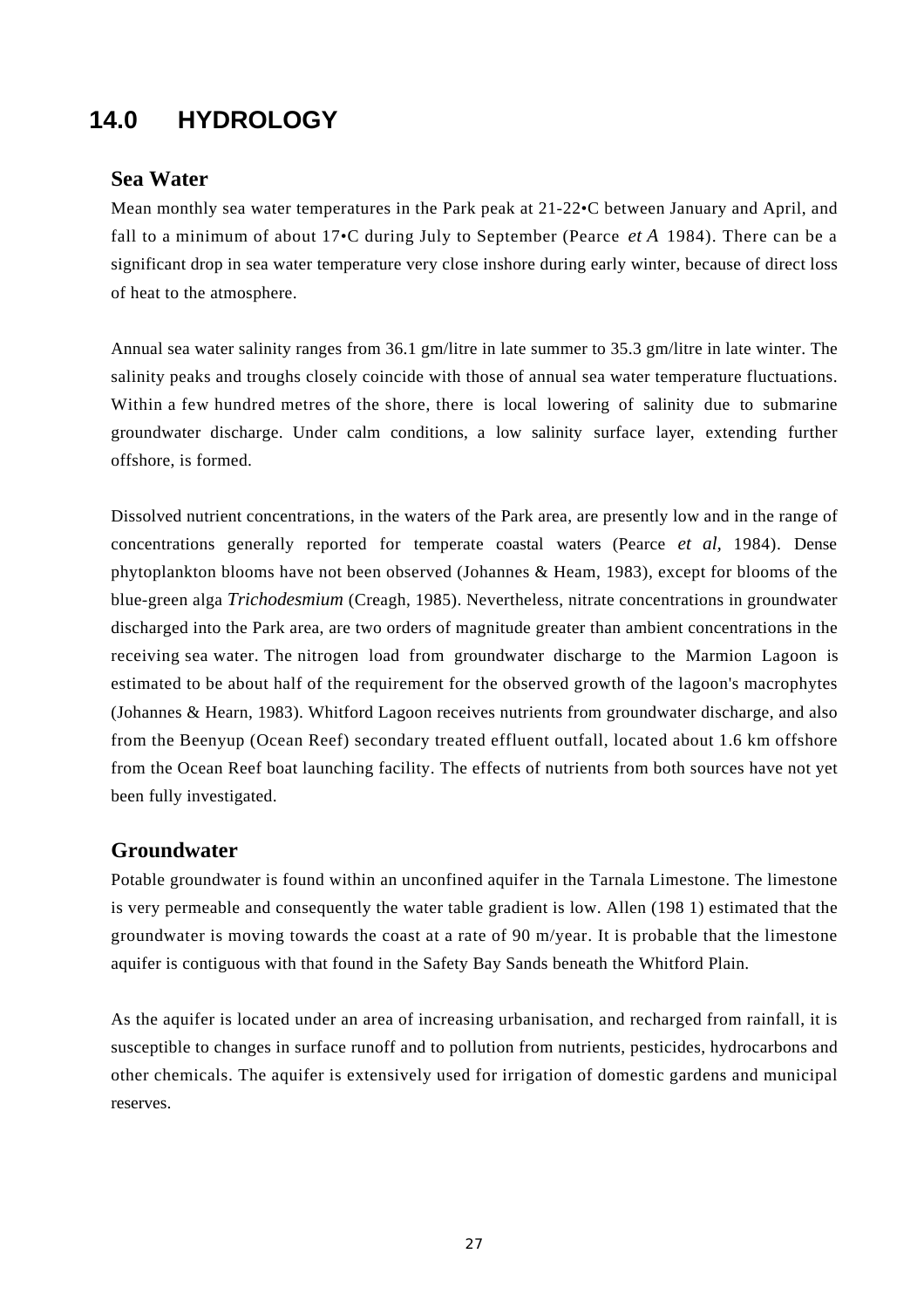#### *Actions*

- **1. Maintain liaison between the Water Authority, EPA, City of Wanneroo and CALM to minimise detrimental environmental effects of outfalls.**
- **2. Ensure that further monitoring and evaluation of nutrient input is undertaken to quantify the ecological effects of the nutrient discharge from the Beenyup Treatment Plant, and to enable a prediction to be made of the likely levels of nutrients that will discharge in groundwater (see 26.9 Drainage and Discharge).**
- **3. Co-ordinate monitoring and research programs being undertaken by State agencies, CSIRO and tertiary institutions.**

### **15.0 COASTAL PROCESSES**

Complex interactions between wind, waves, hydrology and geology are always occurring in coastal processes that continuously shape the coastline.

Swell-induced onshore transport occurs in a complex zone of swell wave interference behind the Marmion reefs. This has led to major movement of sediment from the reefs to the mainland coast to form Lal Bank, Whitford Plain and the transgressive dunes that overlay the mainland ridge. At present, minor onshore transport is evident as a thin plume of sand moving across the seagrass covered bank.

In the surf zone, swell-induced longshore transport moves sand towards the zone of onshore transport behind the Marmion Reefs. This has minimised longshore sediment losses from within the Park area and has been dominant in maintaining the triangular shape of Whitford Plain. Local wave-induced longshore transport in the surf zone moves sediment northward in summer, especially along the shore between Sorrento and Mullaloo Point, and along the rocky coast immediately north of Mullaloo. In contrast, during winter, transport is southwards especially between Ocean Reef and Hillarys where the coast erodes each winter. Owing to the dominance of the summer wind-wave regime, there is a net movement of sediment northwards. This has led to modification of the swell-controlled shape of the Whitford Plain.

Wind transport which blows sand inland on coasts exposed to south-west and westerly winds is also an ongoing coastal process. With the exception of the 'Little Desert' north of Mullaloo there is, at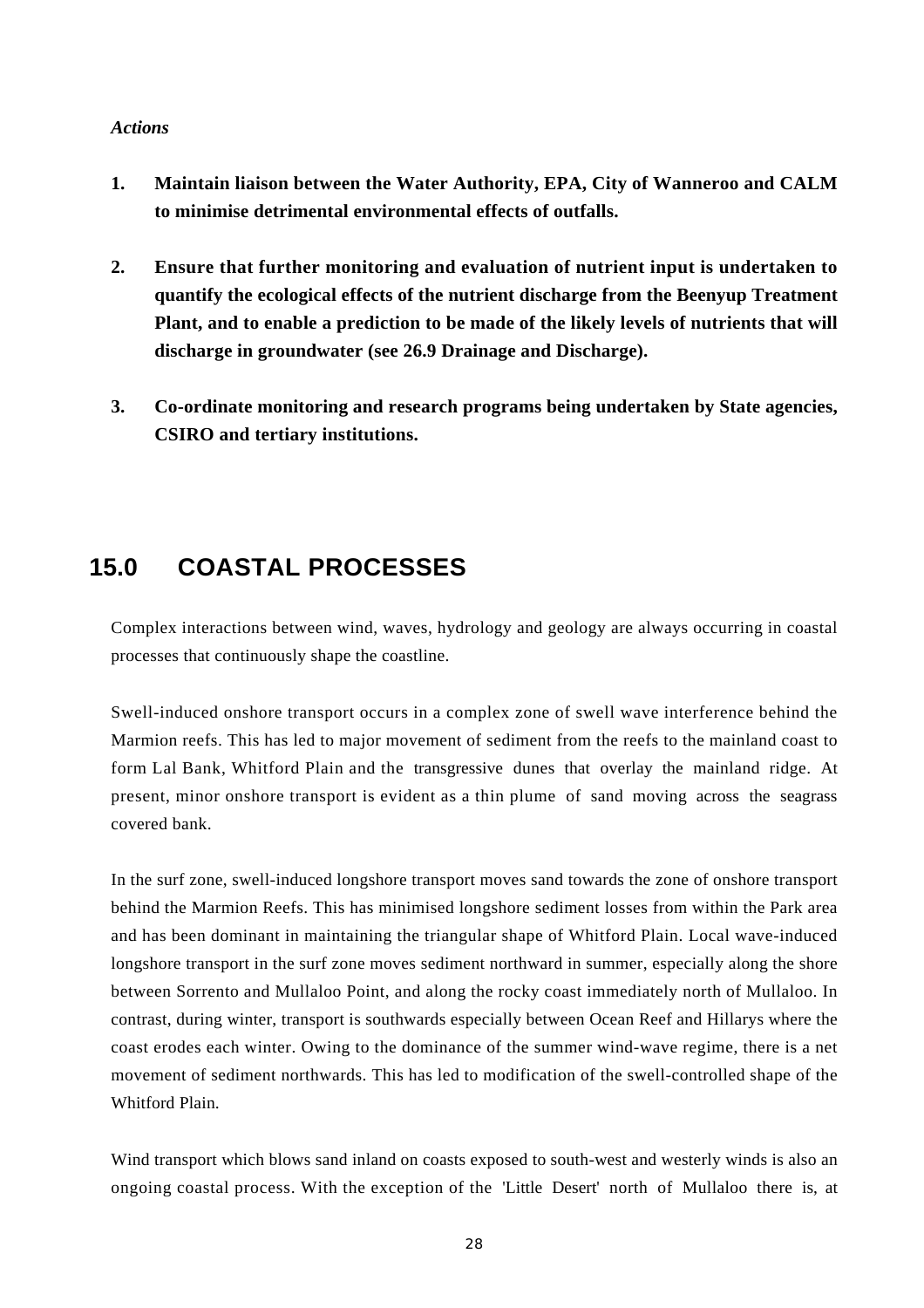present, little wind transport except in the areas where human activity has degraded dune vegetation or the dune scarp behind the beach. The presence of large, vegetated and stabilised transgressive dunes, however, is evidence of previous periods of major wind transport.

Seasonal recycling of beach and foredune material to an offshore bar also occurs, especially along the sandy coast between Hillarys and Mullaloo.

Longer-term (hundreds of years) changes in coastal processes and sand supply, have led to periods of erosion or stability during the long-term progradation of the Whitford Plain. Whether these changes are cyclical or random is not clear, nor are the periods between each change. Long-term evolution of the sandy coastal landforms is leading to major changes in shoreline position. It is evident that the sandy Whitford Plain prograded, until about 1000 years ago, when the southern flank commenced eroding. As this is probably related to a long-term decline in sand supply, this process is likely to continue. Although this process is slow, it must, as demonstrated by beach erosion at Sorrento and Mullaloo, be taken into account in planning for coastal structures which have design lives of a decade or more (Semeniuk and Searle, 1985).

#### *Action*

**Consider the long-term effects of coastal processes, in particular beach erosion, when planning for coastal structures which have design-lives of a decade or more.**

### **16.0 MARINE BIOTA**

The Park has a high habitat diversity due to the variation in geomorphology, substrate, water depth, and exposure to wave energy and light.

These habitats may be classified into five broad categories2:

(i) Lagoon Subtidal Sandy Sea Floor

The predominant substratum in this habitat consist of calcareous sand plains, stabilised by seagrasses and interspersed with areas of bare sand. The seagrass meadows (mainly *Posidonia* spp*, Amphibolis antarctica* and *Halophila ovalis*) support a diverse assemblage of animals, and are important as a food source, refuge and nursery for echinoderms, molluscs, crustacea and fish.

(ii) Lagoon Subtidal Limestone Pavement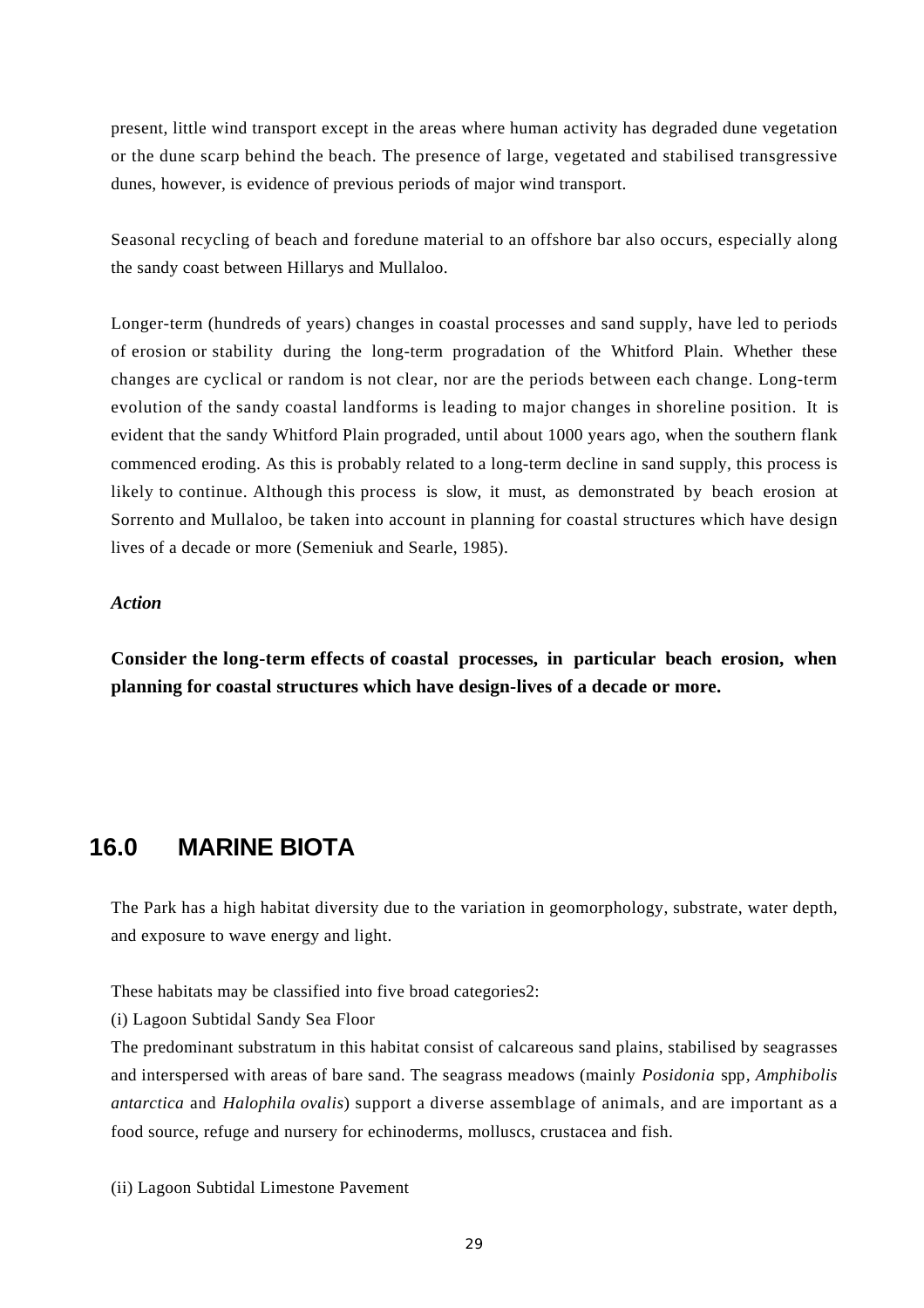This habitat occurs in the less sheltered areas of the Marmion and Mullaloo lagoons, with limestone pavement and consolidated sand substrata. The seagrass meadows *(Amphibolis antarctica, Poisidonia* spp, and *Halophila ovalis)* occur, but are less extensive than in the more sheltered areas. Attached seaweeds, especially the macrophytes (for example, *Caulerpa cactoides, Ecklonia radiata,* and *Hypnea episcopalis)* are common on the limestone pavement.

#### (iii) Lagoon Intertidal Reefs and Little Island

Isolated patch reefs occur in the lagoons (for example, Wanneroo Reef). The reef tops have areas of essentially bare rock populated with small gastropods, limpets, coralline algael/*Haliotis* associations, or a mixed algal assemblage which is determined in part by the reef height relative to low tide level and the aspect of the reef Vertical faces of these reefs are covered with the macroalgae *Ecklonia radiata* and *Sargassum sp.* Overhangs, shaded walls and the roofs of caves are covered densely with a diverse sponge/ascidian/gorgonian/bryozoan assemblage, and grazed by molluscs and several species of starfish. The large predatory baler shell, *Melo miltonis,* occurs in the sand adjacent to the undercut caves and feeds on other molluscs buried in the sand, and on the abalone *Haliotis roei.* Hard corals (Order: Scleractinia) such as Montipora, Favia, Favites, Goniastrea, Plesiastrea and Symphyllia occur on the reefs around Cow Rocks and Wreck Rock, while *Pocillopora damicornis is* moderately common on outer reefs near Little Island. Little Island provides a resting site for seabirds (gulls, tems, cormorants and others) and Sea-lions. Bridled Terns have bred there occasionally.

#### (iv) Nearshore Reefs and Intertidal Onshore Rock Platforms

Attached macrophytes are dominant on these reefs with red algae *(Dictymenia sonderi, Hypnea episcopalis,* and *Vidalia spiralis)* and brown algae *(Ecklonia radiata, Lobospira bicuspidata)* being most common. The abalone, *Haliotis roei,* and the turban shell, *Turbo torquatus , are* common in these habitats.

#### (v) Offshore Shallow Limestone Reefs

This habitat found on the seaward slopes of the Marmion Reef/Three Mile Reef complex, is characterised by marked algal zonation related to water depth. In the shallower region, algae adapted to high illumination, such as Sargassum, are common. Below about 2m, dense stands of kelp, *Ecklonia radiata,* and an associated sub-canopy of encrusting coralline algae, dominate. The density of kelp plants decreases with depth down to 25m, at which point epilithic seagrass *(Thalassodendron* sp.), red algae and sponges predominate.

<sup>2.</sup> The following information on the benthic marine communities is derived from DCE field surveys and from a submission by the Western Australian Museum.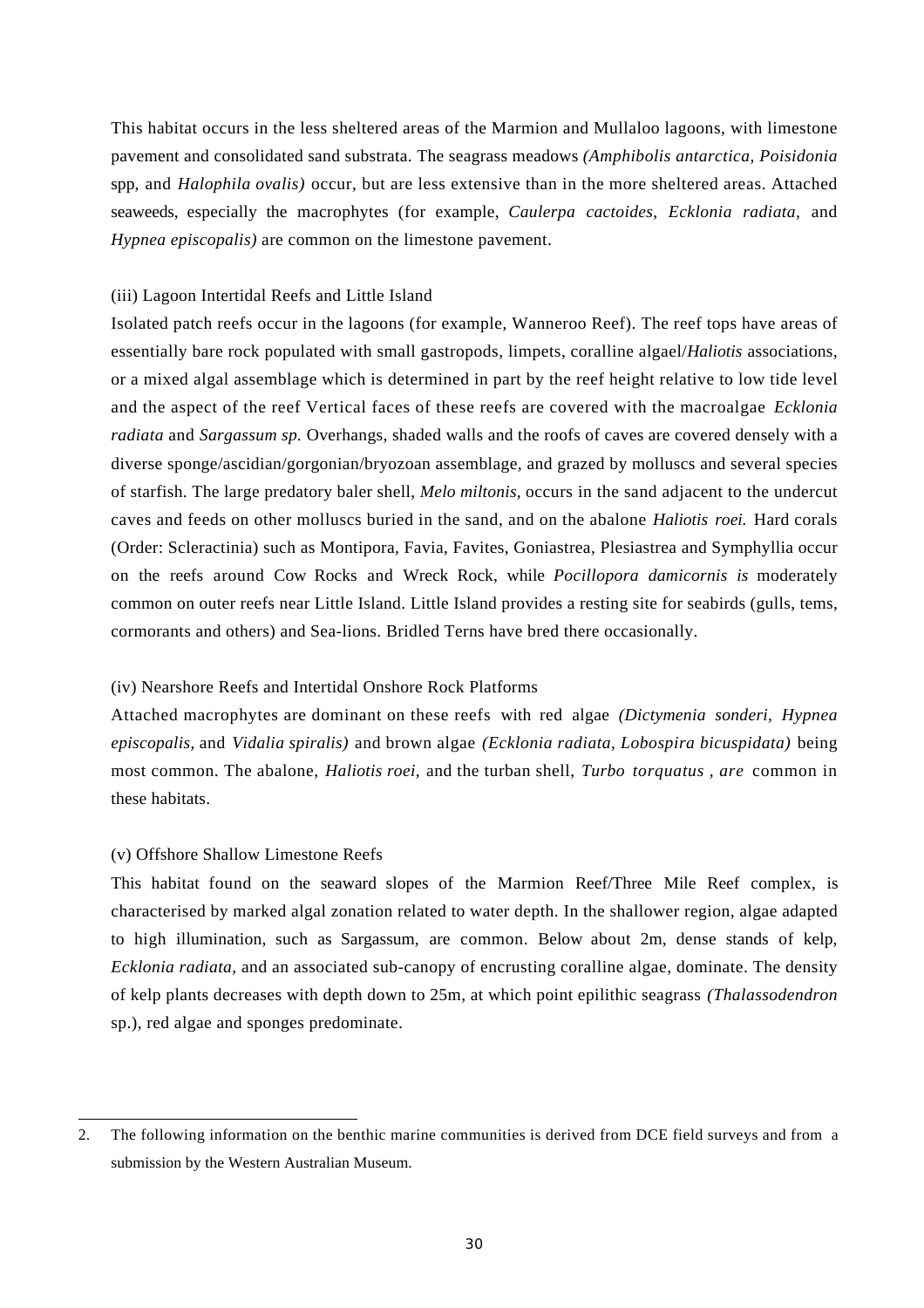To date, 136 species of fish from 70 families have been identified in the Park. The common fish species caught in the Park area, and their habitats, are shown in Table 2. Information on habitat preferences of common fish species was supplied as part of the submission by the Fisheries Department. New species may be found in the Marine Park. Many species are restricted in number and/or geographical distribution and their presence can go undetected.

Marine mammals are conspicuous members of the marine biota associated with Marmion Marine Park. Small numbers of the Australian Sea-lion (declared 'in need of special protection') can be found on Little Island and Bums Rock. The majority of these are males which grow up to 4m long and weigh about 300 kg. The remnants of a heavily exploited humpback whale population migrate through Park waters, mostly between August and October each year. These huge mammals spend the winter months in tropical latitudes where they calve and breed. They move through the Park as they follow the continental shelf south to feeding grounds in Antarctica.

Bottlenose dolphins are the most prominent dolphin species to occur in the Marine Park. One major pod of these animals appears to have its home range or territory in the area and can be seen regularly. Striped dolphins may visit the area once or twice a year.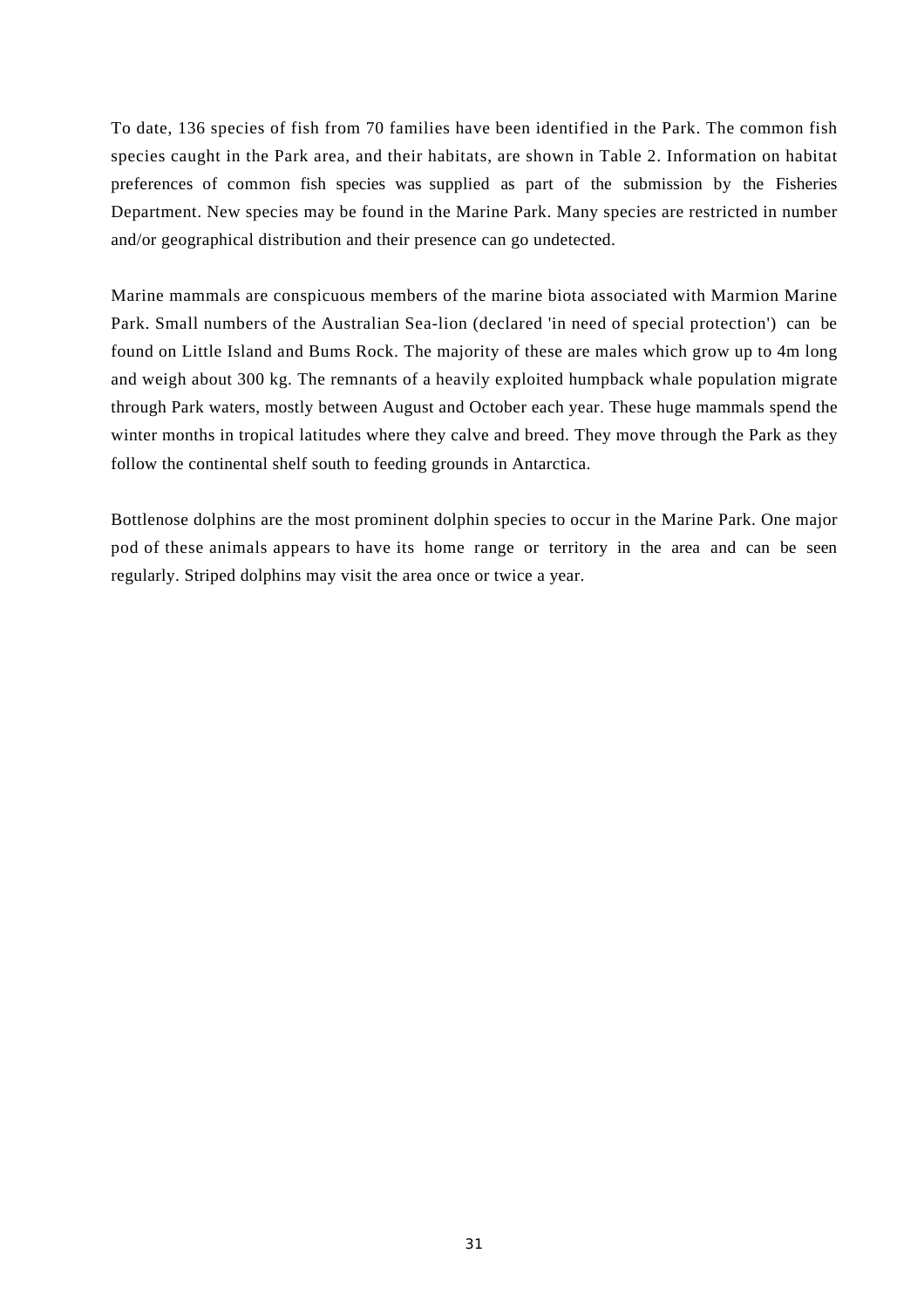### **TABLE 2.**

### **Fin Fish Species Commonly Caught in the Area and Their Preferred Habitats (from Fisheries Department submission)**

### **FIN FISH HABITAT**

| Garfish                          | Coastal waters over seagrass.                                      |
|----------------------------------|--------------------------------------------------------------------|
| Western school whiting           | Sandy bottoms in surf zone and offshore.                           |
| Tailor                           | Juveniles school in surf zones. Larger fish around offshore reefs. |
| Australian herring               | Around coastal reefs - over seagrass areas.                        |
| Skipjack trevally                | Coastal reef areas.                                                |
| Yellowtail scad                  | Surf zone to offshore reefs. Active at night.                      |
| Wrasses (several species)        | Mostly in association with coastal reefs.                          |
| Cobbler                          | Coastal reef and weed areas. Juveniles associated with             |
|                                  | nearshore drift macrophytes. Adults feed in the surf zone.         |
| Sea trumpeter                    | Adults in seagrass beds. Juveniles associated with                 |
|                                  | shoreline drift macrophytes.                                       |
| Western sand whiting             | Surf zone sand, particularly around reefs.                         |
| Red mullet                       | Sand/seagrass areas.                                               |
| Buffalo bream                    | Around coastal reefs.                                              |
| Yellow-eye mullet                | Surf zone.                                                         |
| Leather jacket                   | (several species) Common over seagrass beds.                       |
| <b>Blowfish</b>                  | Inshore sandy bottoms, but also seagrass and reef areas.           |
| Snook                            | Offshore weed beds.                                                |
| Shark species                    | Offshore roving species throughout the water column                |
| Westralian jewfish               | Around reef areas.                                                 |
| Sea mullet - migratory           | Just off surf zone.                                                |
| Australian salmon -<br>migratory | School around offshore reefs and surf zone.                        |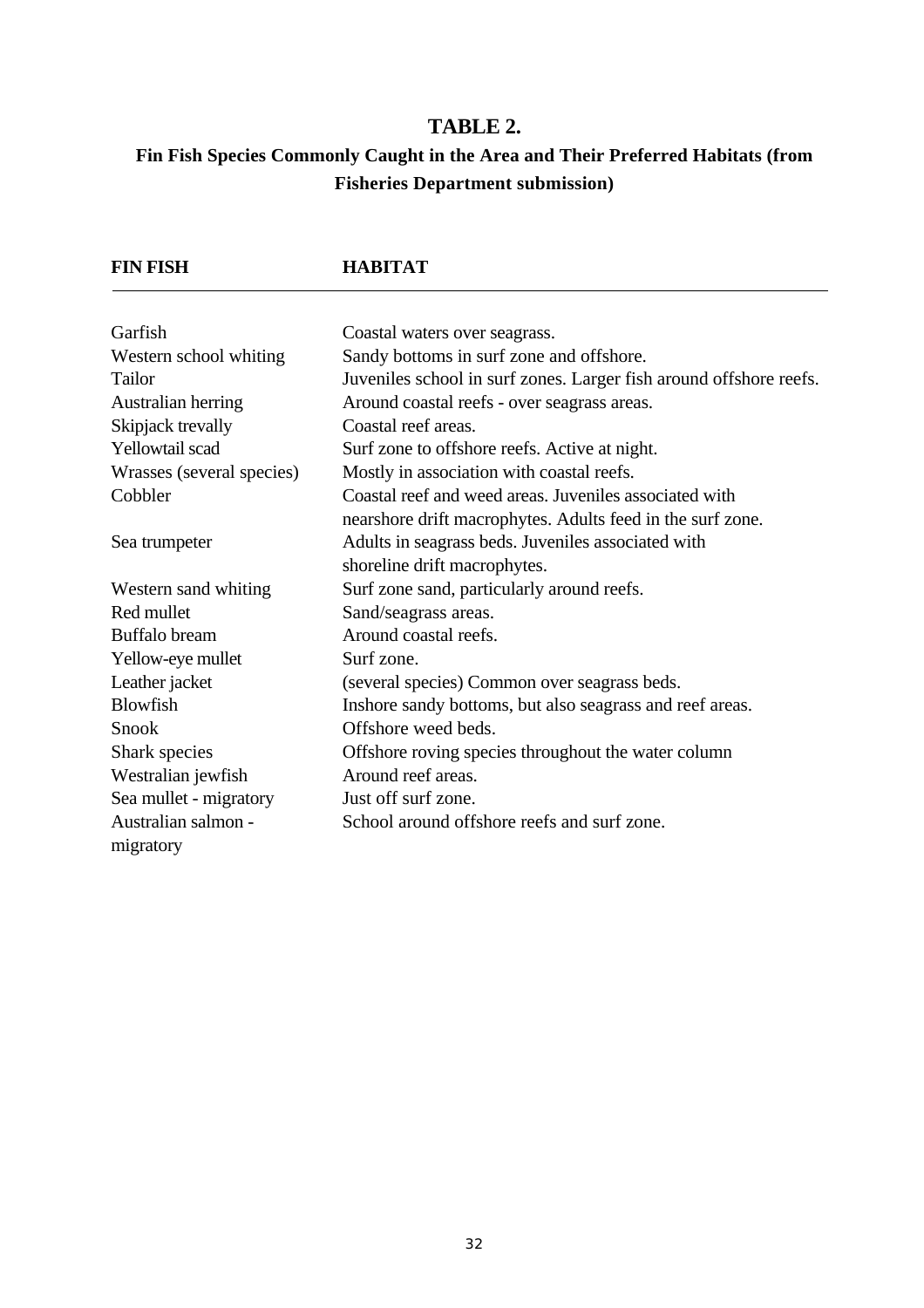#### *Actions*

- **1. Recognise the importance of the -rive major habitat types in all management operations.**
- **2. Provide information on the marine biota as part of interpretation and education programs.**
- **3. Continue to refine management practices by researching and monitoring the basic ecology and oceanographic processes in the Park. Approved research programs will be authorised by permit.**
- **4. Ensure monitoring of fish populations receives a high priority in Park waters. Liaise with the Fisheries Department.**
- **5. Minimise detrimental effects of recreational and commercial use on major habitats, particularly the small area of high reef habitat, through appropriate promotion of information and education, and enforcement of Park regulations.**
- **6. Develop and implement monitoring programs to determine the status of marine mammal populations in the Park and the possible influences of increasing recreational use on those populations.**

### **17.0 TERRESTRIAL BIOTA**

Vegetation in the coastal zone within the area is similar to that found elsewhere along the Perth metropolitan coast. Generally, it comprises Spearwood Sands heath and Quindalup Dunes scrub. The vegetation of the Spearwood Sands is a low, closed scrub, usually less than 1m high due to exposure and salt pruning. It is comprised of mat-like succulent plants, such as *Carpobrotus* or *Tetragonium,* and compact, closely branched shrubs such as *Olearia* or *Angianthus.* The Quindalup Dunes are the most recent dune system along the metropolitan coastline. The vegetation of the dunes consist of salt-tolerant colonisers such as *Cakile maritima* and *Arctotheca populifolia,* mat plants and spreading grasses such as *Spinifix* and *Tetragonium,* and bush scrubs such as *Olearia* and *Scaevola.*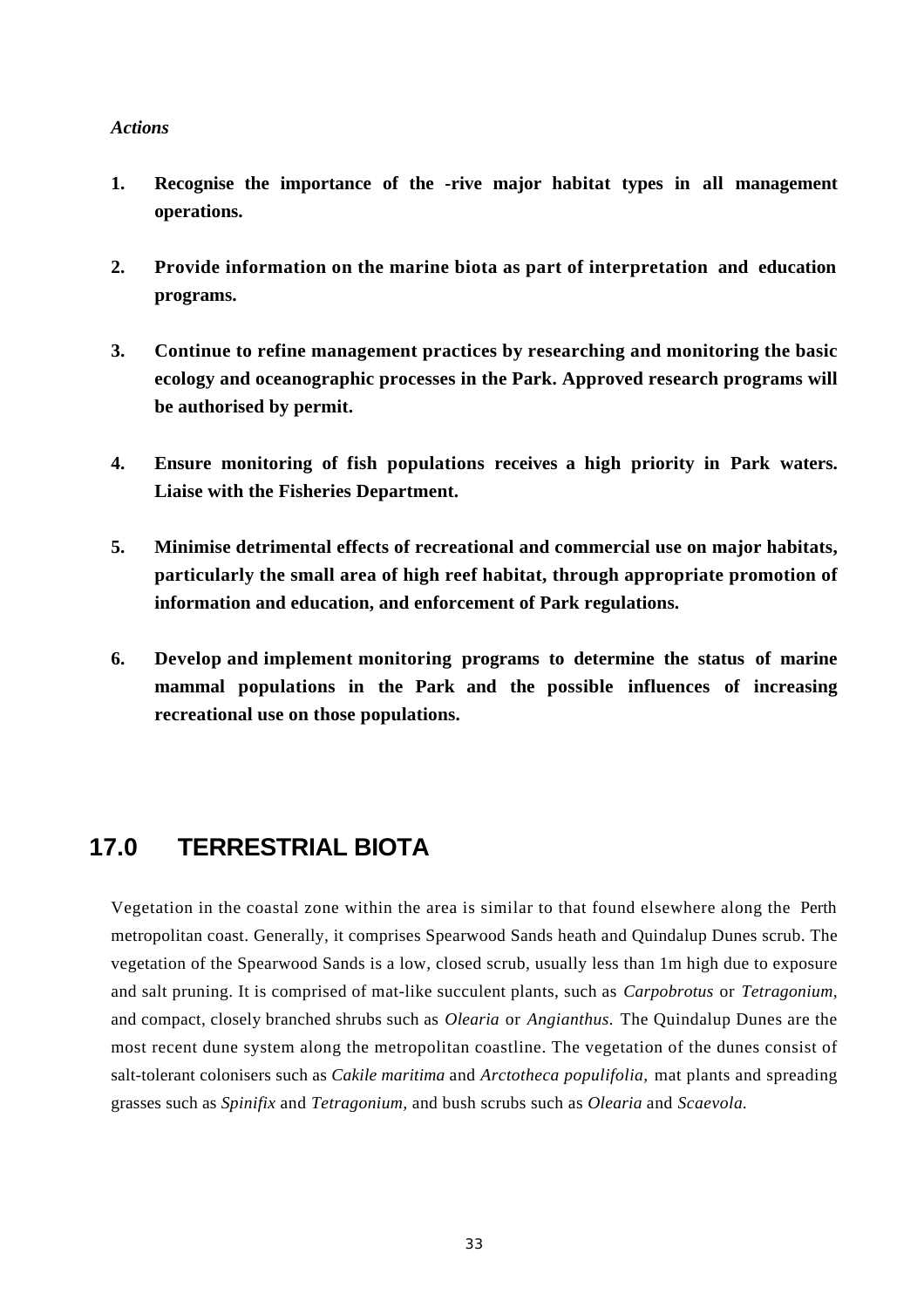Little is known about past or present wildlife in the area, although enquiries of Government agencies and interested organisations indicate that the area does not appear to contain any known threatened species.

It is now recognised that within the metropolitan area, coastal habitats are rapidly diminishing and there are good reasons to conserve representative examples in sufficiently large areas to ensure viability of their fauna and flora.

Several species of sea birds, including gulls, terns and cormorants, use the shore and offshore islands as resting and/or breeding sites. Sea-lions are sometimes seen basking in the sun also. Some species of migratory birds are protected under international treaties signed by the Commonwealth Government. These treaties include: Convention on International Trade in Endangered Species (CITES); Japan-Australia Migratory Birds Agreement (JAMBA); and China-Australia Migratory Birds Agreement (CAMBA).

#### *Action*

**Liaise with adjacent land managers to ensure remnant coastal biota are protected and managed in a manner complementary to Marine Park management.**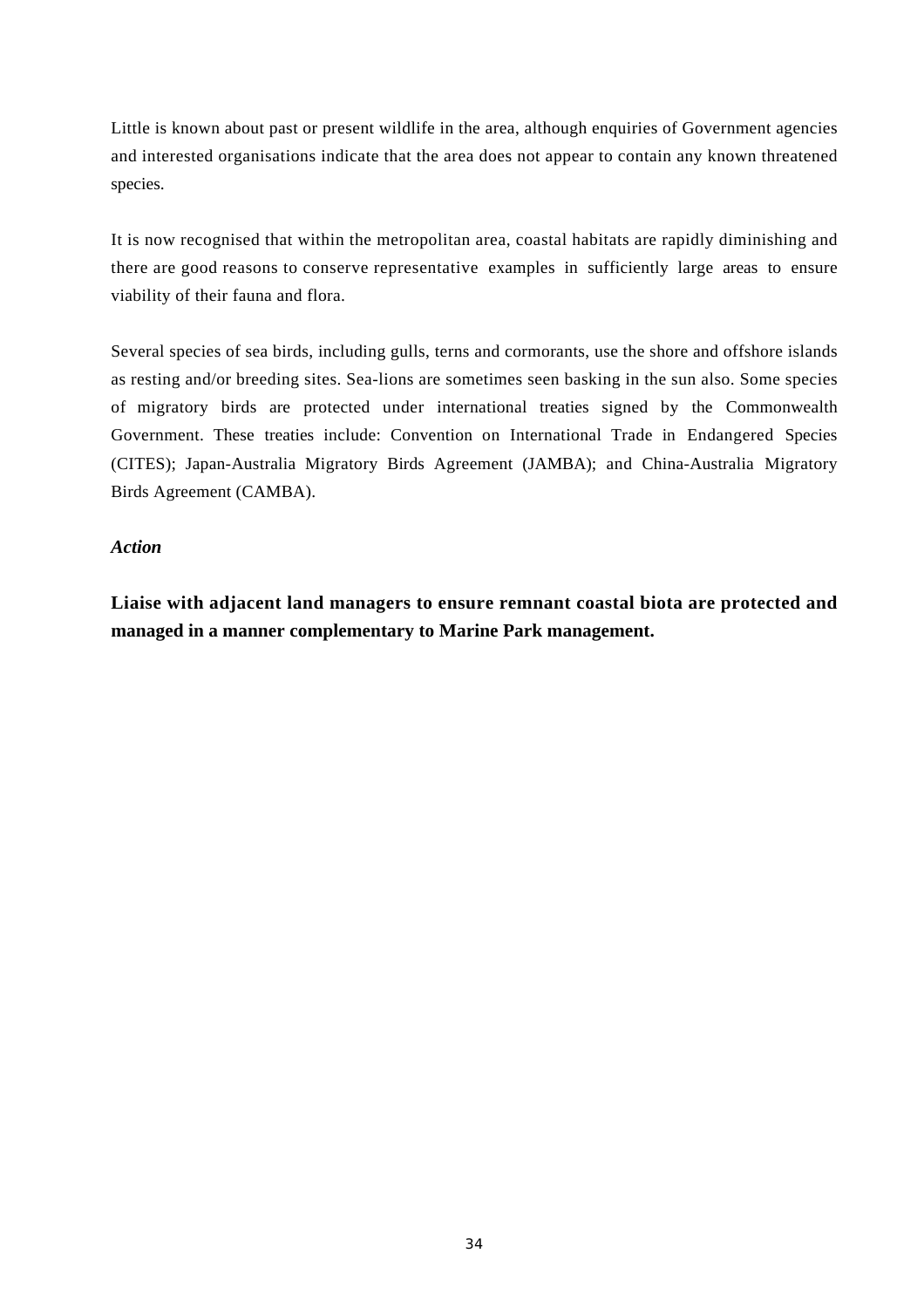## **RECREATION AND COMMERCIAL USE**

- 18. Principal Recreation and Commercial Directions
- 19. Recreational Activities
- 20. Commercial Fishing
- 21. Commercial Concessions
- 22. Aircraft
- 23. Marketing and Promotion
- 24. Facilities and Development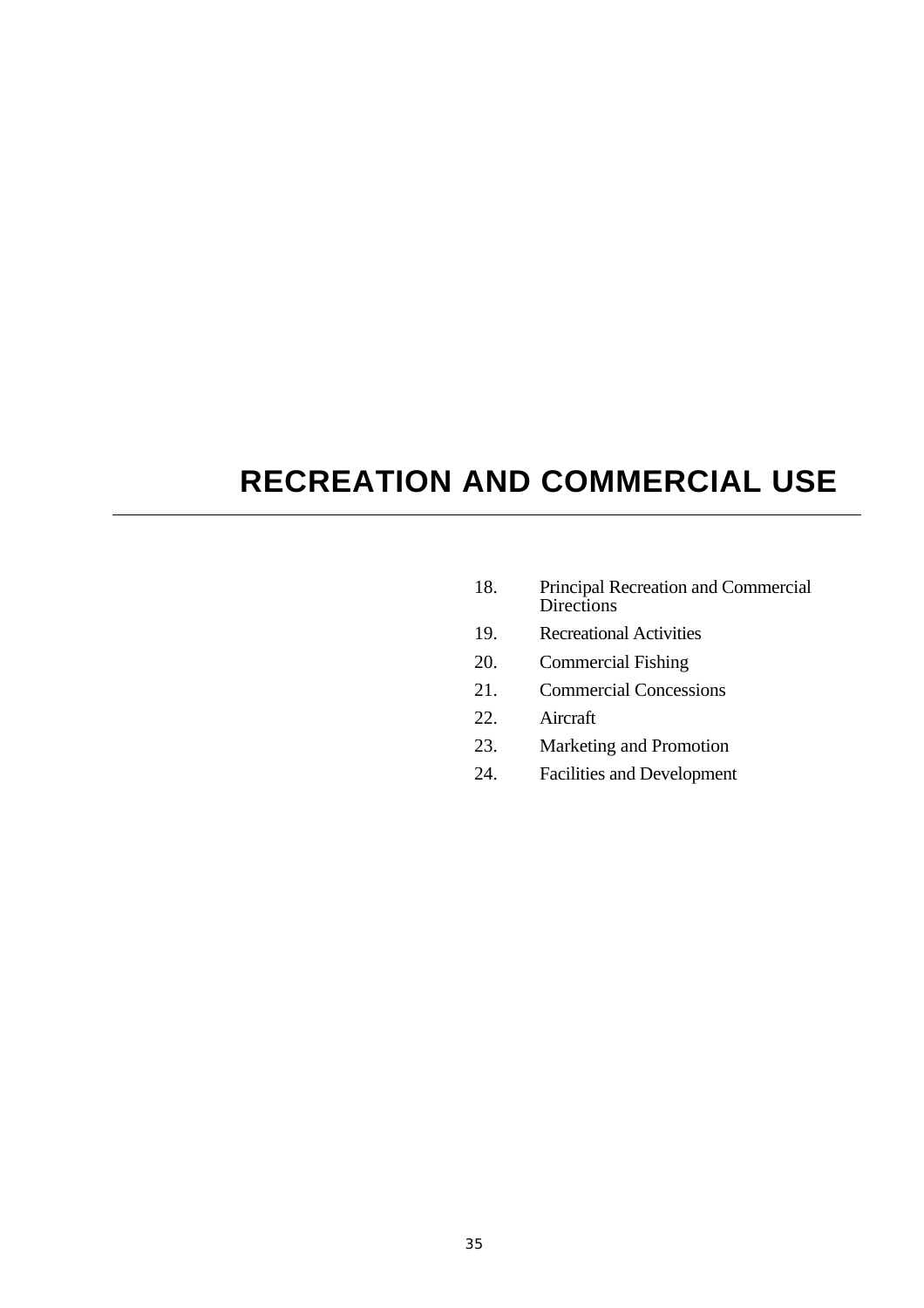### **18.0 PRINCIPAL RECREATION AND COMMERCIAL DIRECTIONS**

### **RECREATION AND COMMERCIAL GOAL**

Facilitate public enjoyment and commercial operations in a manner that is compatible with conservation of the natural environment and minimises conflict between users.

### **OBJECTIVES**

- **1. Encourage Park users to adopt conservation ethics regardless of their activity.**
- **2. Promote and give priority to recreational experiences that are based on an appreciation and understanding of the natural resources.**
- **3. Promote recreational opportunities that enhance the quality of visitors' experiences, and are consistent with maintaining environmental values.**
- **4. Closely integrate recreation experiences with interpretation and education programs.**
- **5. Ensure all developments and activities do not detrimentally affect species, populations, habitats, natural features and cultural and scenic values.**
- **6. Ensure use is equitable by not impairing other form of use to an unreasonable extent.**
- **7. Ensure recreation is in accordance with the CALM Recreation policy and guidelines set out in the CALM manual.**
- **8. Manage recreational and commercial fishing in order that fish populations and their environment are not adversely affected.**
- **9. Ensure commercial concessions promote an appreciation of the natural environment and complement CALM's interpretation programs.**
- **10. Ensure commercial concessions do not adversely affect the environment, increase visitor pressure to an unreasonable extent, or detract from the reasonable enjoyment of the Park by the public.**

### **STRATEGY**

This plan recognises that appropriate conservation management is primarily achieved through the effective management of recreational and commercial activities in the Marine Park. The Park has a range of recreational and commercial opportunities making it a much valued resource. For this reason, some restrictions are necessary to conserve the natural resources which make the Marine Park attractive. It is also important that conflict between users is minimised. Commercial and recreational fishing in the Park is monitored by the Fisheries Department in consultation with CALM.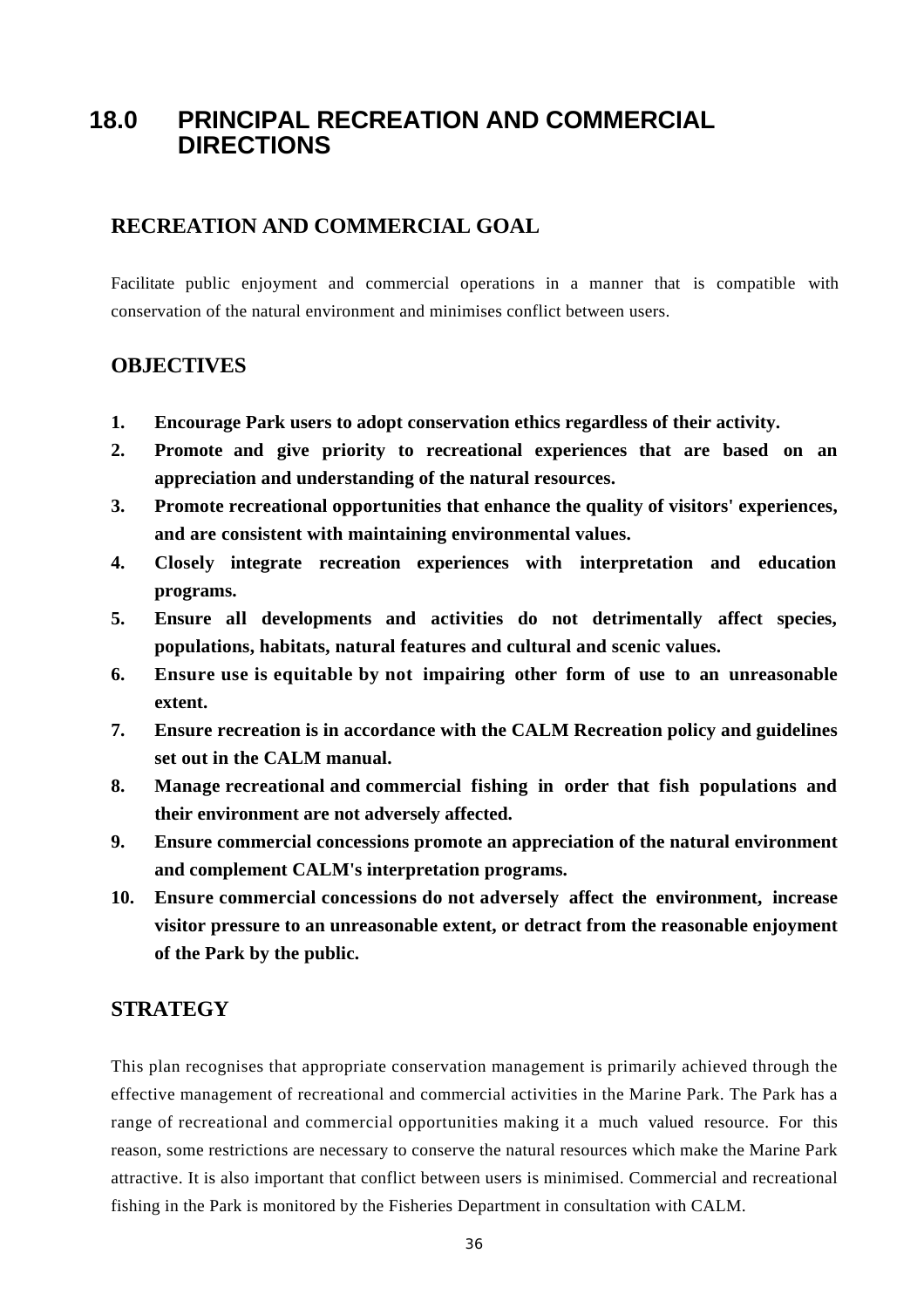In general, non-consumptive activities (for example, diving) will be given preference to consumptive activities (for example, fishing), and recreation use will be given preference to commercial use. This will be based on the impact of the specific type of use on the Marine Park's values.

### **19.0 RECREATIONAL ACTIVITIES**

### **19.1 RECREATIONAL FISHING**

Recreational fishing is an important activity in the Park. Beach and rock fishing are popular along the coastline. Fishing from boats or from the shore in the General Use and Recreation Zones is available in most of the waters in the Park. An aim of management is that fish stocks be maintained and species that are restricted in abundance or distribution be protected. Recreational fishing will be prohibited in the Sanctuary Zones.

Certain species of molluscs and crustaceans commonly taken for consumption are treated as fish for the purposes of this plan. Appendix 1 lists fish species that may be taken for consumption from Park waters, as per Fisheries Act Regulations.

Some fishing methods are considered to be environmentally damaging, or to cause such disturbance to fish communities that other Park users are disadvantaged. Spearfishing can cause rapid stock depletion in accessible areas and cause conflict with the recreation experience of other divers. Spearfishing is excluded from the areas zoned Sanctuary and within 1800 metres of the shoreline to enable an assessment of the full impact of this activity and to maintain areas of high use free from conflicting use.

Wilson, Hancock and Chittleborough (1979) suggest that netting and other human pressures may have reduced fish stocks in the Swan River during the early development of Perth, but there is no detailed scientific study on the impacts of net fishing in the inshore coastal waters of Western Australia.

Net fishing in the past has caused some interference and concern to other recreational users in the Park's waters. The non-selectiveness of net fishing is not within the conservation objectives of management, and presently there is a total ban on all amateur netting within the Park, excepting the use of drop nets for crabs.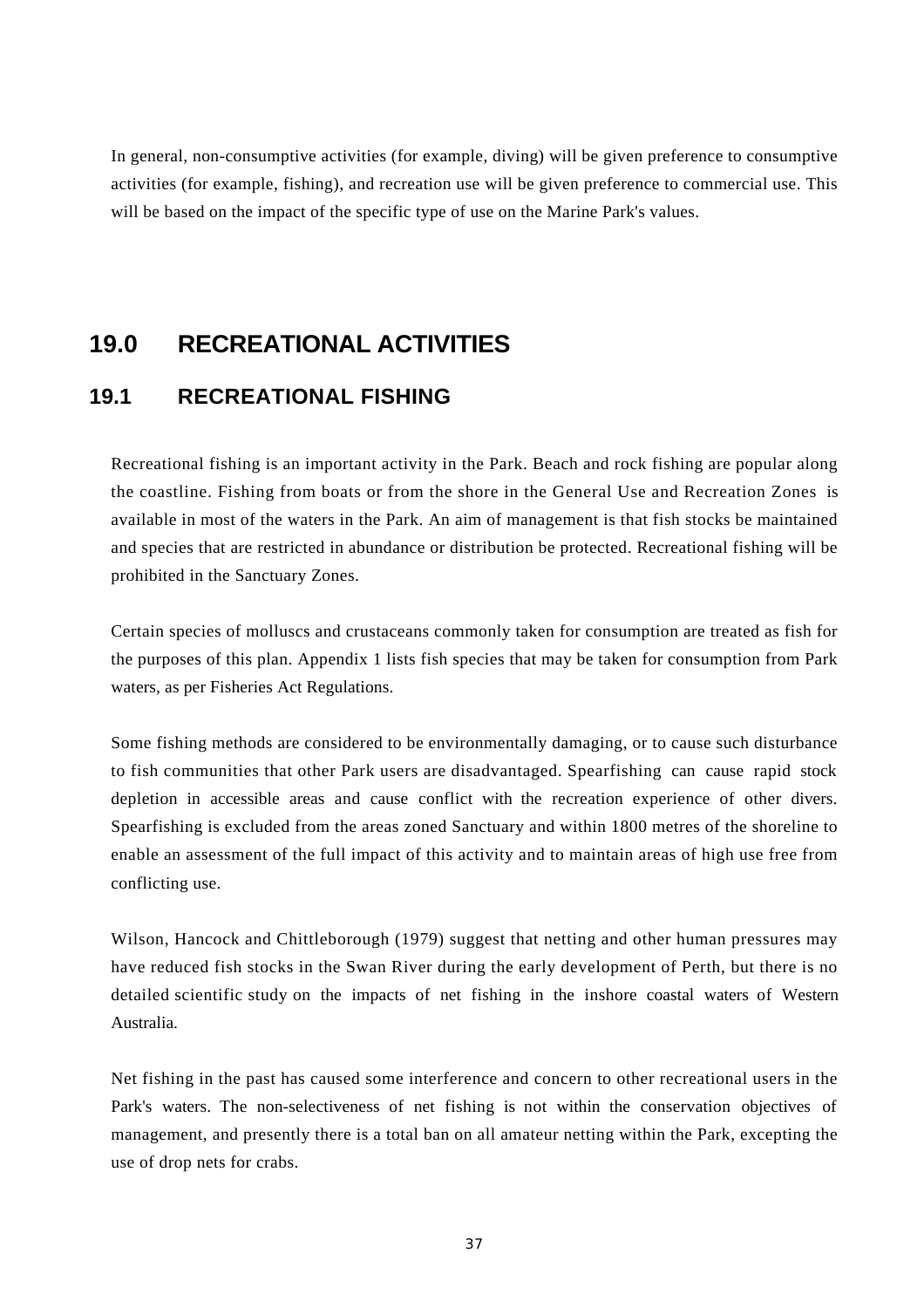Recreational fishing is controlled under the recreation fishing regulations of the Fisheries Act. Current bag limits which apply generally, also apply within the Park. As research and monitoring proceeds it may become apparent that the current bag limits need revision if the recreational fishery is to be maintained at present levels. Recreational fishing in high-use areas, where there are a number of competing and conflicting uses, may require restrictions to minimise conflicts.

- **1. Regulate recreational fishing in the Park according to the fishing regulations proclaimed under the Fisheries Act, in consultation with CALM. Advise the public through appropriate means.**
- **2. Ensure monitoring of fish populations is undertaken to ensure sustainable use. Liaise with the Fisheries Department.**
- **3. Seek proclaimation of fishing regulations, if necessary, to provide protection to any species of fish shown to be in need of special protection.**
- **4. Seek proclaimation of bag limits specifically for the Park, as necessary.**
- **5. Prohibit recreational fishing in Sanctuary Zones.**
- **6. Allow recreational fishing in the Park using hand held rods, lines with no more than three hooks attached (a flight of ganged hooks counts as one hook), rock lobster pots and drop nets for crabs. Prohibit the use of traps, set-lines or nets and spearfishing using compressed air.**
- **7. Prohibit use of gidgees, hawaiian slings, spearguns or any form of spear, defined under the Fisheries Act, within 1 800m of the shore and in Sanctuary Zones. Prohibit competition spearfishing in the Park.**
- **8. Prohibit fish aggregating devices (FADS) in the Park.**
- **9. Allow for charter boat operations providing services for recreational fishing by permit, issued by CALM under standard concession arrangements.**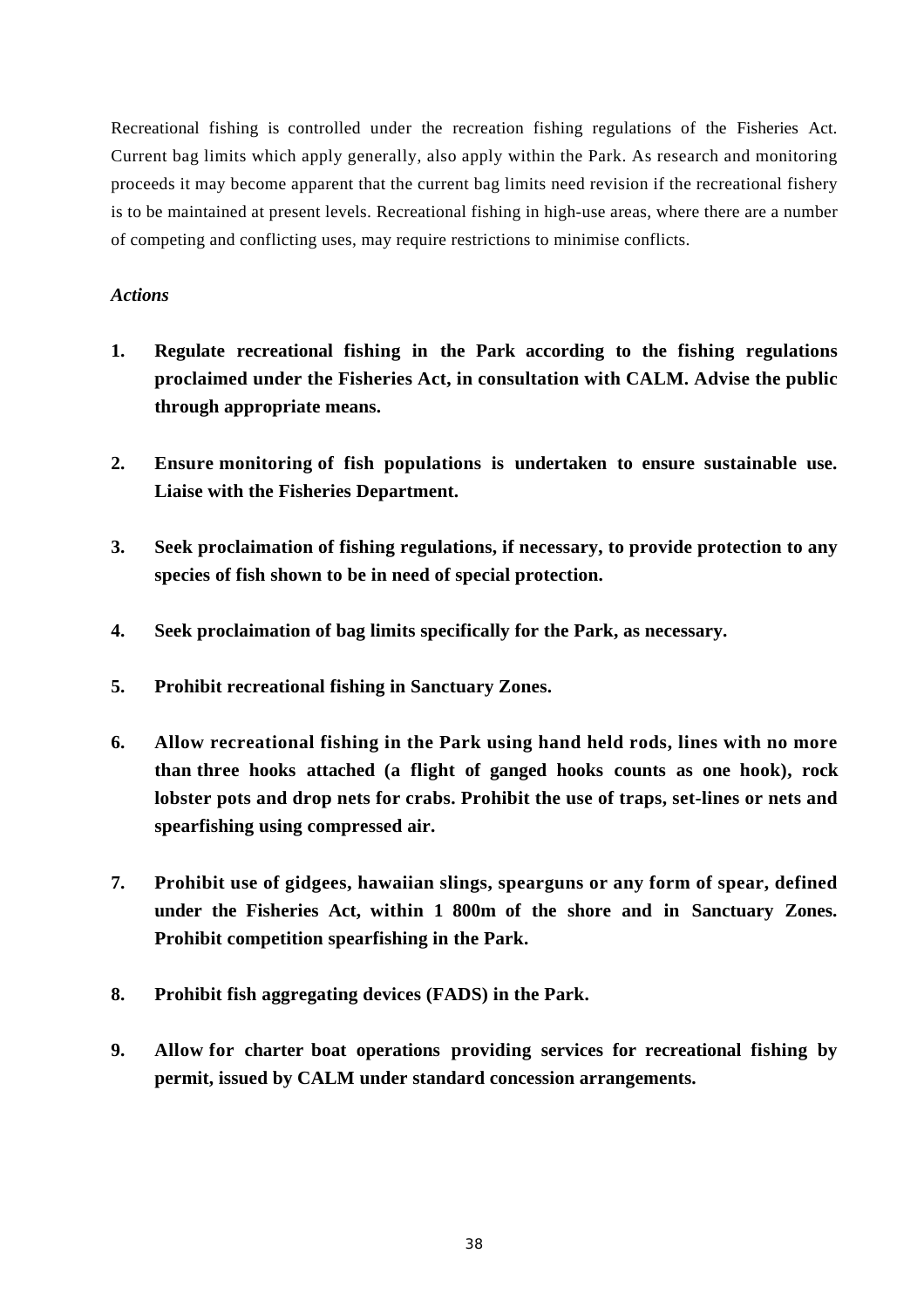### **19.2 COLLECTING**

### **Abalone**

Seasonal abalone fishing by amateurs is determined by the Fisheries Department in consultation with CALM. The history of abalone collecting from onshore reefs in the Park shows suspended and early closures of seasons, commercial fishing concerns, community tension, unsafe practices and media interest. Recent seasons have been restricted and some have been closed completely. Educational programs have been developed to aid management.

### **Live Specimens**

Collection of live animals from the Park, particularly molluscs and aquarium fish, is believed to have a dramatic impact, detracting from the Park's recreational and educational experiences. All species of molluscs occurring in the Park can be found outside the Park boundaries. Some species are vulnerable to exploitation beyond their natural capacity to sustain viable populations and are in need of protection.

- **1. Ensure that abalone stocks and the impacts of collecting are monitored to ensure sustainability.**
- **2. Ensure that appropriate management strategies, enforcement and education capabilities are assessed annually prior to consideration of declaration of the season.**
- **3. Determine the restrictions and limitations of abalone harvesting within the Park on an annual basis and after consultation between CALM and the Fisheries Department.**
- **4. Prohibit the collection of any live animals, other than for personal consumption, except by permit. (Species which may be taken alive for personal consumption are listed by gazettal notices and are subject to size and bag limits according to the recreational fishing regulations (see Appendix 3)).**
- **5. Provide for the collection of live mollusc shells or other invertebrates for genuine educational and study purposes by permit, in accordance with the Wildlife Conservation Act.**
- **6. Prohibit collecting in Sanctuary Zones except for scientific purposes.**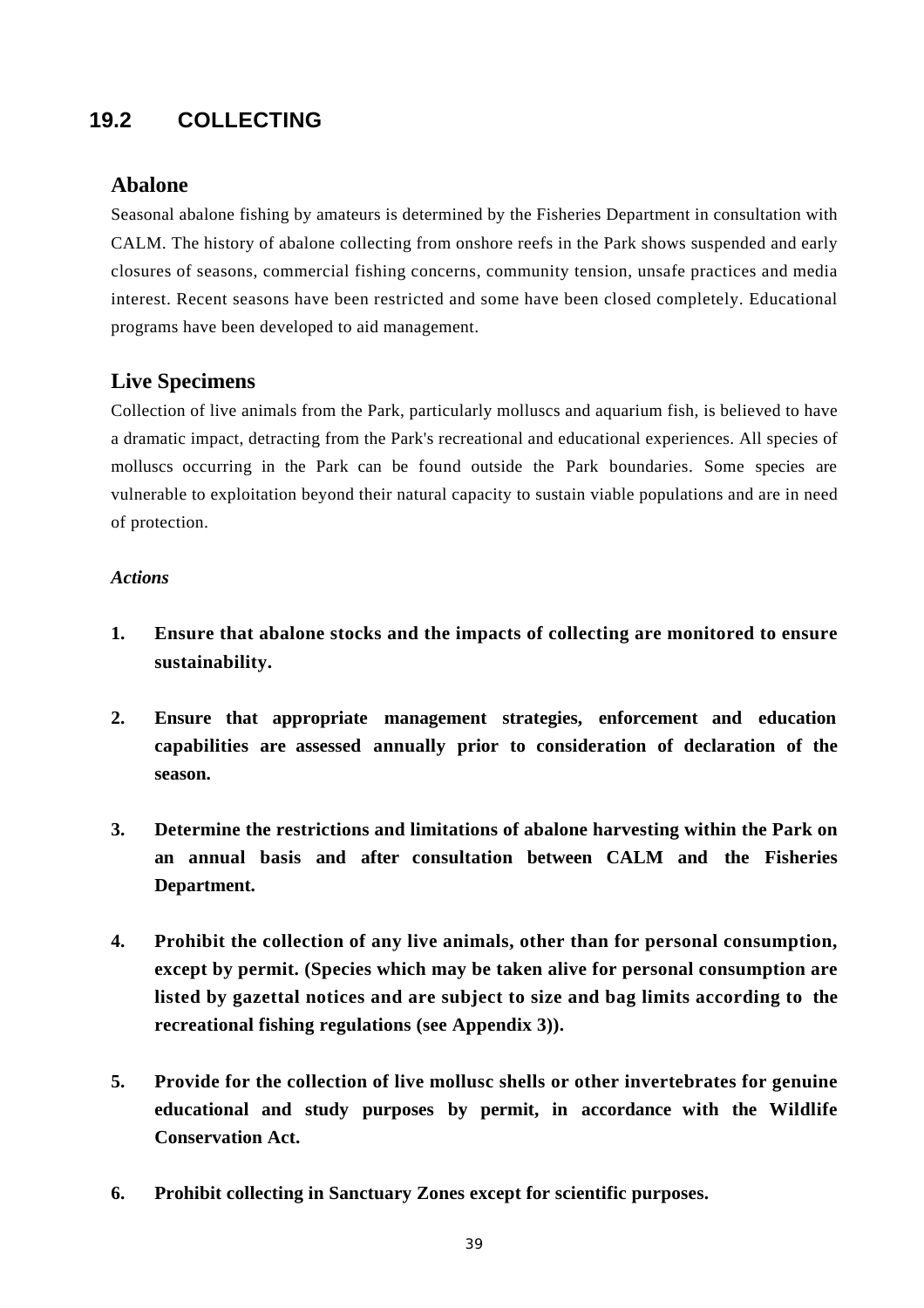### **19.3 DIVING AND SNORKELLING**

The sheltered reefs and wide diversity of biota in the area attract many divers and snorkellers. Activities such as marine observation, underwater photography or diving skill exercises have minimal impact on marine environments and will be encouraged in the Park.

SCUBA diving within the Park is rapidly increasing. Owing to the numbers of boats in the Park, the safety of divers and snorkellers in some areas is of concern. An underwater nature trail has been developed in the Park. Amateur divers have assisted in fauna surveys.

#### *Actions*

- **1. Establish snorkel and SCUBA dive trails in suitable areas.**
- **2. Provide information on marine natural history and where possible, guided tours by appropriately trained staff or volunteers.**
- **3. Establish procedures for the recovery and treatment of diving accident victims within the Park in accordance with approved practices.**
- **4. Develop a code of ethics for all divers/snorkellers with emphasis on conservation and safety (for example, use of dive flags).**
- **5. Require commercial dive tour operators to obtain a concession permit, and to adhere to the code of ethics for diving in the Park (see 21.0 Commercial Concessions).**
- **6. Investigate ways to improve access to reefs suitable for diving and snorkelling. For example, provide diver access to Boyinaboat reef from the southern breakwater of Hillarys Boat Harbour. Liaise with the Department of Marine and Harbours and other relevant agencies.**

### **19.4 BOATING**

Small boats can be launched from a number of locations along the coast adjacent to the Park. Many vessels and larger boats travel through Park waters to other destinations. Up to 1000 vessels have been launched in Park waters in a day.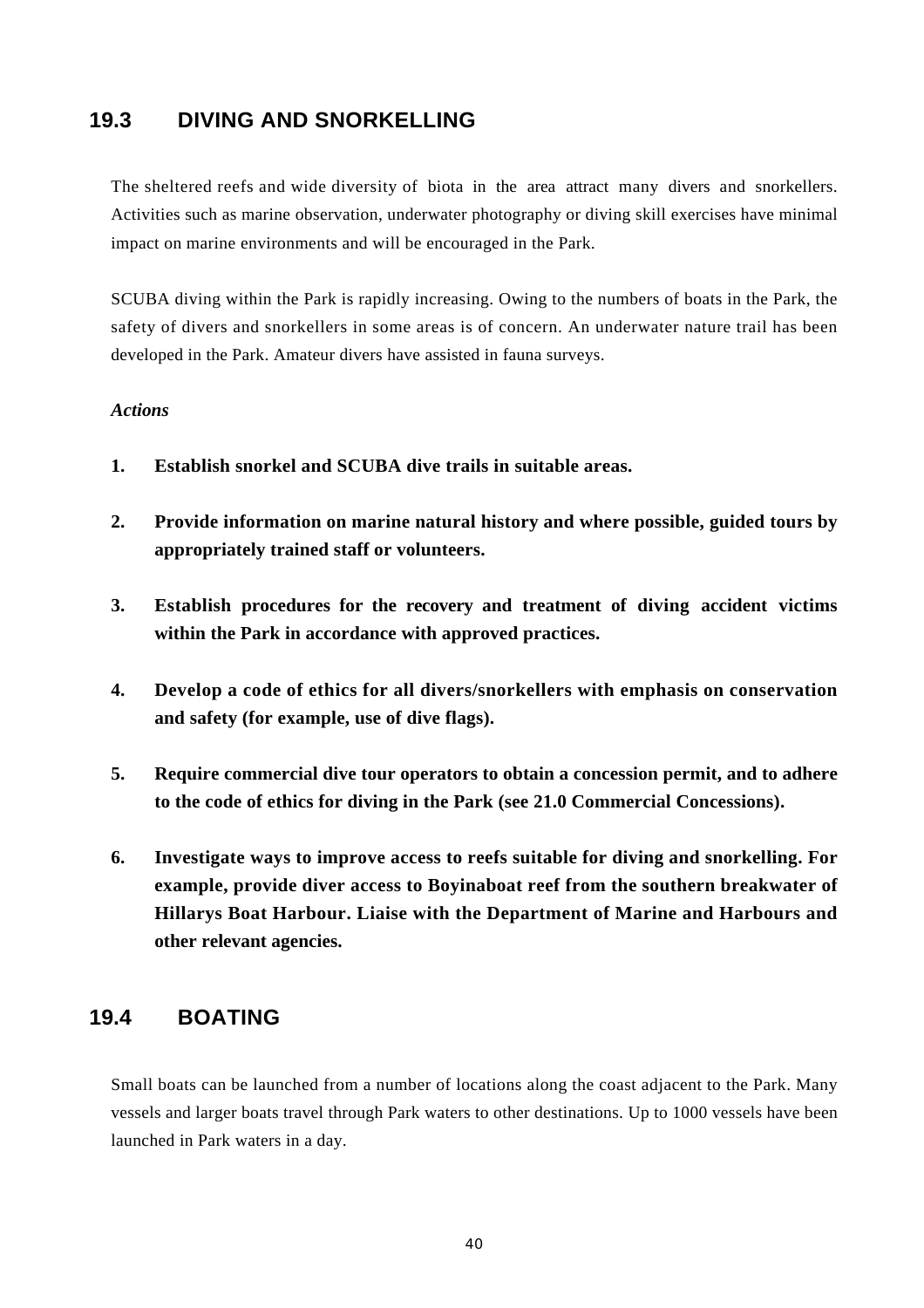The use of boats has increased dramatically in recent years. It is important that management is able to respond to the varying needs of boat owners. The capacity to manage boating activities, including the provision of boats and qualified staff, will need to be assessed at regular intervals.

#### *Actions*

- **1. Provide information for boat users on safety requirements, conditions at sea and boating ethics as they pertain to the Park.**
- **2. Ensure boating equipment and safety standards, set by the Department of Marine and Harbours, are encouraged (in accordance with the Marine and Harbours Act) within the Park.**
- **3. Develop appropriate boating restrictions in Park waters, in consultation with the Department of Marine and Harbours, to ensure protection of conservation and other values, and safe use of the Park. Protect divers and snorkellers between the Boyinaboat Reef and the southern wall of the boat harbour by prohibiting boats in this area.**

### **19.5 SURFACE WATER SPORTS**

Where conflicts arise between surface water sports (including wind surfing, sailing, water-skiing, paddle boats and surfing) and other recreational activities in the Park, certain uses will take precedence over others. Appropriate guidelines and controls are required to ameliorate potential conflicts.

The case of motorised craft, for specific recreation activities, such as jet skiing and water- skiing, may conflict with other uses of the Park and need to be confined to selected areas. At present, one area has been designated for water skiing. This sport has priority use in this area, however, water-skiing is not permitted elsewhere in the Park. It is possible that there are no suitable areas for some activities in the Park.

### *Actions*

**1. In general, where conflicts arise between surface water sports and uses which are orientated towards passive appreciation of the marine environment, give priority to the latter activities.**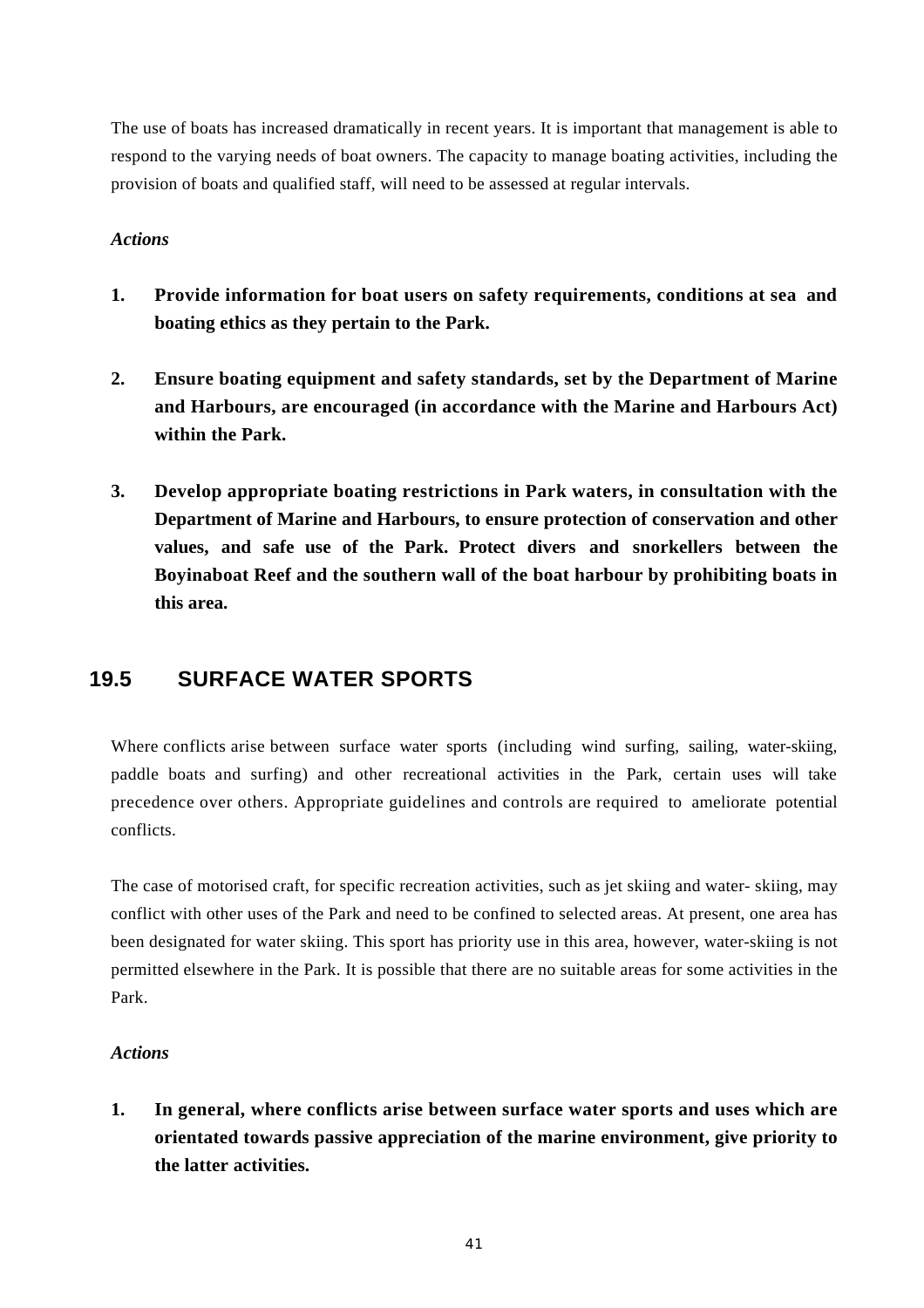**2. Restrict use of motorised and non-motorised craft to designated areas where necessary, in consultation with the Department of Marine and Harbours.**

### **19.6 LITTLE ISLAND**

Little Island is the only island in the Marine Park, and is a popular attraction. It is a small sandy island (often awash) used as a resting site by sea birds and Sea-lions. Increased visitation has disturbed the resting wildlife and caused conflict between users. The waters surrounding Little Island generally offer safe anchorage and conditions for swimming and snorkelling. Interaction with the Australian Sea-lion in the surrounding waters is common. Little Island and its surrounds is a sanctuary zone due to its high conservation value and popularity with users.

#### *Actions*

- **1. Allow visitors on Little Island to view Sea-lions for a restricted period of time. Prohibit all other activities including picnicking and sunbathing.**
- **2. Monitor use and its impact on wildlife to determine if the level of protection should be increased.**
- **3. Implement public awareness programs that promote the need to minimise disturbance to wildlife.**

### **19.7 MARINE MAMMAL INTERACTION**

During various times of the year, the waters of Marmion Marine Park can be host to a variety of marine mammal species. The west coast population of humpback whales can be seen mainly during the winter months as they migrate to and from their summer feeding grounds in Antarctica and breeding areas in the north of Western Australia.

A population of Australian Sea-lions moves in and out of the Park on an 18-month breeding cycle. A number of bottlenose dolphins are believed to have their home range in Park waters. Other seal and dolphin species also visit this area with strandings occurring infrequently.

Marine mammal species generate a great deal of public interest. An organised commercial whalewatching industry has been established and is likely to expand.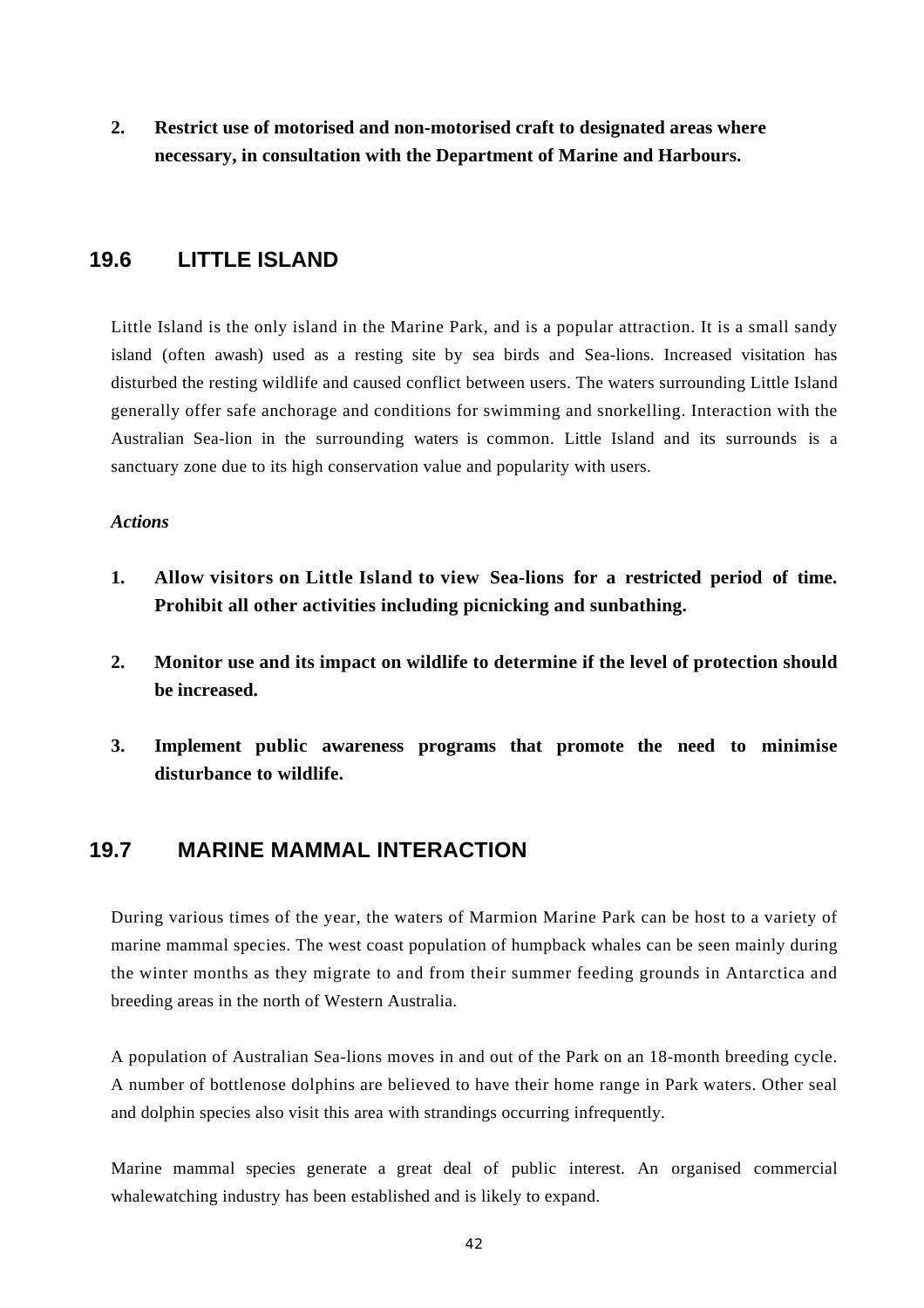#### *Actions*

- **1. Continue public education programs to encourage responsible viewing of marine mammals by the public.**
- **2. Ensure marine mammal interactions conform to CALM guidelines.**
- **3. Allow commercial concessions by permit. Limit the issue of permits and establish guidelines.**
- **4. Integrate management of commercial whalewatching in the Park with management outside the Park.**
- **5. Develop a contingency plan for stranded marine mammals to ensure the welfare of animals is a primary consideration, and the opportunity for research is utilised.**
- **6. Maintain ongoing monitoring programs of marine mammal populations and the impacts of visitors on them.**

### **19.8 COMPETITIVE EVENTS**

The Marine Park is the venue for organised competitive events including fishing competitions and sailing regattas. These events range from small club events held on a regular basis to large scale events. They can cause management problems, adversely affect the environment and/or conflict with other users.

- **1. Require organisers of all competitive events to obtain approval from the Marine Park Manager and comply with conditions imposed. Implement a permit system as required.**
- **2. Encourage organisers of fishing competitions to conduct competitions by species and not by bag-weight to minimise local impacts on conservation values.**
- **3. Charge fees or obtain bonds, if required, in accordance with CALM policy.**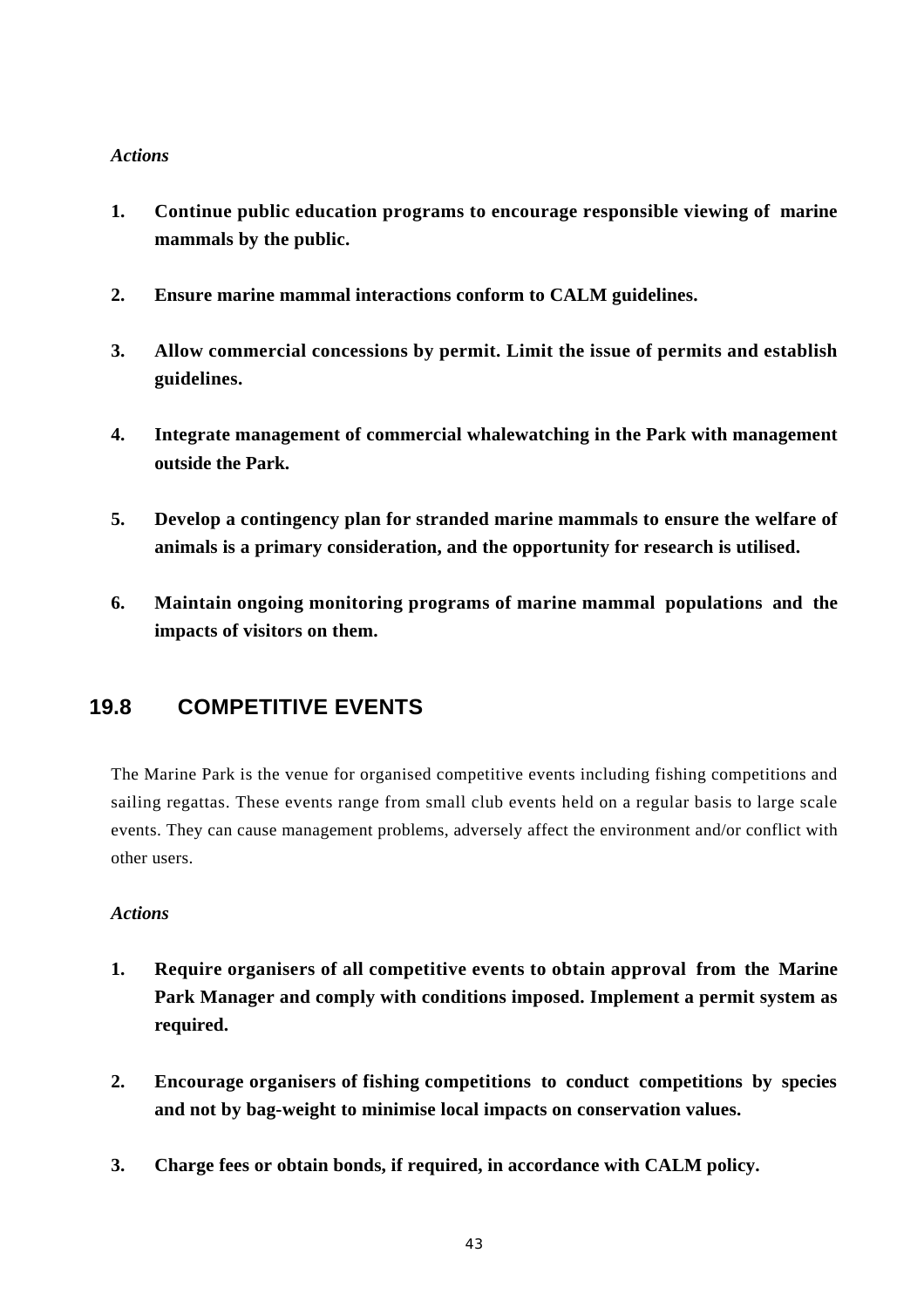### **20.0 COMMERCIAL FISHING**

Commercial fishing in the Park is regulated and managed by the Fisheries Department in consultation with CALM. It is confined to the area zoned for General Use. Few commercial licences operate within 1800 metres of high water mark where recreational use is high.

Commercial fishing will be confined to those methods which are not environmentally damaging. Any species shown to be over-fished, or at risk of being so, may be protected either throughout the Park or in any part of the Park.

Three commercial fisheries operate in the Park waters. They are rock lobster fishing by pot, abalone fishing by hand and beach seining.

#### *Actions*

- **1. Do not permit new commercial fisheries in the Park except if careful assessment in conjunction with the Department of Fisheries proves their environmental acceptibility.**
- **2. Do not permit new commercial fishing techniques in the Park except if careful assessment proves their environmental acceptibility.**
- **3. Ensure monitoring of fish populations is undertaken to ensure sustainable use. Liaise with the Fisheries Department.**
- **4. Seek proclaimation of fishing regulations, if necessary, to protect any species of fish shown to be in need of special protection.**

### **20.1 ROCK LOBSTER FISHERY**

The Park occupies 30% of transects 315 and 316 of the western rock lobster (*Panulirus cygnus*) fishery. The Park supplies about 80 000 kg of rock lobster annually, approximately 0.7% of Western Australia's catch. Although up to 30 boats fish the two transects, approximately 10 boats on average work Park waters during peak season.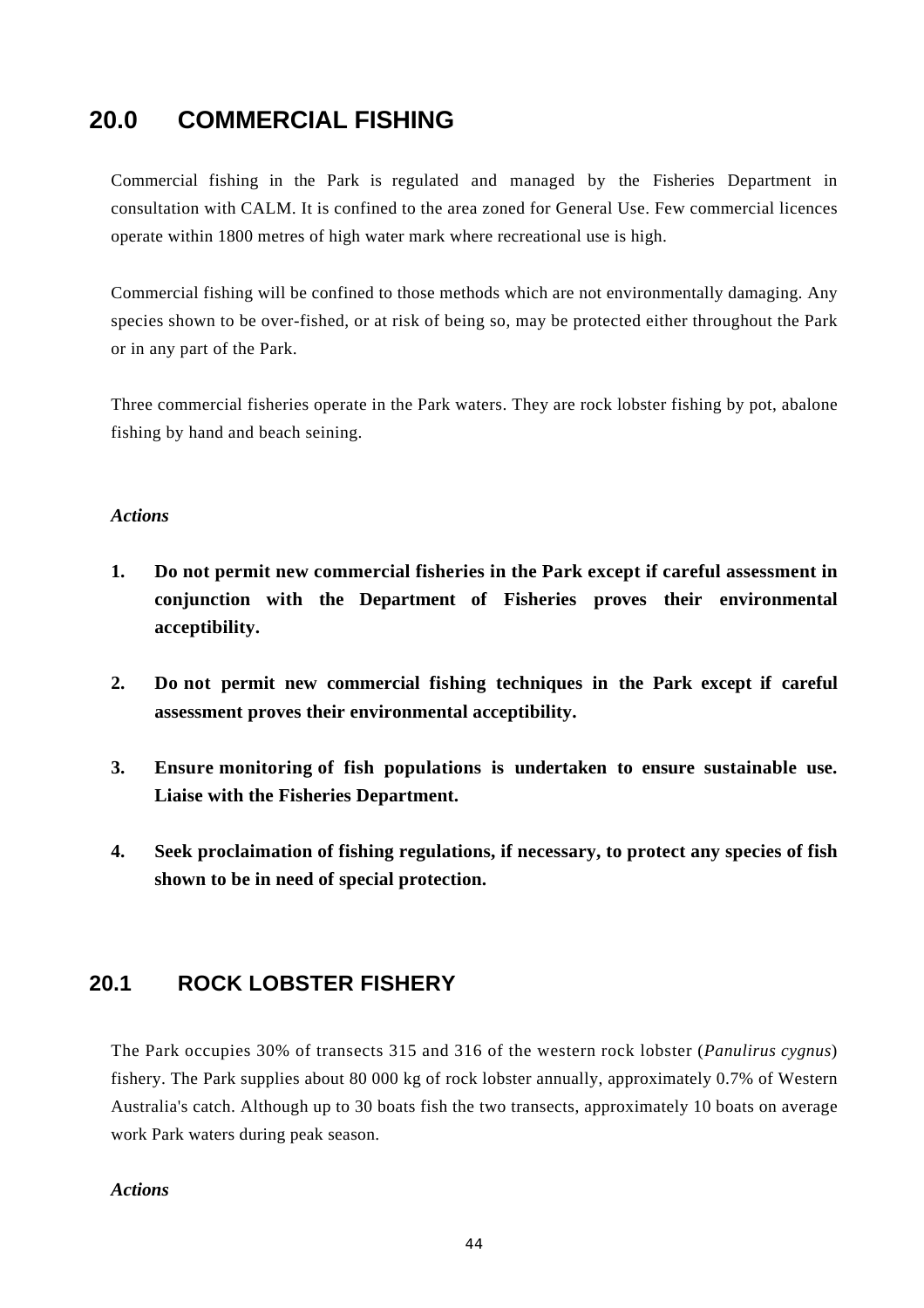- **1. Allow commercial rock lobster fishing in the General Use Zone only. Fisheries Department monitor stocks.**
- **2. Monitor the impact of commercial rock lobster fishing on conservation and recreation values particularly within 1800 metres of high water mark. Review regulations and zoning if there are indications of impacts on these values.**

### **20.2 ABALONE FISHERY**

Up to 20% of the Western Australian total annual commercial catch of Roe's abalone *(Haliotis roei)* is taken from onshore reefs within the Park. The catch is taken by diving and is restricted to only a few weeks of the year during the "season". On average, only five licences operate in Park waters during this period at any one time (Fisheries Department Submission).

#### *Action*

**Permit commercial abalone fishing in the General Use Zone as a "seasonal" fishery determined yearly after consultation between CALM and the Fisheries Department.**

### **20.3 BEACH SEINING**

Presently, the six beach seining licences permitted to net within Park waters are restricted to specific times. The licences are not transferable and will lapse as each fisherman ceases to work the area.

Mullet, yellow eye mullet and whitebait migratory species, not normally the pursuit of recreational fishers, are target species. Beach seining requires access by four wheel drive vehicles and, therefore, requires approval from local authorities.

#### *Actions*

**1. Permit commercial beach seining and netting by approved commercial fishermen for specific species in the Park on the understanding that authority granted to each fisherman is not transferable and will lapse as each fisherman retires or leaves the area.**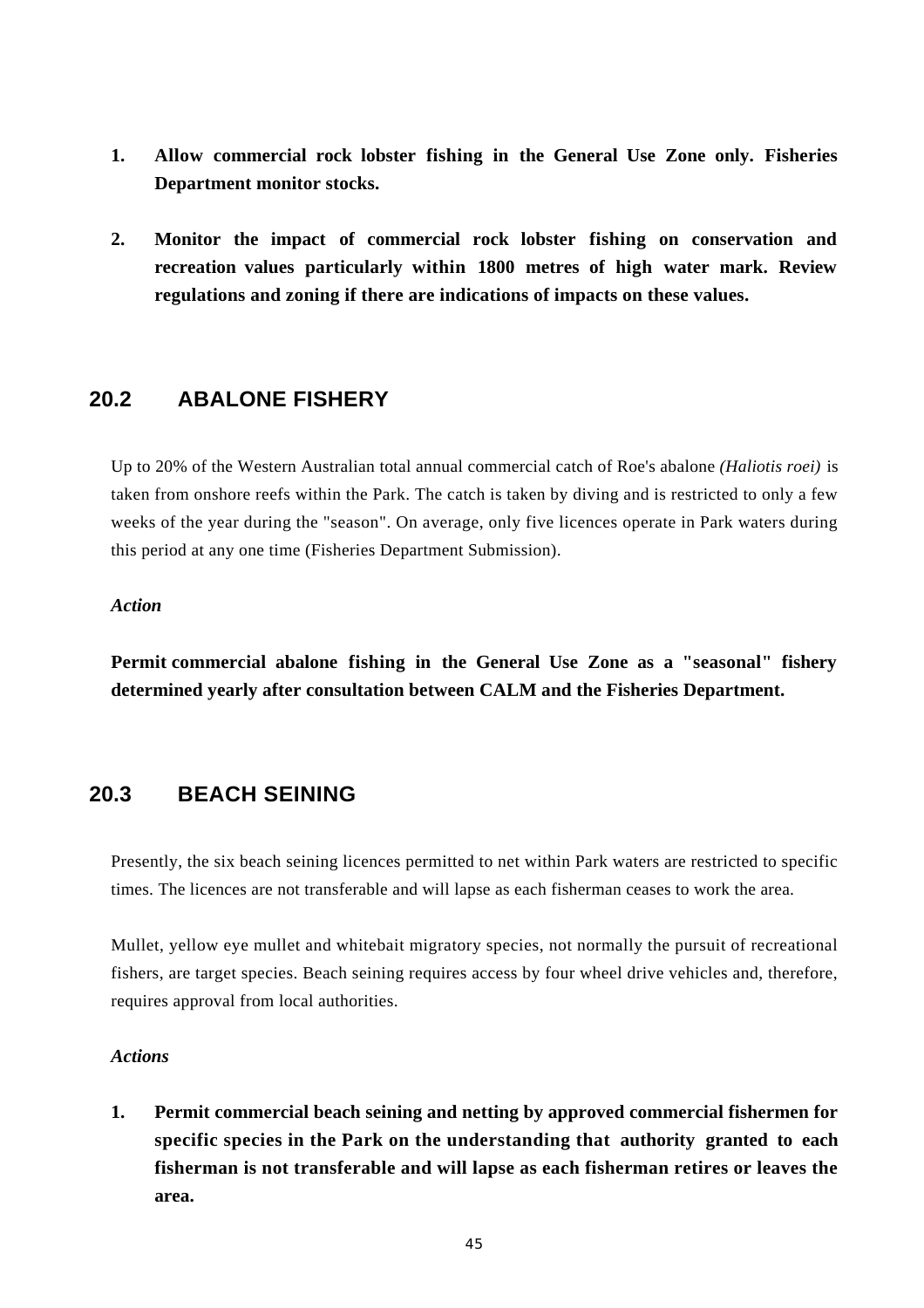**2. Four wheel drive access for beach seining requires approval from local government authorities.**

### **21.0 COMMERCIAL CONCESSIONS**

Commercial concessions may be granted on CALM managed lands and waters to provide appropriate facilities and services for visitors. Proposals are carefully considered by CALM and may require approval by the NPNCA and the Minister for the Environment. Concessions must be consistent with the purpose of the Park and the protection of its values. Facilities or services which exist or can be developed elsewhere in a way which adequately meets visitor needs should not be provided on CALM managed lands and waters.

Lease, licence or permit arrangements can be mutually beneficial to CALM, the commercial operator and the public. Commercial operators may be able to assist CALM with some management tasks and thus 'free up' scarce resources such as ranger time. CALM is likely to undertake those commercial activities which:

- are environmentally or socially sensitive; or
- are of important educative or interpretive value to visitors.

Departmental policies will need to be implemented consistently and impartially, and areas and conditions of operation will need to be clearly defined.

- **1. Glass-bottom reef-viewing tours, charter fishing vessels, dive tours and any other services provided by private commercial operators within the Park will be subject to assessment and permits issued by CALM under standard concession arrangements.**
- **2. Commercial operators who hire equipment or other services within the Park will be subject to assessment and permits issued by CALM under standard concession arrangements, after liaison with the Department of Marine and Harbours and local authorities.**
- **3. Design the permit conditions to ensure environmental protection and high education and service standards are maintained.**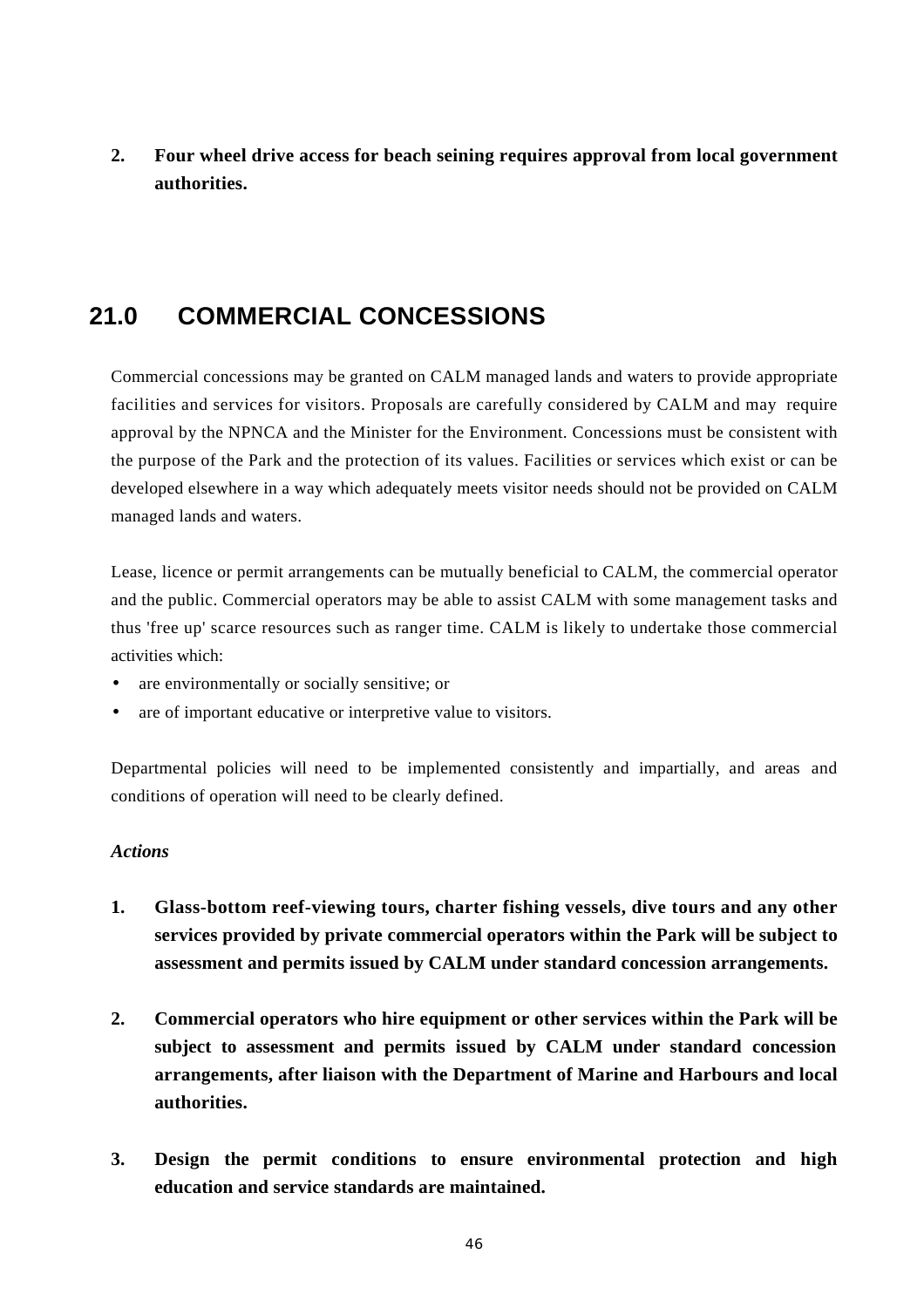**4. Stringently assess concession operations in Sanctuary and Recreation Zones.**

### **21.1 COMMERCIAL FISHING CHARTER**

The potential for an increase in charter fishing operations in the Park is high. Regulation of the fledgling industry in the Park is required to:

- protect the resources of the Park, which are the basis of the industry, from overfishing;
- ensure that high standards are maintained and that Park visitors have a quality experience; and
- ensure that the commercial viability of the industry is sustained by regulating the number of concessions.

Charter operations should develop a common code of ethics and standards of service. When a boat is chartered for recreational fishing by amateurs, all fish caught must be in accordance with regulations set down for the Park including, fish must not be sold for commercial gain.

- **1. All fishing charter vessels must operate in accordance with CALM policy on concessions and meet the requirements of the Department of Marine and Harbours and the Fisheries Department.**
- **2. Allow charter fishing in the General Use Zone only.**
- **3. Subject commercial fishing operators to a permit. Design appropriate conditions.**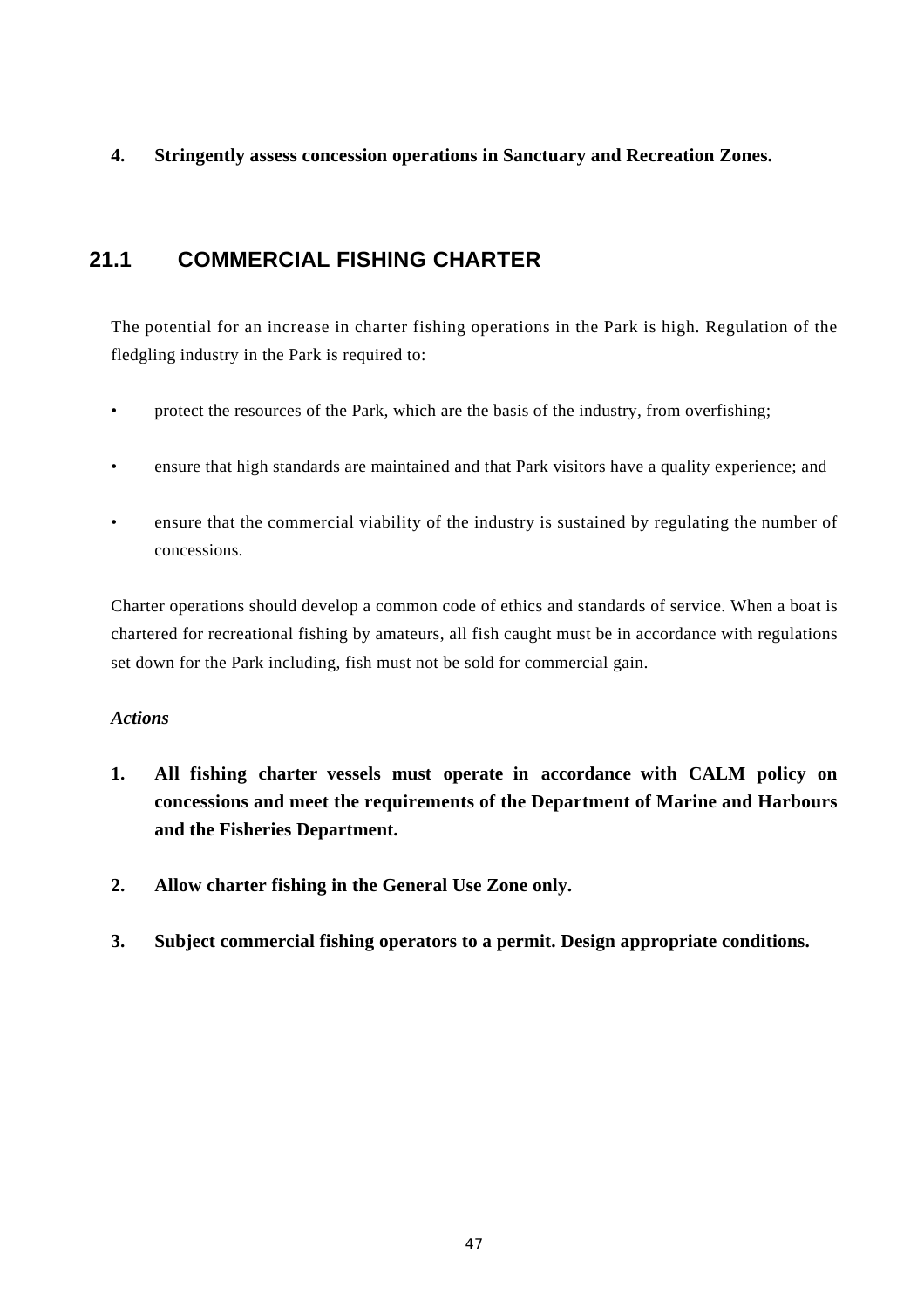### **22.0 AIRCRAFT**

Both military and civil aviation pilots need to be aware of the impact that low flying over the Park has on some wildlife and recreation experiences sought by visitors. Liaison with the Civil Aviation Authority and the Royal Australian Air Force is required to establish appropriate guidelines for operations of aircraft over the coastal portion of the Park. The objective should be to ameliorate disturbance of wildlife and conflict with the Park user, while recognising the operational objectives of the Air Force and operational requirements for civil aviation aircraft.

#### *Action*

**Liaise with the Civil Aviation Authority and the Royal Australian Air Force to avoid, wherever possible, disturbance of wildlife and Park users.**

### **23.0 MARKETING AND PROMOTION**

Historically, the provision of adequate management has lagged behind the marketing and promotion of parks. This anomaly needs to be recognised and the marketing and promotion of the Park by CALM and other agencies be co-ordinated with management resources and facilities in the Park.

- **1. Where possible, encourage marketing and promotion of the Park to a level commensurate with the level of Park management resources and the facilities provided for visitor use.**
- **2. Liaise with relevant people/agencies to ensure that marketing and promoting the Marine Park is compatible with the Park's management goals and objectives.**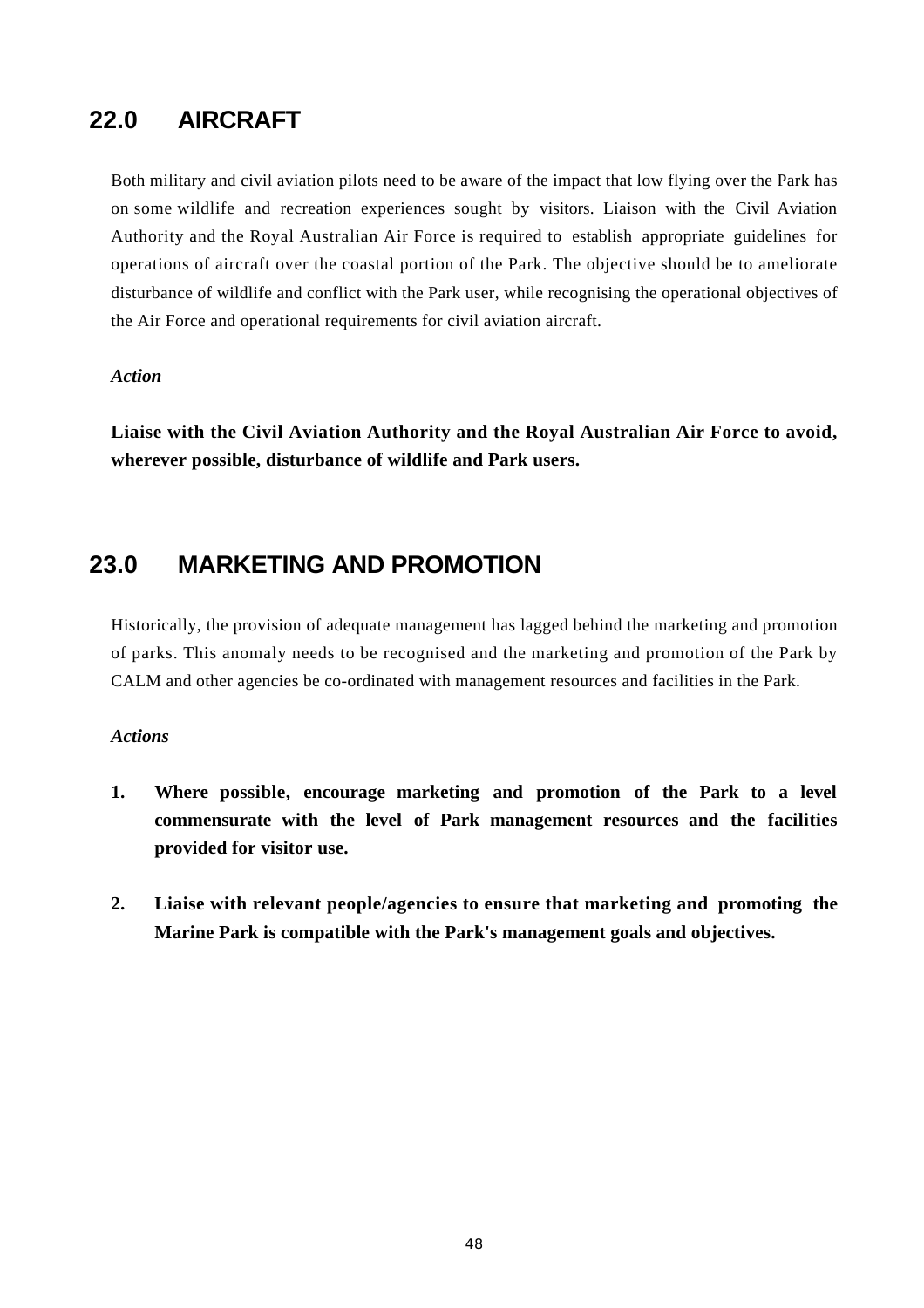### **24.0 FACILITIES AND DEVELOPMENT**

### **24.1 NAVIGATION AND OTHER MARKERS**

Currently, offshore and onshore markers guide boat users through reefs to both the Hillarys and Ocean Reef Boat Harbours. The provision of markers and other navigational aids are regulated by the Department of Marine and Harbours.

Buoys mark sailing courses to the south of the Hillarys Boat Harbour and north of Mullaloo Point. Markers also depict the water ski area at Mullaloo Point. Although there are no definite proposals, marking of zones may be required. Wherever possible this should be done in a sensitive manner and on the coast rather than offshore.

#### *Action*

**Install offshore markers only where there is a demonstrated need and no effective alternative. Fully assess the installation of markers in the Park in liaison with the Department of Marine and Harbours. Aesthetic design and placement are important considerations.**

### **24.2 MOORINGS**

Moorings and their floats impinge upon the use of an area and imply right to exclusive use. Location and design of moorings need careful consideration to avoid environmental damage.

#### *Action*

**The location and installation of any markers and moorings, temporary or permanent, require approval from CALM. Only approved designs will be permitted. Liaise with the Department of Marine and Harbours on these matters.**

### **24.3 JETTIES**

Presently a small fishing jetty is located at North Beach for line fishing. The reconstructed jetty, the only one in Park waters, was part of a longer jetty destroyed by storms. Other jetties are not expected to be built because of the facilities available at Hillarys and Ocean Reef Boat Harbours.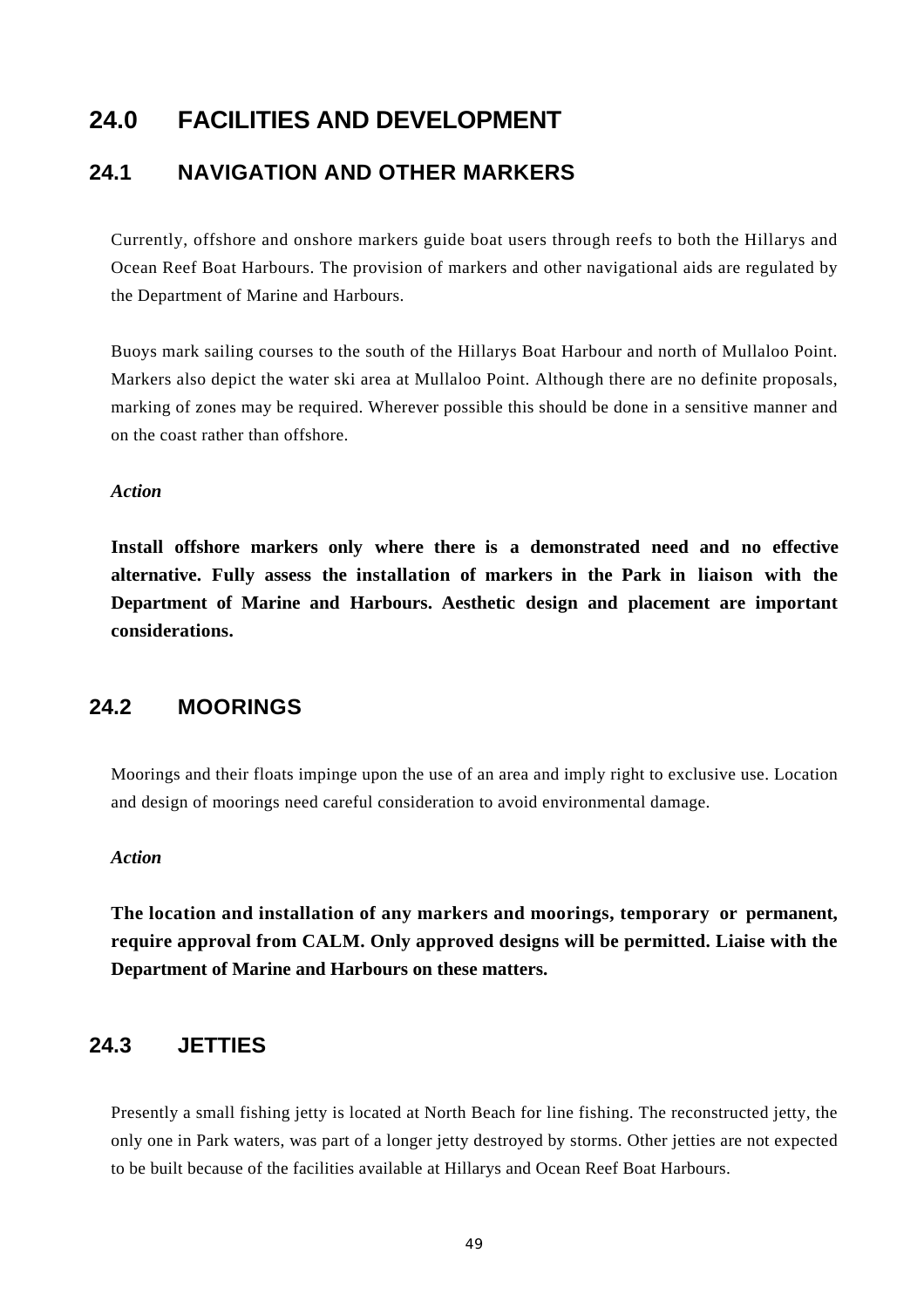#### *Action*

**Design, location and installation of any jetty requires the approval of both CALM and the Department of Marine and Harbours, and must comply with construction and maintenance standards.**

### **24.4 GROYNES AND BREAKWATERS**

Groynes and breakwaters associated with any boat ramp or marina development may have considerable environmental impact. Groynes have been used in stabilisation programs at Sorrento.

#### *Action*

**Proposals to construct groynes or breakwaters require environmental assessment in accordance with the Environmental Protection Act and approval by CALM.**

### **24.5 STRUCTURES AND PLATFORMS**

Proposals to place platforms and structures at quality reef areas are common place in areas of high tourist potential. Within the waters of the Marmion Marine Park, however, small platforms are moored off popular swimming beaches as rest sites for swimmers. Large scale proposals are unlikely during the term of this plan.

- **1. Any proposals involving the placement of structures on or near reefs shall include an engineering and operational outline of the facility and be subject to detailed environmental assessment in accordance with the Environmental Protection Act.**
- **2. Proposals for structures and platforms requires CALM's approval in addition to any assessment for licences under the Jetties Act.**
- **3. Structures and platforms will not be permitted in Sanctuary Zones.**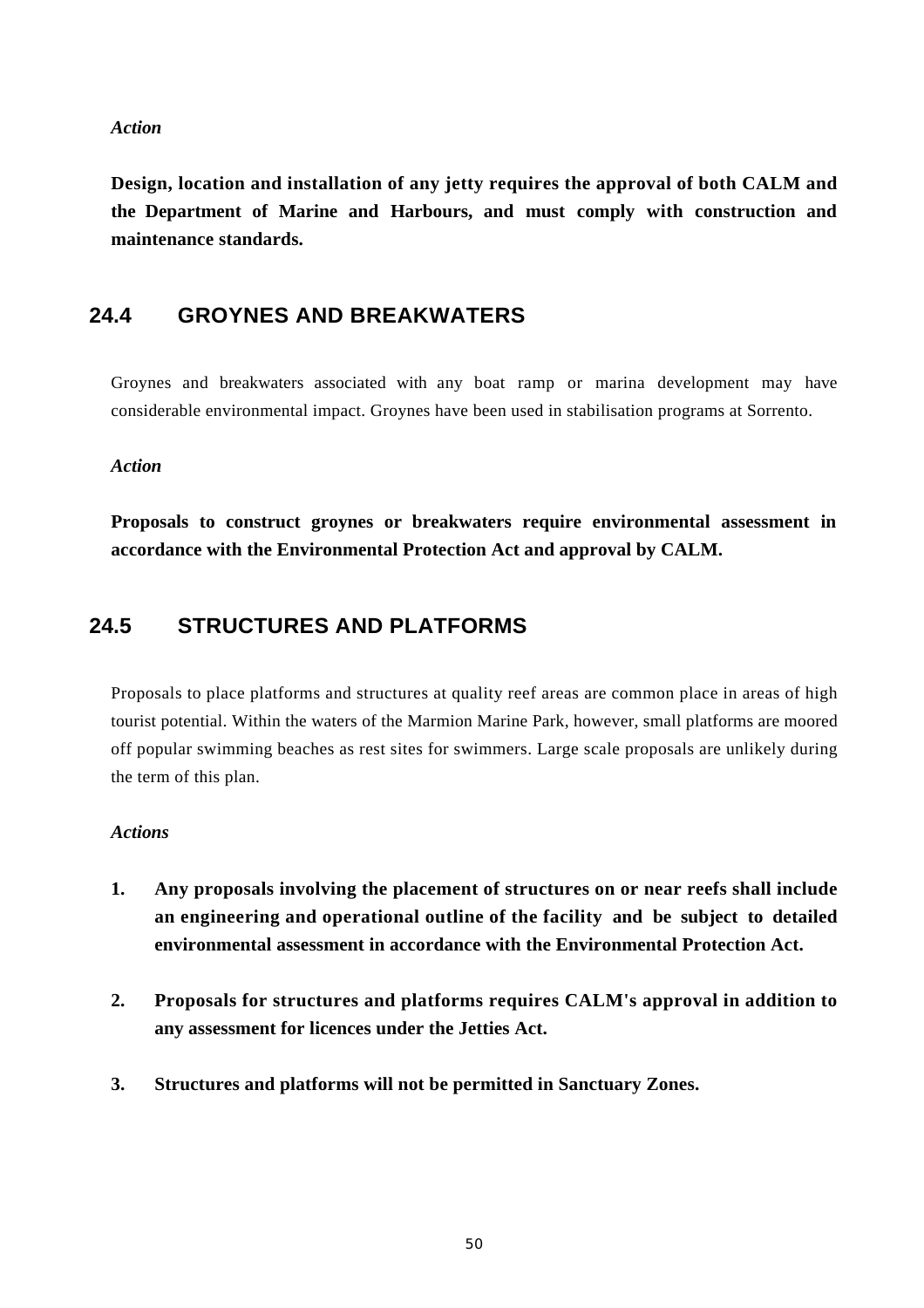### **24.6 OVERSEAS TELECOMMUNICATIONS COMMISSION (OTC) CABLE**

In June 1985, an armoured submarine OTC cable was laid in a series of curves around the high reefs to make landfall at Whitford Beach.

#### *Action*

**No anchoring will be permitted within 500m of the OTC cable path, as notified by the Department of Marine and Harbours.**

### **24.7 MARINAS**

Marina facilities exist adjacent to, but outside, the Park at Hillarys Boat Harbour and the Ocean Reef launching facility. The Hillarys Boat Harbour provides facilities for concession operations and services to Park visitors. Developments planned for the Ocean Reef facility would change its existing status. Marinas require consideration of equity to all Park users, the environmental impact on natural resources and the effect of increasing subsidiary management costs of the Park.

All proposed marina developments are subject to environmental impact assessment in accordance with the Environmental Protection Act. The Environmental Protection Authority liaises with CALM.

#### *Action*

**Discourage construction of marinas in the Park.**

### **24.8 BOAT RAMPS**

Boat launching facilities at Hillarys Boat Harbour and Ocean Reef cater for up to 700 trailer craft per day. Small craft also launch from the beach at Mullaloo Point, a small shallow water ramp at Trigg Island and a private ramp at the Marmion Angling and Aquatic Club. The projected increase in population in the North West Corridor is likely to increase boat ownership by up to 200% during the term of this plan.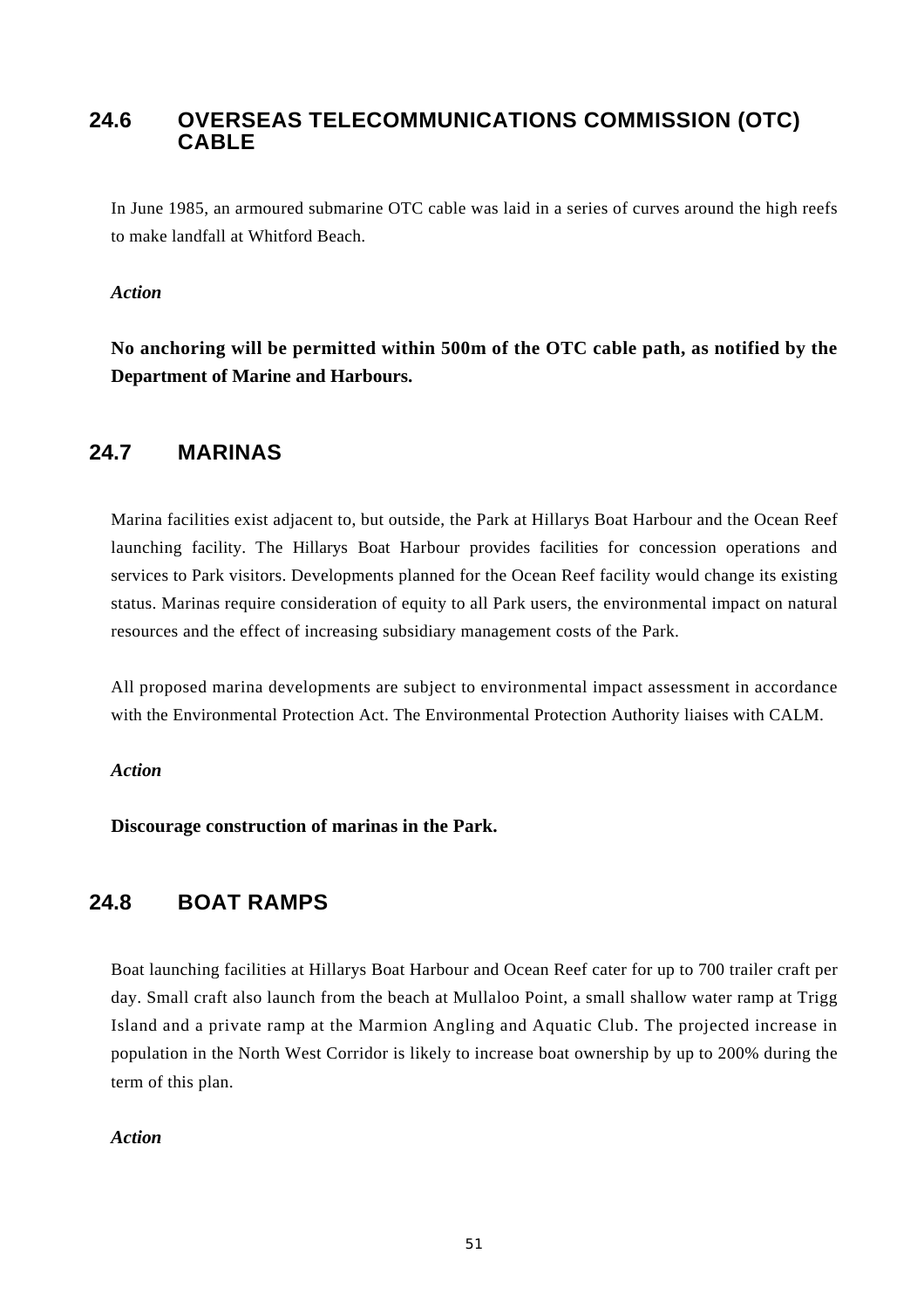**Proposed sites, development and construction methods for boat ramps, other than those identified, must have prior approval from CALM.**

### **24.9 DRAINAGE AND DISCHARGE**

Stormwater drains enter Park waters at only a few locations bordering the City of Stirling and the City of Wanneroo. Secondary treated effluent from the Beenyup Waste Water Treatment Plant is pumped 1.6km offshore. This is to be duplicated. The EPA gave qualified approval, subject to conditions ensuring that the combined nutrient loading from both pipelines does not exceed the maximum load set for the original single outfall (EPA, 1990). The EPA also required the Water Authority of W.A. to conduct studies of water circulation, nutrient levels, and other matters relating to the potential impacts of the Beenyup outfalls. Drainage and discharge into the Hillarys Boat Harbour is regularly monitored and must meet standards established by the EPA.

#### *Actions*

- **1. Maintain liaison with the Water Authority, EPA, and the City of Wanneroo to ensure adequate conditions are set to minimise the detrimental environmental effects of outfalls.**
- **2. Ensure the EPA recommendations that limit nutrient levels and require appropriate research and monitoring programs are implemented.**

### **24.10 LITTER**

Litter is common and obvious at most times on beaches in the Marine Park. Both recreational users and commercial fishers contribute to the litter problem, which detracts from the Park environment, aesthetically and biologically. Some types of litter, for example plastic binders of 'six-packs', can kill wildlife, particularly sea birds.

### *Actions*

**1. Develop education programs to encourage the proper disposal of litter. Liaise with local authorities and other relevant agencies regarding the provision of disposal facilities onshore.**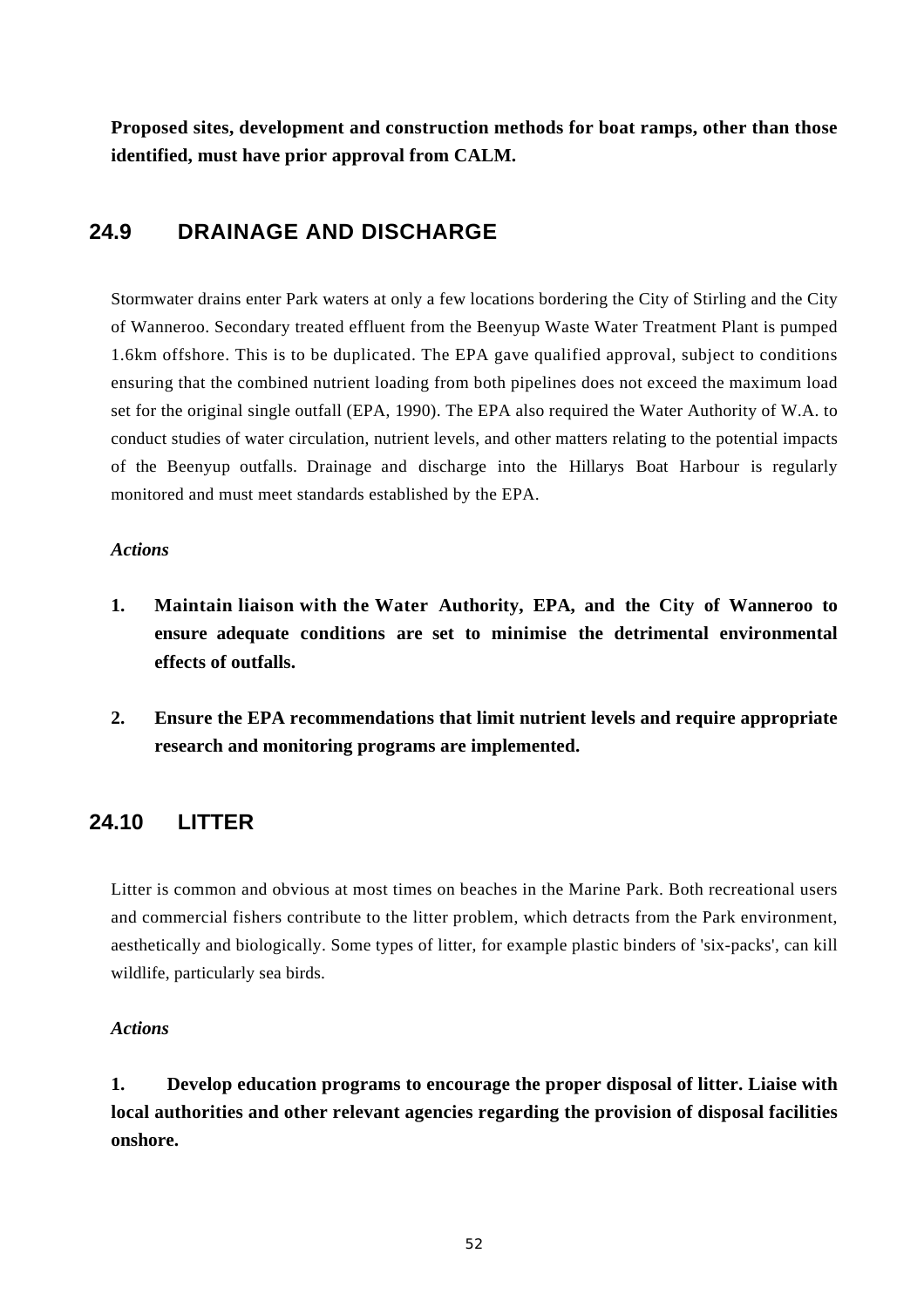**2. Develop education programs to encourage commercial fishers to bring all disposable items ashore, including items which biodegrade slowly, for appropriate disposal.**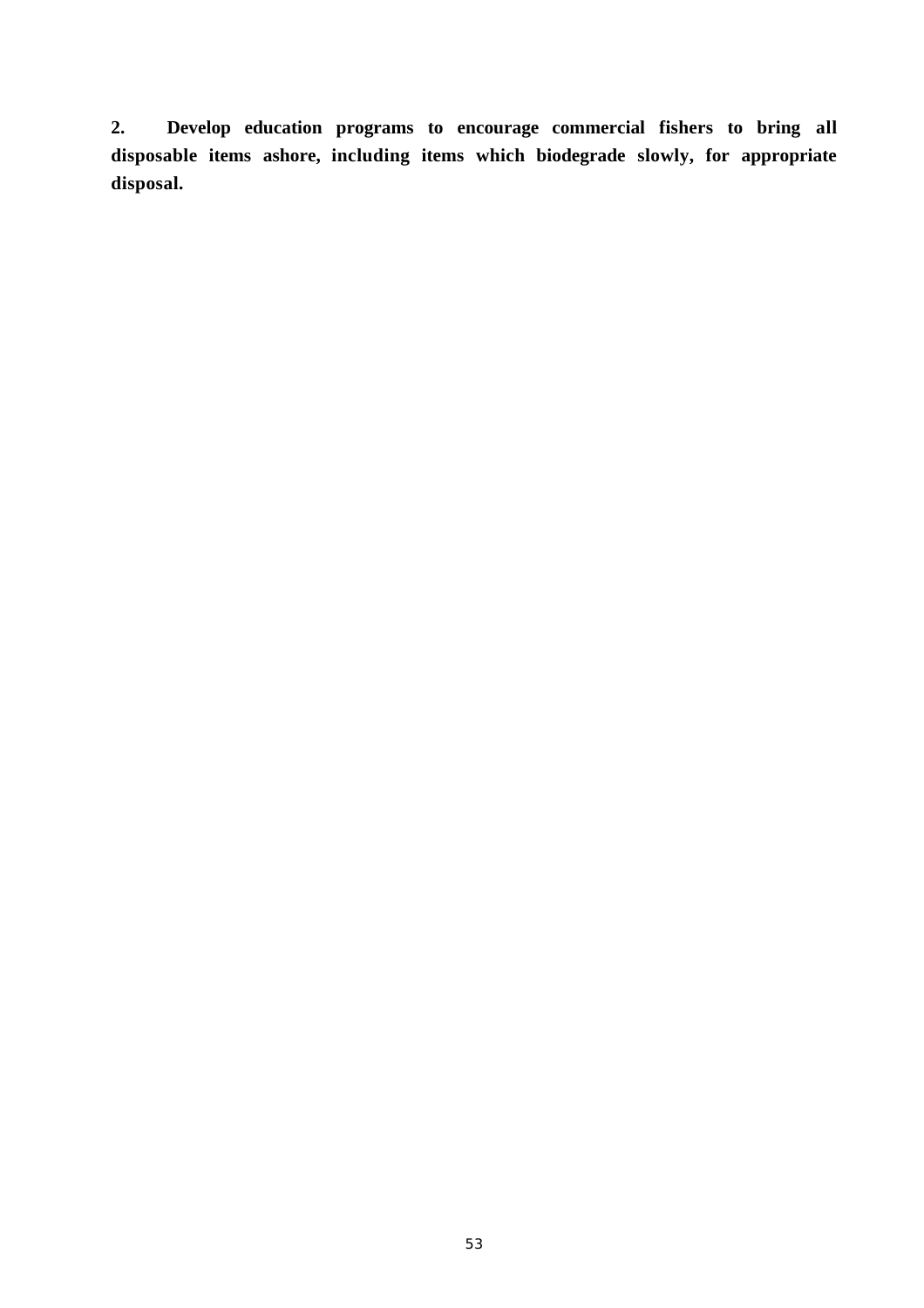## **INFORMATION, INTERPRETATION AND EDUCATION**

25. Information, Interpretation and Education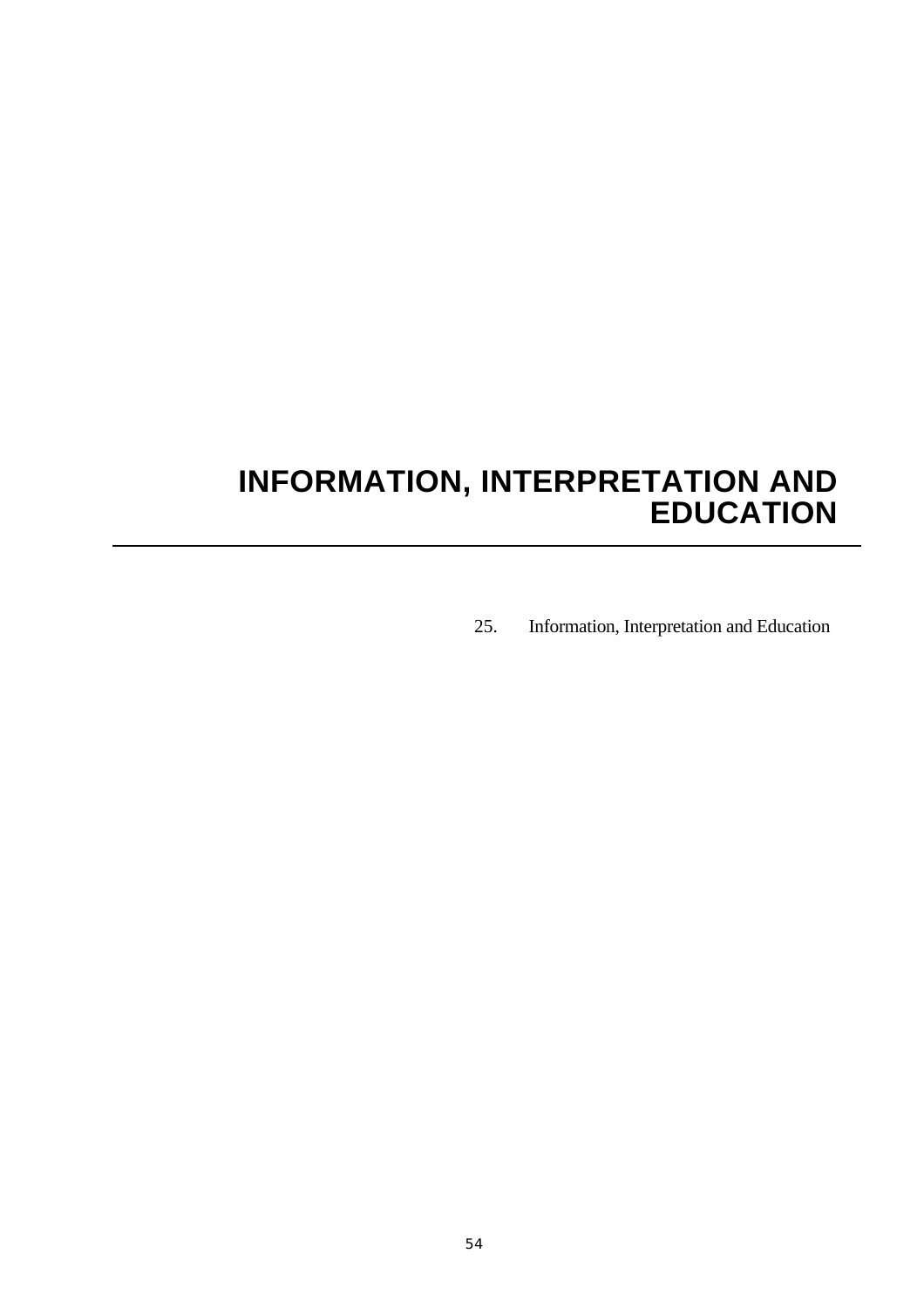### **25.0 INFORMATION, INTERPRETATION AND EDUCATION**

### **INFORMATION, INTERPRETATION AND EDUCATION GOAL**

Create an awareness, understanding and appreciation of the marine and coastal environments and the limitations on their use.

Meeting the public's expectations of the Park, and increasing public awareness and appreciation of natural values of the marine environment will be a major challenge. The proximity of the Park to Perth ensures regular and high numbers of users. In addition, its well-established volunteer support group and the range of interpretive opportunities available, make the Park suitable as the Marine Interpretive Focal Unit for both the metropolitan area and the State. Education and interpretation programs will be important. Educational material and guided interpretation of the reef are in demand. Different aspects of the Park will be addressed via:

- on-site interpretation, including underwater trails, on-site signs and displays, printed material, guided activities, talks and tours;
- off-site interpretation, including a variety of general marine booklets, interactive displays outside the Park (for example, shopping centres), and the promotion of the Park in local and metropolitan media; and
- support programs in which volunteers will be recruited and trained to develop Park projects.

The 'Friends of Marmion Marine Park' and the Park Guides are acknowledged as having a significant and positive contribution to the provision and dissemination of information about the Park and its values (see 3 1.0 Community Liaison).

- **1. Develop an interpretation and communication program for the Park.**
- **2. Establish a formal volunteer program and involve local community members in day-to-day management of the Park.**
- **3. Recognise the role of the 'Friends of the Marmion Marine Park' with appropriate liaison and support.**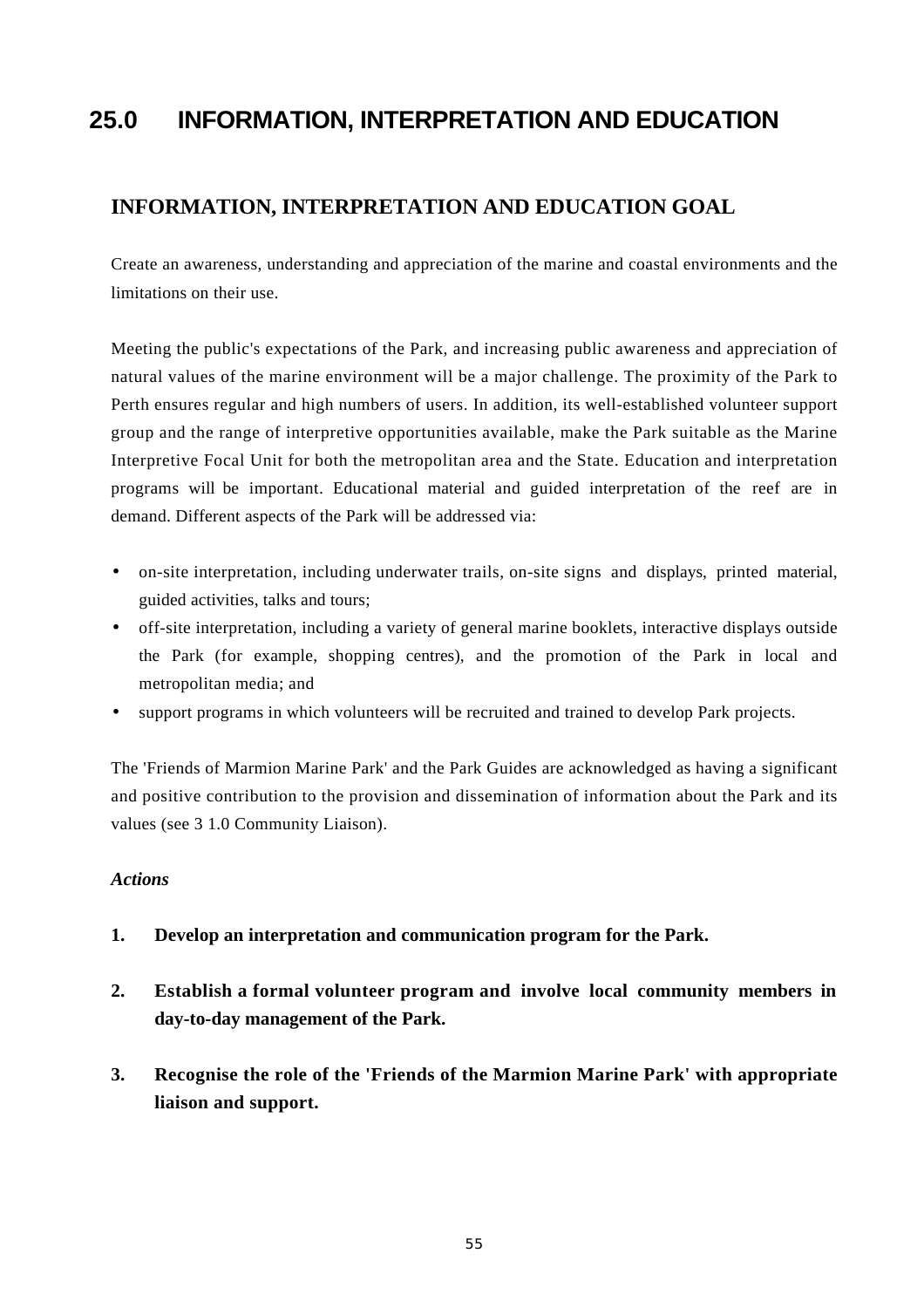- **4. Ensure commercial operators maintain appropriate standards with respect to information and quality of service provided. Target concessionaires as a high priority for information and education.**
- **5. Develop underwater trails that complement the Boyinaboat Trail and cater for a range of skills.**
- **6. Provide information on the marine environment and, where possible, conduct guided nature swims and walks, and other tours by appropriately trained staff and volunteers.**
- **7. Continue to provide the public with printed and electronic interpretative material that deals with aspects of the marine and coastal natural history of the Park.**
- **8. Regularly review and update interpretive signs and displays, including panel and interactive material. Consider their location onshore in liaison with the appropriate land manager.**
- **9. Promote educational tours by school and other groups. Organise special 'Holiday Activities Programs' at least annually to coincide with school holidays or special functions.**
- **10. Ensure that adequate information is provided for boat users on safety requirements, conditions at sea and boating ethics.**
- **11. Provide signs in accordance with CALM's sign manual. Consider the need to distinguish Park signs for the proliferation of other signs, particularly along the coastal strip. Liaise with nearby land managers regarding CALM signs onshore.**
- **12. Develop interactive displays to be used at special functions outside the Park.**
- **13. Continue to be proactive in the provision of news items to local and metropolitan media (refer also to Section 23.0, Marketing and Promotion).**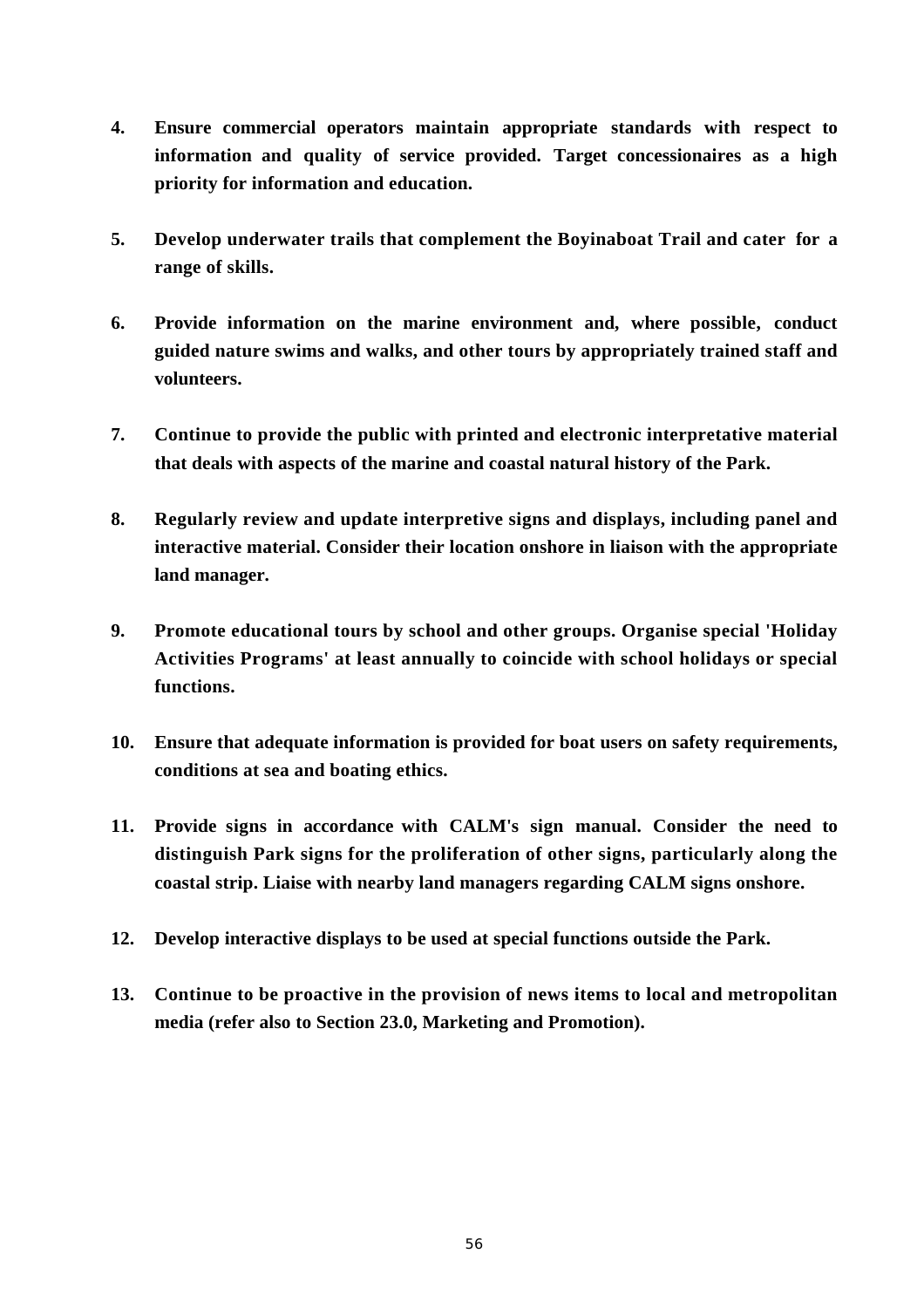# **RESEARCH AND MONITORING**

26. Research and Monitoring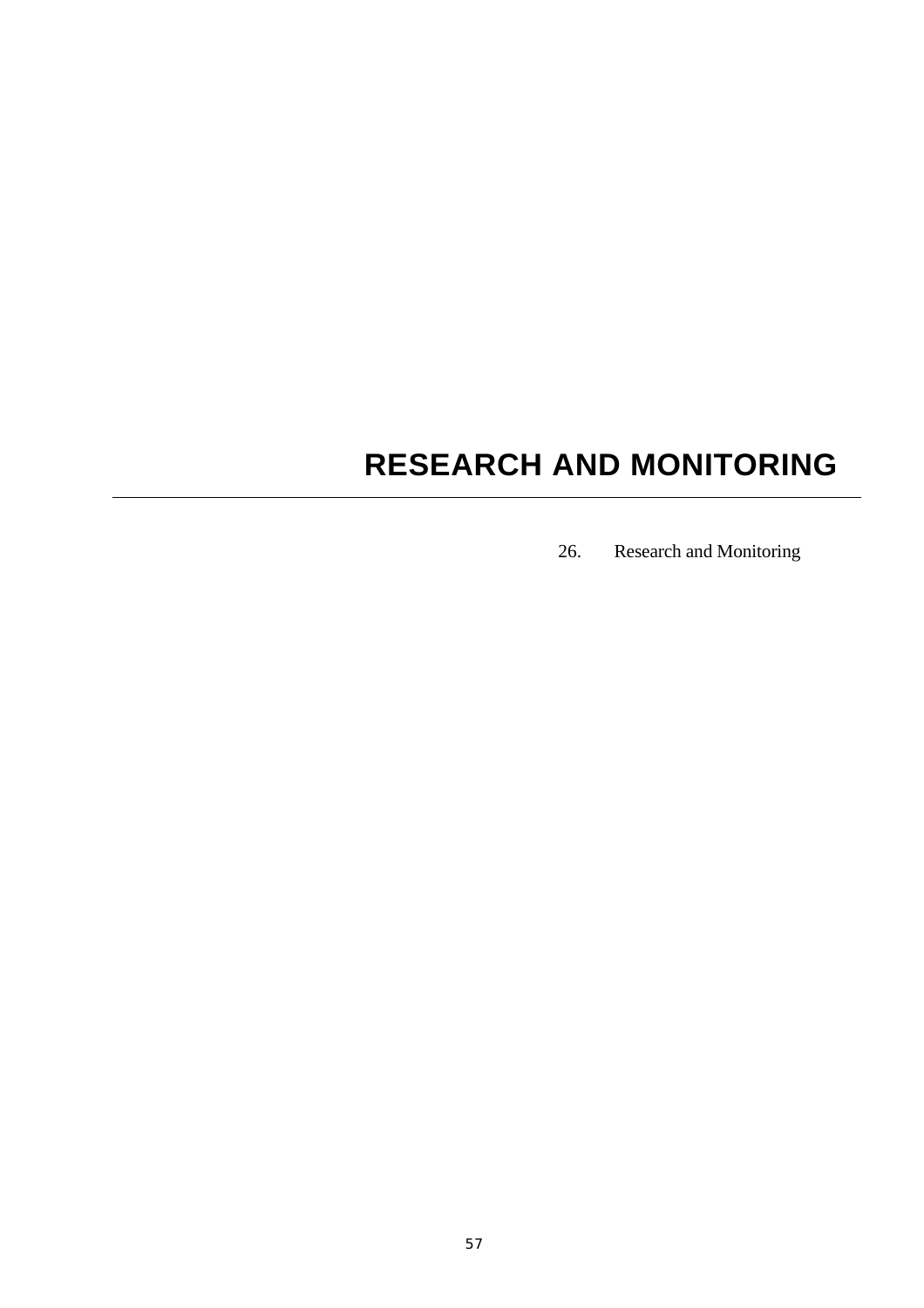### **26.0 RESEARCH AND MONITORING**

### **RESEARCH AND MONITORING GOAL**

Seek a better understanding of the natural and cultural environment and the impacts of visitor use and management activities.

The implementation of research and monitoring programs is pivotal to improving our understanding of the interactions between oceanographic and biological processes occurring in the Park. The impacts that recreational and commercial uses have on natural resources and on each other, and their potential for expansion without conflict, are fundamental issues in management of the Park and economic development of the region. Research will be programmed and ongoing, and designed to fill gaps in knowledge.

Priority will be given to management-orientated research and monitoring programs. Research which involves unwarranted manipulation or destruction of natural resources will not be permitted.

- **1. Continue research into the interactions between ecological and oceanographic processes of the Park. Sanction all research programs by permit.**
- **2. Ensure fish populations are monitored to ensure a sustainable fishery. Liaise with the Fisheries Department.**
- **3. Monitor and periodically conduct special surveys of recreational and commercial use, and the impacts of this use, in and adjacent to the Marine Park.**
- **4. Implement monitoring programs to determine the maintenance or replenishment of habitat and species diversity in Sanctuary Zones as compared to Recreation and General Use Zones.**
- **5. Support research projects carried out within the Park by other agencies to the level of available resources.**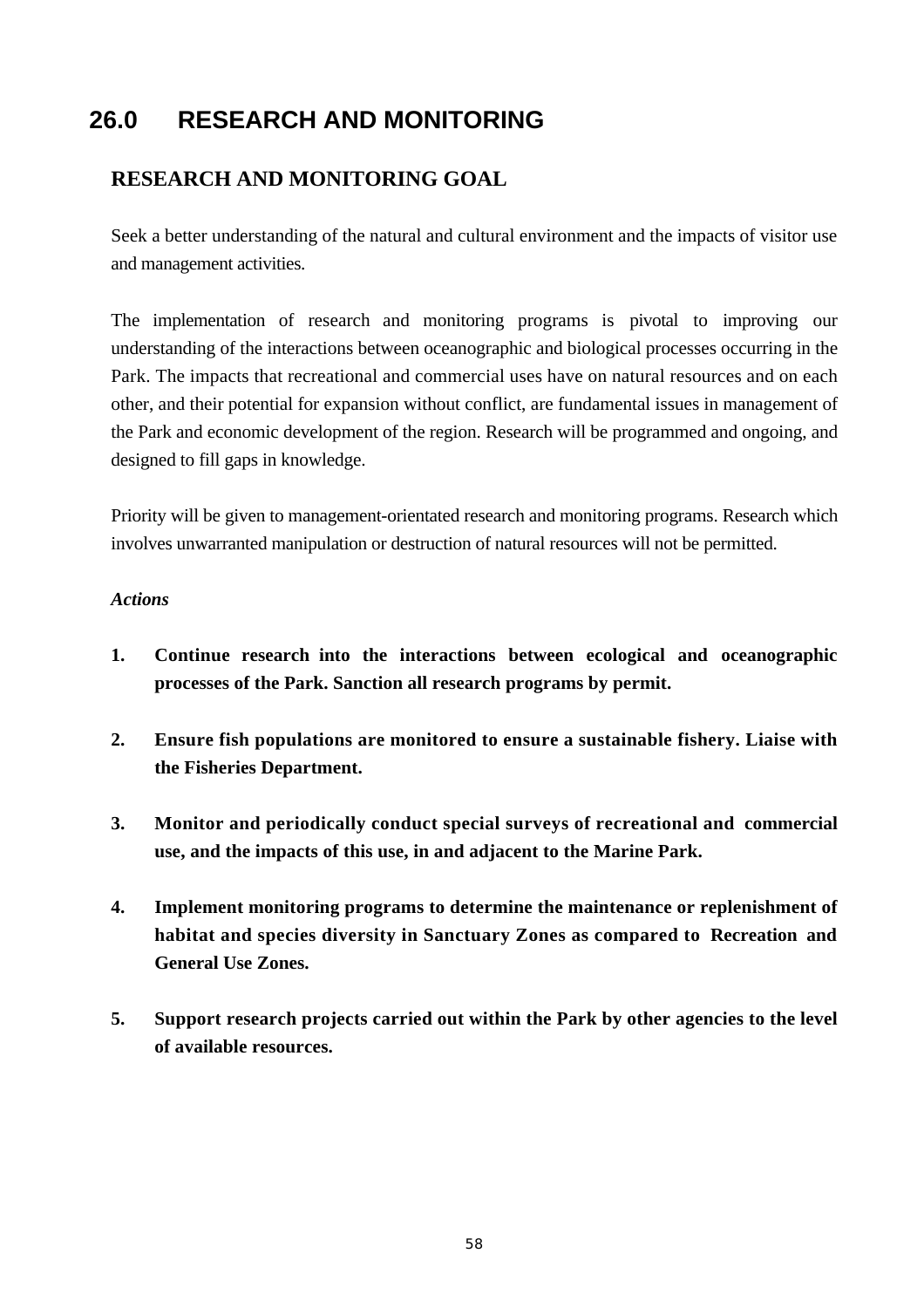## **IMPLEMENTATION**

- 27. Safety, Search and Rescue
- 28. Staffing, Surveillance and Enforcement
- 29. Marine Pollution
- 30. Funding
- 31. Community Liaison
- 32. Review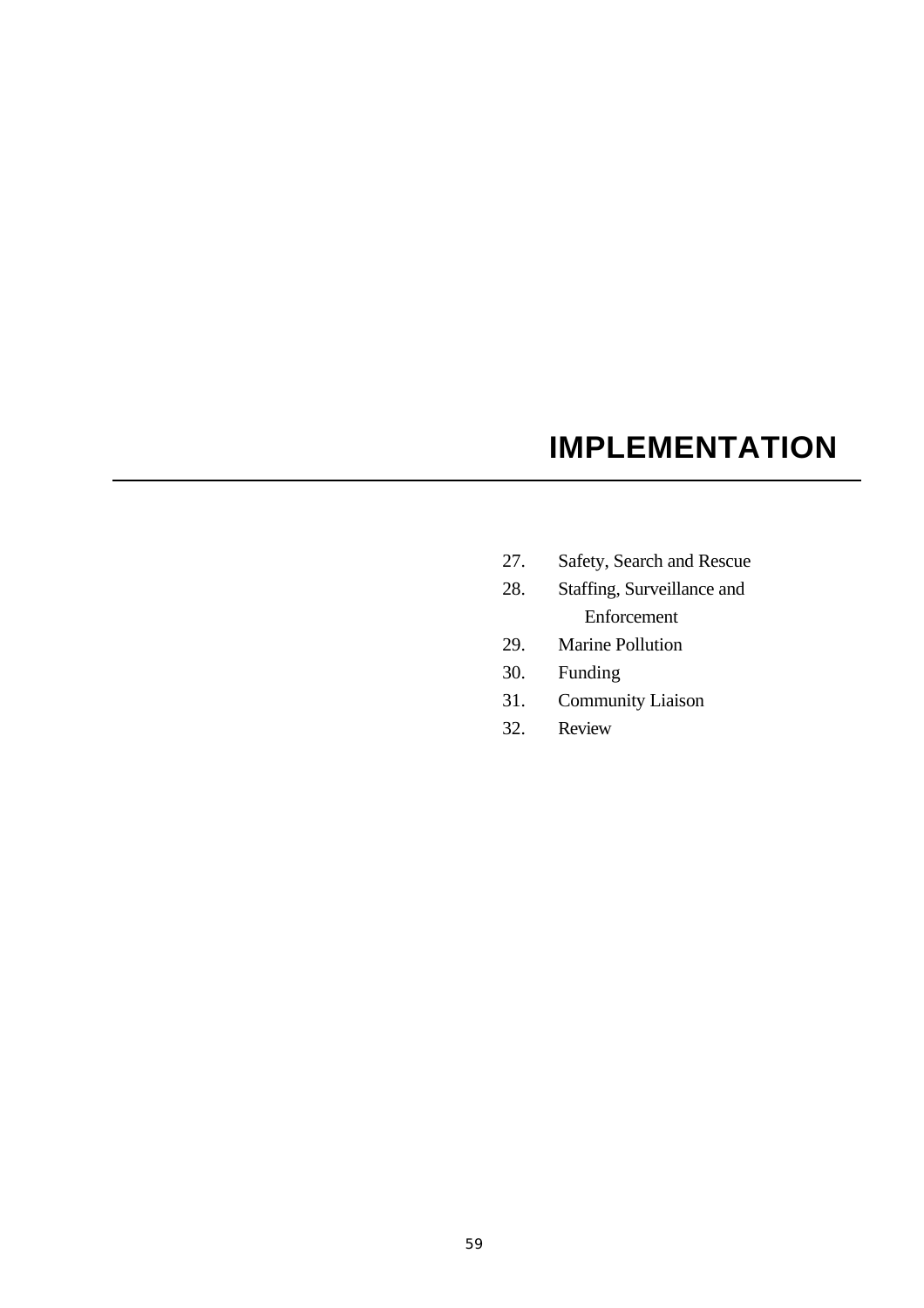### **27.0 SAFETY, SEARCH AND RESCUE**

A number of boating accidents have occurred in the Park, some resulting in fatalities. Drownings have also occurred on coastal reefs. Most accidents appear to have been due to a combination of factors including inadequate knowledge of local conditions, inappropriate boats and safety equipment for the prevailing seas and overloading. Inexperience or incompetence are often significant contributing factors in accidents.

#### *Actions*

- **1. Assist with the provision of information and guidance to Park users on all aspects of safety at sea.**
- **2. Through involvement with rescue authorities, train management staff in skills to assist Park users and promote safety.**

### **28.0 STAFFING, SURVEILLANCE AND ENFORCEMENT**

The Park is managed by Rangers from CALM's Swan Region based at Hillarys Boat Harbour. Other CALM staff from the Regional Office and Departmental branches (for example, Wildlife, Protection and Research) provide support and assistance with works programs. Future staffing levels will be continually assessed and will be subject to available resources. CALM officers work in close liaison with officers from the Fisheries Department, Department of Marine and Harbours and local government to ensure an integrated approach to day-to-day management of the Marine Park.

Surveillance is important because it provides information on patterns of use (which affect allocation of resources), detects breaches of regulations, and aids in detection and prevention of accidents. Surveillance and enforcement are particularly important in the initial years of management as they provide an opportunity to familiarise users with the rules and in some cases, to convince people that their previous activities are no longer appropriate. Surveillance and enforcement also supports the behaviour of those Park users who abide by rules by protecting their right to equitable use of resources.

Users of the Park will generally both respect and support the management effort towards enforcement thereby enabling a code of ethics to evolve in which the community of users will be the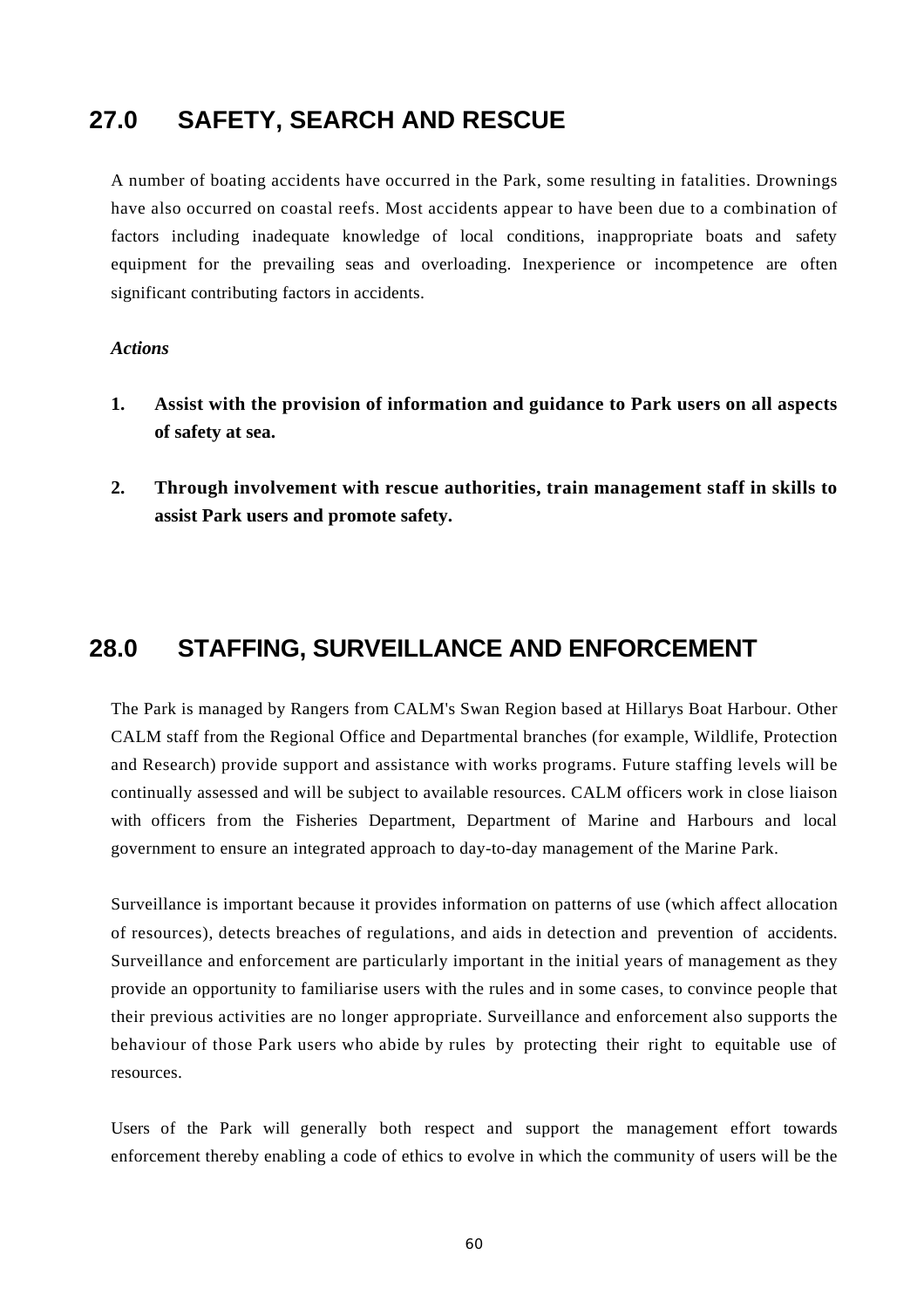effective managers of the Park. This will enable staff to concentrate more fully on their primary role of assisting and guiding users and will lessen overall costs of Park management.

#### *Actions*

- **1. Subject to Departmental priorities and funding, provide adequate numbers of staff to enable implementation of the Marmion Marine Park management plan and to ensure ongoing protection and maintenance of the Park.**
- **2. Develop working guidelines to establish the framework for regular interagency liaison by field officers.**
- **3. Ensure field staff provide information, record use, detect infringements and monitor ecosystems as their priority role.**
- **4. Continue to train CALM officers to conduct their duties professionally and develop a good working relationship with the public.**

### **29.0 MARINE POLLUTION**

Appropriate guidelines need to be provided and regulations implemented in order to minimise pollution of marine waters by fuel or chemicals. The discharge of wastes, including plastics, into the Park from adjacent land or waters also requires appropriate regulation. Marine pollution events and their clean-up are co-ordinated through a State Combat Committee, chaired by the Department of Marine and Harbours. CALM is a technical advisory representative to this committee. In the Marmion Marine Park, CALM will advise the combat committee of conservation and recreation values and procedures for the prevention and clean-up of spills within the Park.

- **1. Ensure charter and other boat users in the Park and adjacent harbours adopt appropriate procedures for re-fuelling and cleaning of boats.**
- **2. Formulate guidelines to minimise the threat, and a contingency plan to clean up, spills of polluting substances. Ensure, through co-ordination by CALM, that this is undertaken with careful regard for conservation and other Marine Park values.**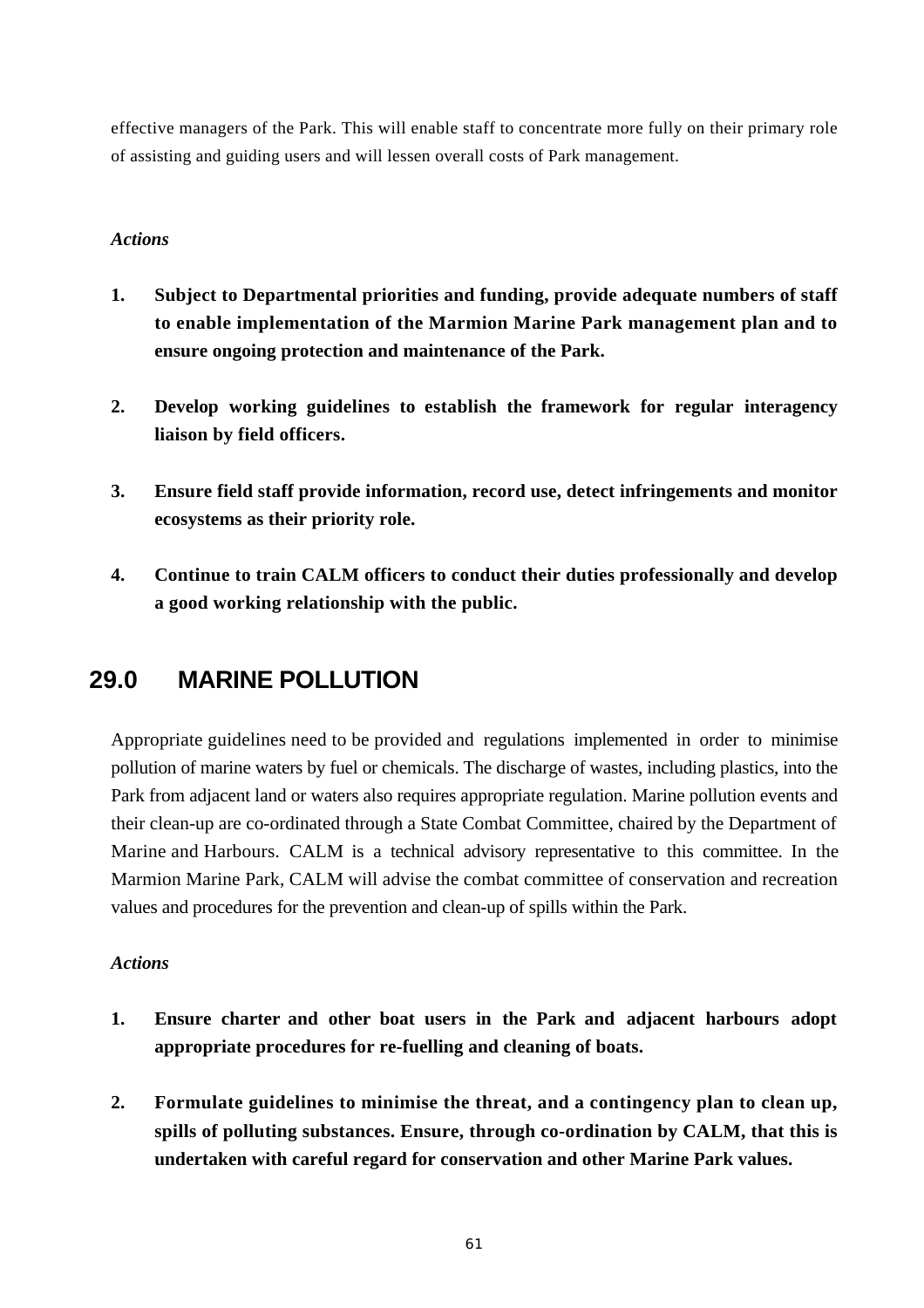### **30.0 FUNDING**

This management plan will be implemented by CALM within the framework of available resources. Many of the strategies in the plan are ongoing. To be proactive in management, more funding is required.

#### *Actions*

- **1. Actively seek an adequate budget allocation to implement strategies.**
- **2. Actively seek funding both within and outside Government to implement the management plan.**

### **31.0 COMMUNITY LIAISON**

Ongoing liaison with local community groups and associations is essential, as is liaison with interests further afield. This is mostly achieved by day-to-day contact between CALM staff and members of the public, including direct contact when on patrol or giving talks, and indirect contact through brochures, signs and other media.

CALM has established a program for the involvement of volunteers on CALM estate. A 'Friends of Marmion Marine Park' group has been formed and plays a vital role in community liaison. It promotes an awareness, understanding and appreciation of the Marine Park. The public may also become involved in the implementation of this plan.

- **1. Hold regular meetings to discuss aspects of management of the Marine Park with the local community and other interest groups.**
- **2. Encourage community involvement in the implementation of this management plan.**
- **3. Continue to nurture and support the 'Friends of Marmion Marine Park' volunteer group.**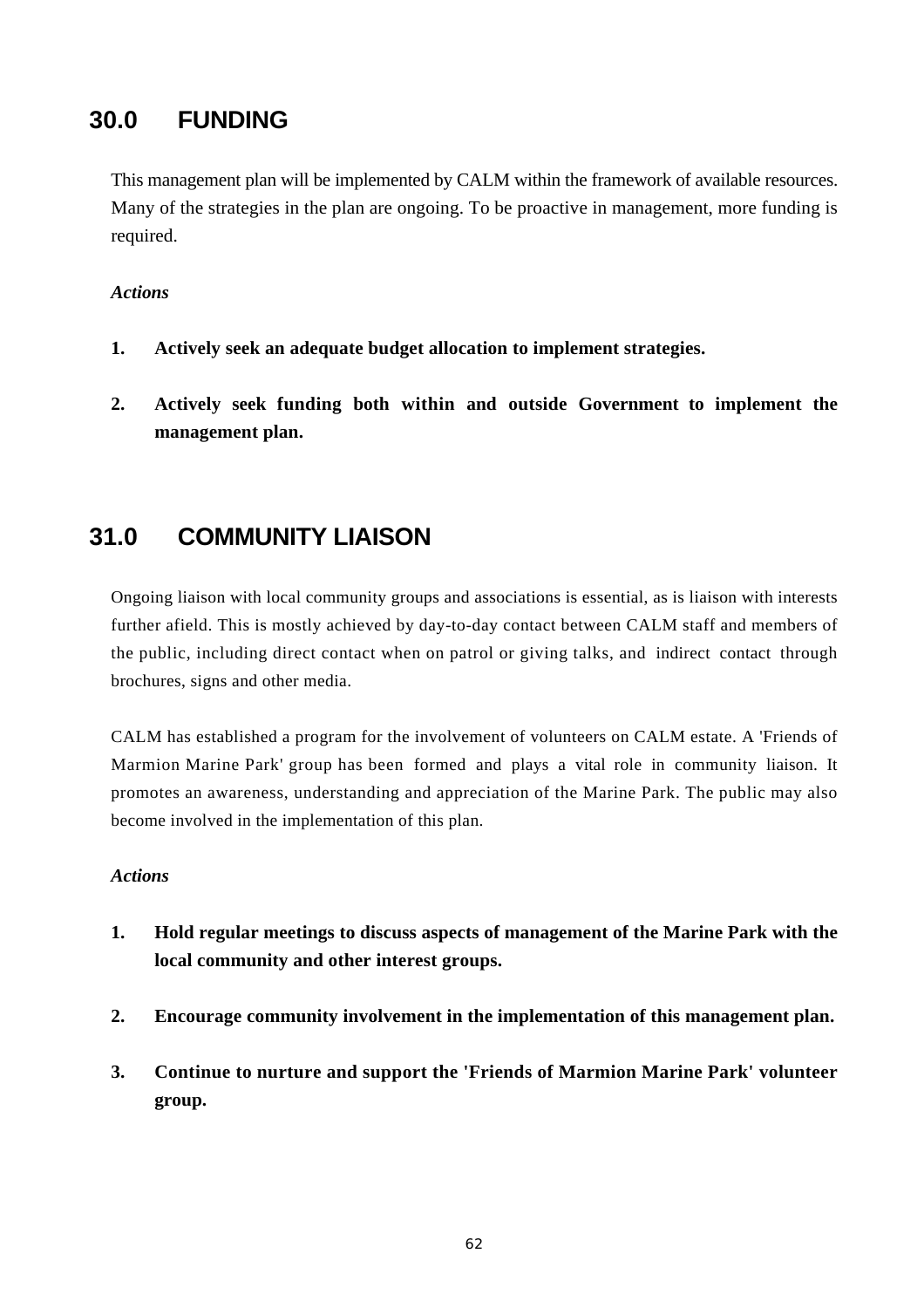### **32.0 REVIEW**

The term of this plan will be 10 years.

#### *Actions*

- **1. Review the implementation of the plan annually, before preparing works programs for the following year. The review should identify which prescriptions have been achieved and to what degree, and any new information which may affect management.**
- **2. Review the zoning scheme early in the life of the plan.**
- **3. Review the plan within 10 years from the date of Ministerial approval of the plan. This review should identify the extent to which the objectives have been achieved and strategies implemented, the reasons for lack of achievement or implementation, and a summary of information which may affect future management, in addition to proposing changes and new strategies where appropriate.**

There is provision under Section 61 of the CALM Act 1984 for the plan to be amended, as required. If there are major changes to the plan, the revised plan will be released for public comment. The review of the zoning scheme early in the life of the plan will be subject to this amendment process.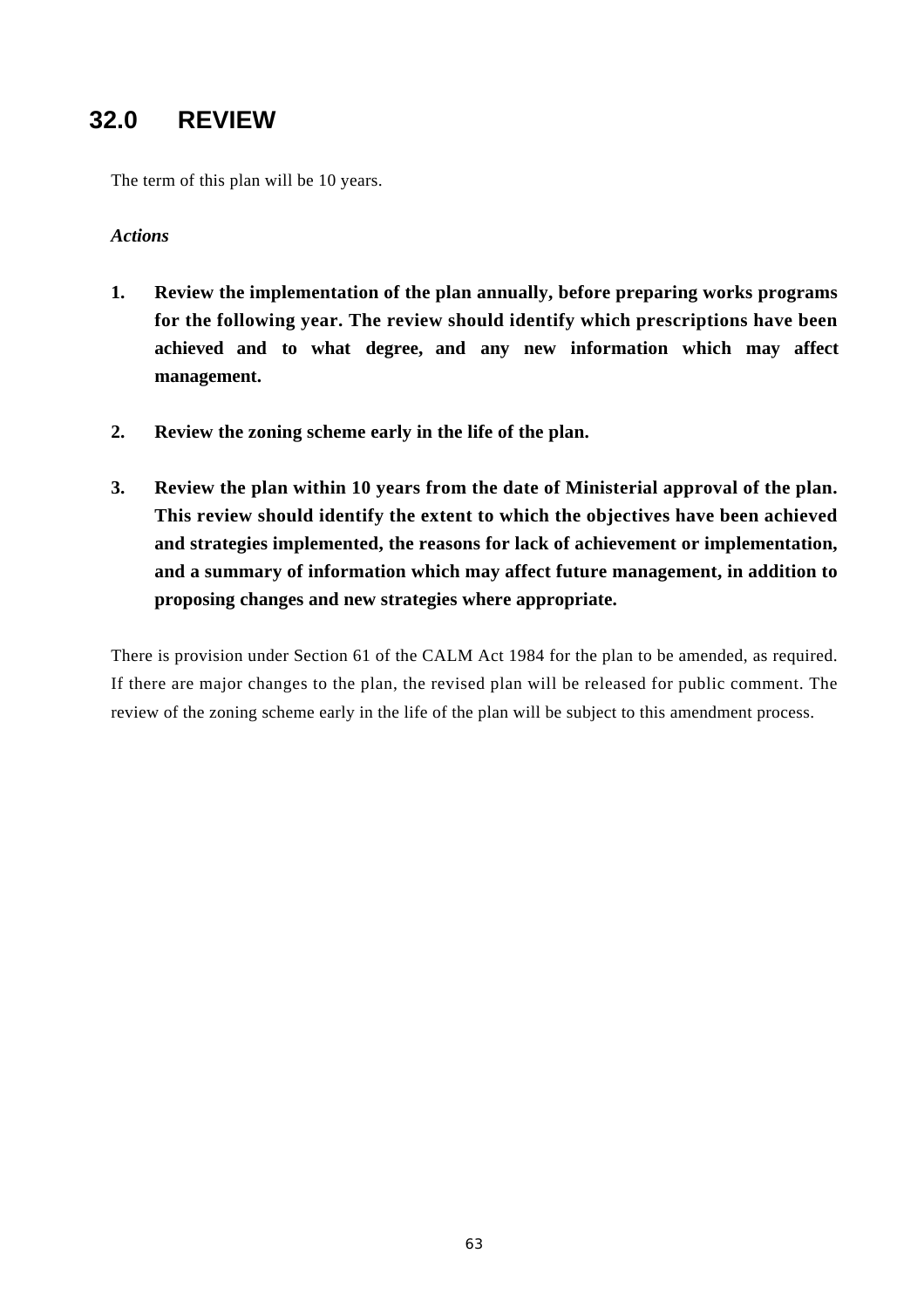### **BIBLIOGRAPHY**

- Allen, A.D. (1981). Groundwater Resources of the Swan Coastal Plain, near Perth, Western Australia. In: *Groundwater Resources of the Swan Coastal Plain.* Ed. B.R. Whelan. pp.29-74. CSIRO, Perth.
- City of Stirling (1984). City of Stirling Coastal Report. WA Government Printer, Perth. 162 PP.
- Creagh, S. (1985). Review of literature concerning blue-green algae of the genus *Trichodesmium.* WA Department of Conservation and Environment, Perth. Bulletin 197, 33 pp.
- Department of Conservation and Environment (198 1). *The Darling System Western Australia: Proposals for Parks and Reserves. The System 6 Study Report to the Environmental Protection Authority.* W.A. Department of Conservation and Environment, Perth. Report No. 8, 347 pp.
- Department of Conservation and Environment (1985). Draft *Management Plan: Proposed M10 Marine Park.* Reports and Recommendations by the M10 Marine Park Study Team. 124 pp.
- Department of Conservation and Environment (1986). *Seminar on the Proposed M10 Marine Park.* Proceedings of the Seminar, held at the Marmion Angling and Aquatic Club, Perth Western Australia, June 12, 1985. 205 pp.
- Environmental Protection Authority (1983). *Conservation Reserves for Western Australia as recommended by the Environmental Protection Authority - 1983. The Darling System -System 6.* Part 1 : General Principles and Recommendations. 33 pp. Part 2 : Recommendations for Specific Localities. 308 pp. W.A. Department of Conservation and Environment, Perth. Report No. 13.
- Environmental Protection Authority (1985). Proposed Sorrento Boat Harbour: Public Works Department. Report and Recommendations by the Environmental Protection Authority. W.A. Department of Conservation and Environment, Perth. Bulletin 196. 56 pp.
- Environmental Protection Authority (1987). Collected Technical Reports on the Marmion Marine Park, Western Australia. T.S. 19. 240 pp.
- Environmental Protection Authority (1990). Proposed Beenyup Waste Water Treatment Plant and Ocean Outfall Duplication in Marmion Marine Park. Bulletin 393.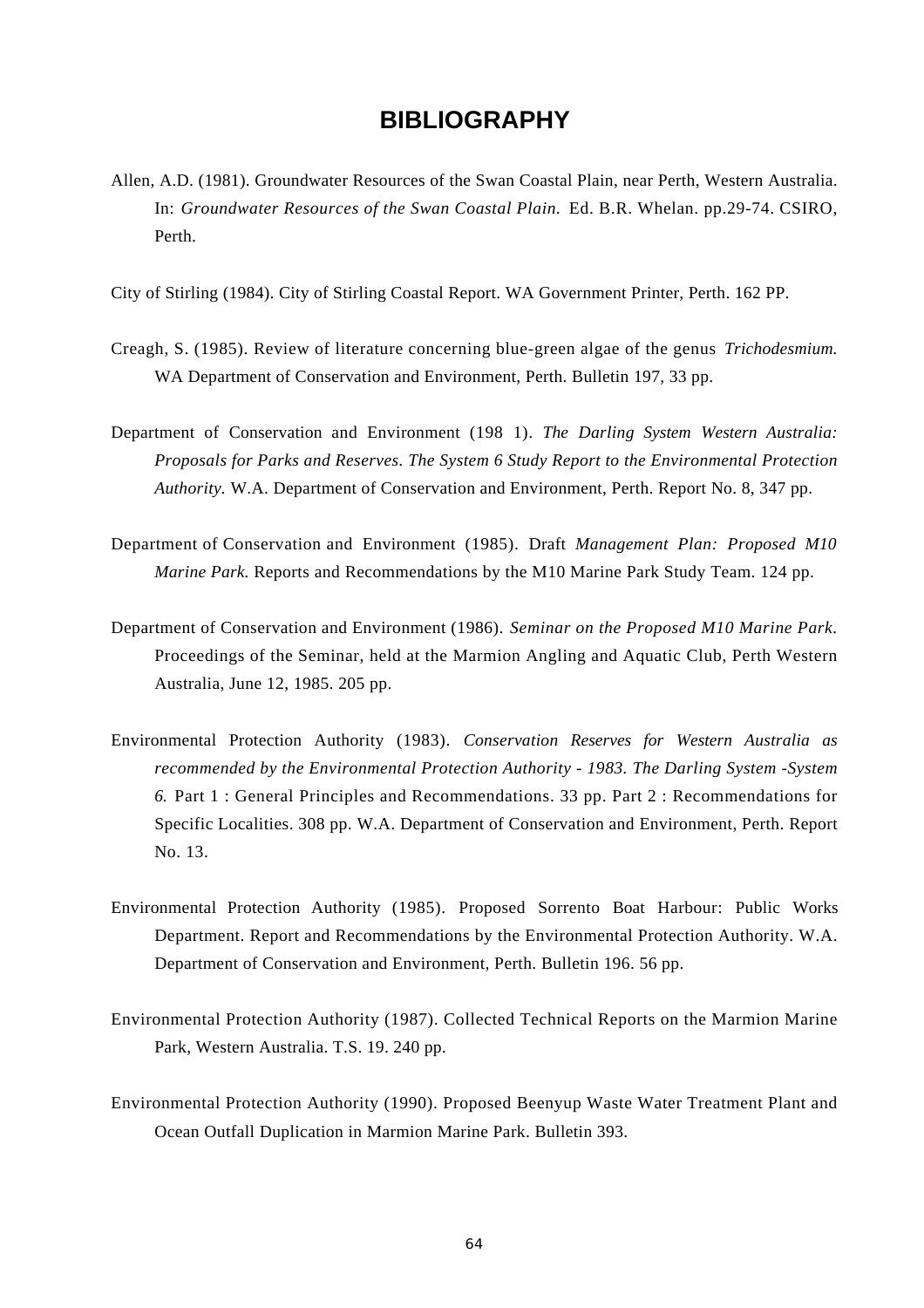- Fisheries Department of Western Australia (1988). Recreational Fishing. A Guide to the Rules. W.A. Government Printer, Perth. pp. 5-17, pp. 23-32.
- Hearn, C.J. (1983). Influence of water circulation within Western Australian limestone reefs on rock lobsters and their habitats. Department of Civil Engineering, University of Western Australia, Nedlands. Environmental Dynamics Report ED-83-053.
- Johannes, R.E. and Hearn, C.J. (1983). The effect of submarine groundwater discharge on nutrient and salinity regimes in a coastal lagoon off Perth, Western Australia. Department of Civil Engineering, University of Western Australia, Nedlands. Environmental Dynamics Report ED-83-058.
- Pearce, A.F., Johannes, R.E., Manning, C., Rimmer, D.W. and Smith, D.F. (1984). Hydrology and nutrient data off Marmion, Perth, 1979-1982. CSIRO Marine Laboratories Report 167.
- Public Works Department (1984). Environmental Review and Management Program for Sorrento Boat Harbour. Report to WA Public Works Department by Scott & Furphy Engineers Pty Ltd and LeProvost, Semeniuk & Chalmer. Volume 1 : Report, 186 pp. Volume 2: Technical Appendices, 148 pp.
- Scott & Furphy Engineers Pty Ltd (1979). Coastal Nodes Development Plan. Report to Shire of Wanneroo. 70 pp.
- Semeniuk, V. and Searle, D.J. (1985). The Whitfords Cusp its geomorphology, stratigraphy and age structure. *J. Roy. Soc. W.A.* 68.
- Steedman, R.K. & Associates (1976). Beenyup effluent outfall. Physical oceanographic studies, December 1975-March 1976. Report for Metropolitan Water Supply Sewerage and Drainage Board, Perth, W.A.
- Steedman, R.K. & Craig, P.D. (1979). Numerical model study of circulation and other oceanographic aspects of Cockburn Sound. Report to Cockburn Sound Study Group W.A. Department of Conservation and Environment.
- Steedman, R.K. & Craig, P.D.(1983). Wind driven circulation of Cockburn Sound. *Australian Journal of Marine and Freshwater Research.* 34, pp. 198-212.
- Wilson, B.R., Hancock, D.A. & Chittleborough, R.G. (1979). The Sea. pp. 146-182. In: *Environment and Science.* Editor B.J. O'Brien. University of Western Australia Press, Nedlands.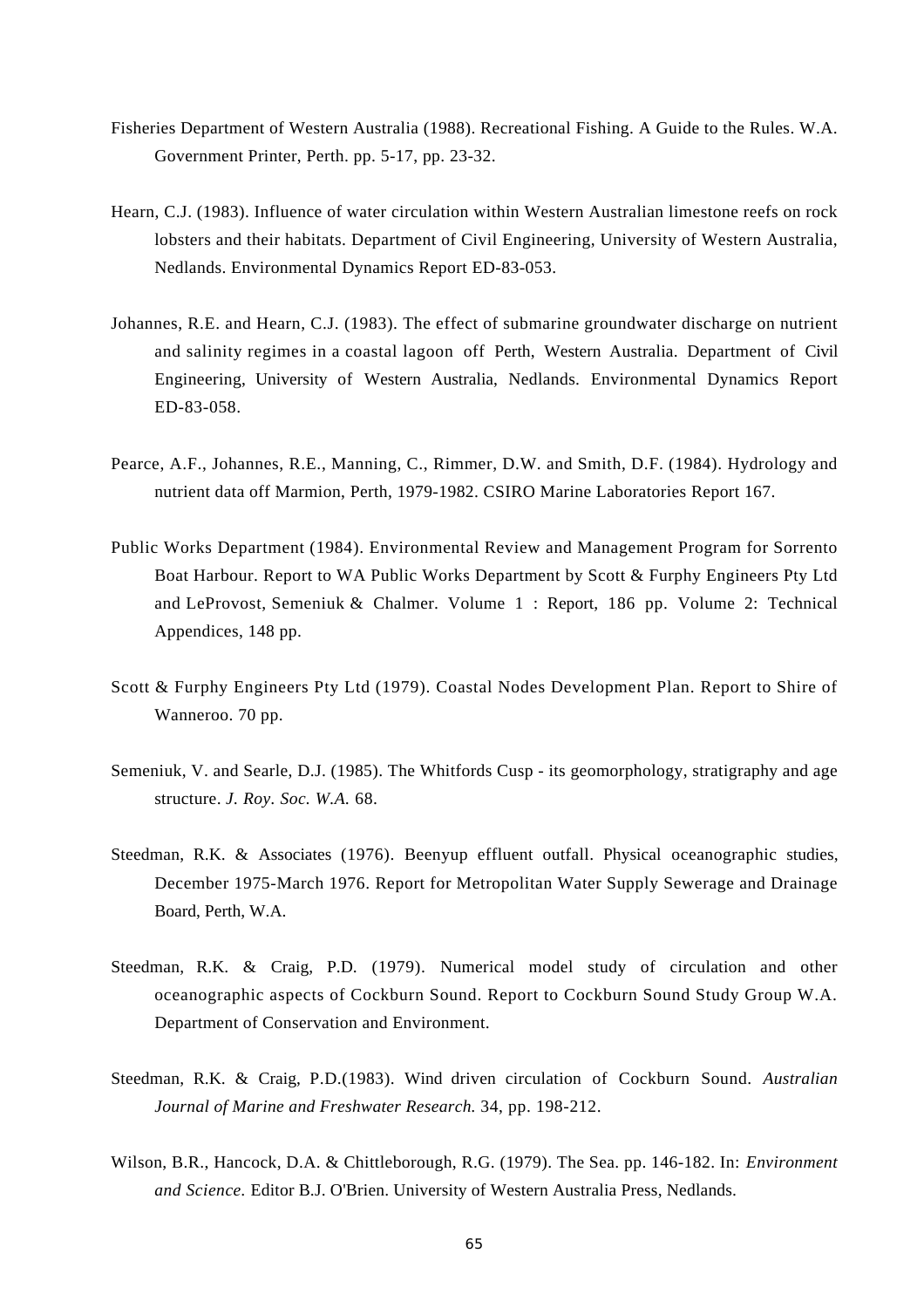- Woods, P.J. (1984a). Local coastal management plan, Wanneroo sectors 2 & 3, Sorrento to Bums Beach. Report to the Shire of Wanneroo, 48 pp.
- Woods, P.J. (1984b). Results of the Wanneroo Coastal Study. Draft Goal, Objectives and Recommendations for a Coastal Management Policy. Report to Shire of Wanneroo, 116 PP.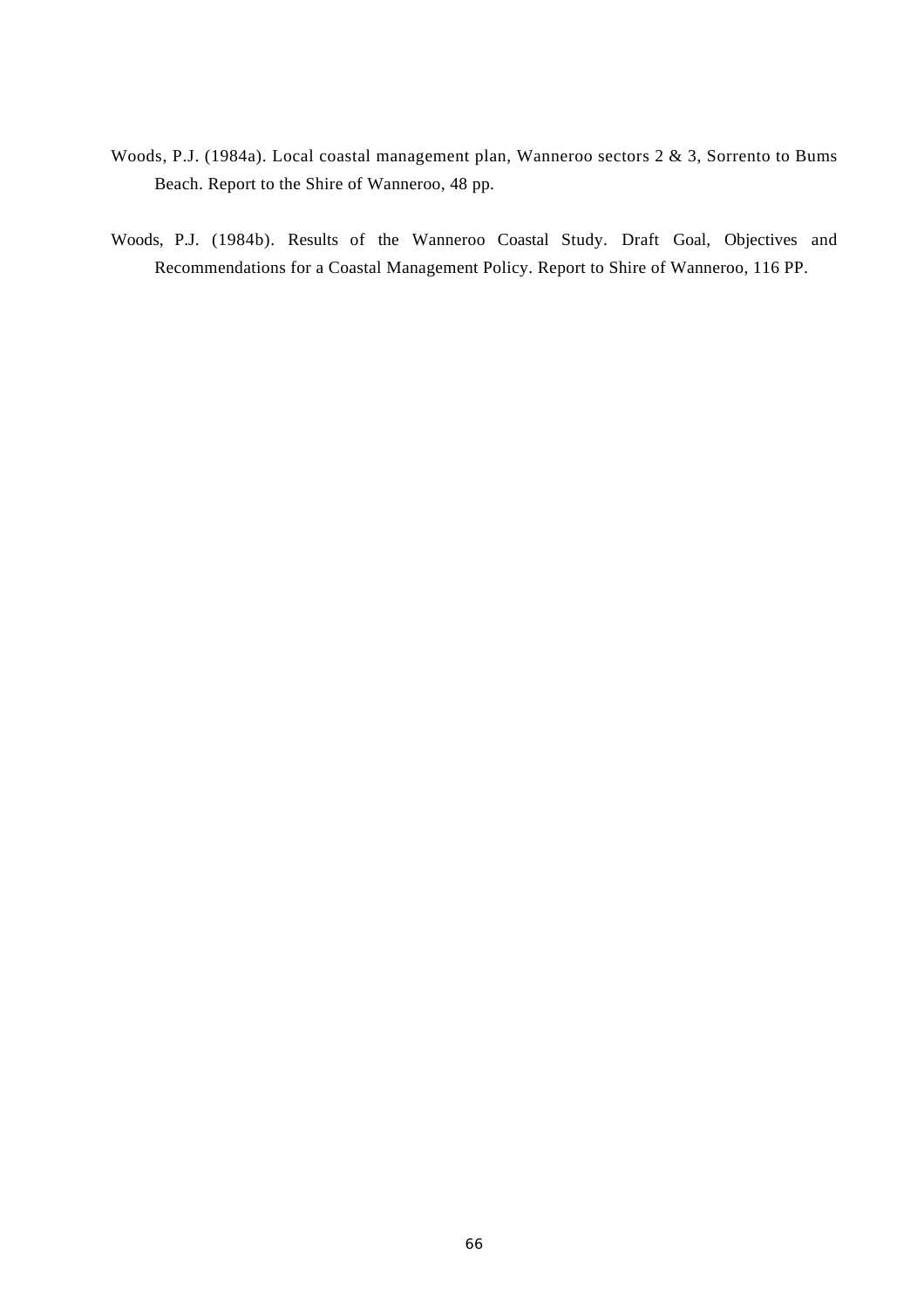## **APPENDIX 1.**

**Fish permitted to be taken in the General Use Zone of the Marmion Marine Park by methods promulgated from time to time under the Fisheries Act.**

- a) Any species of fish of the classes Osteichthyes (bony fishes) and Chondrichthyes (cartilaginous fishes).
- b) Any species of fish of the class Cephalopoda commonly known as cuttlefish, squid and octopus.
- c) The species of the class Crustacea known as *Panulirus cygnus* (western rock lobster) and *Portunus pelagicus* (blue swimmer crab).
- d) The species of the class Mollusca known as *Haliolis roei* (Roes abalone).

All other marine life is gazetted as protected flora and fauna under the Wildlife Conservation Act.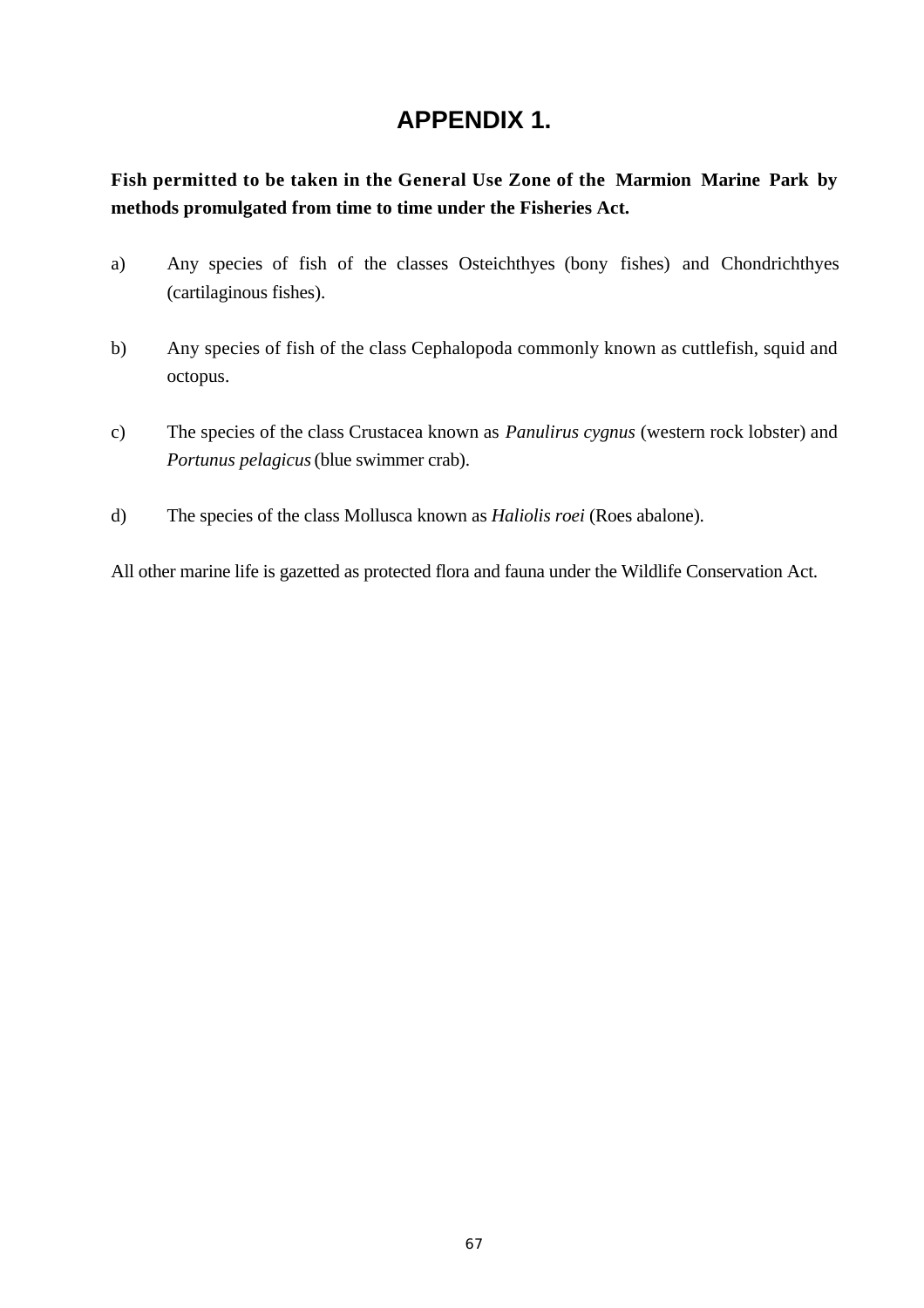## **APPENDIX 2**

### **Western Australian FISHERIES ACT 1905 MARMION MARINE PARK OCEAN REEF AND HILLARYS BOAT HARBOURS FISHING RESTRICTIONS Notice No. 376**

516/85

MADE by the Minister pursuant to sections 9, 10 and I I of the Act. **Citations** 

1. This Notice may be cited as the *Marmion Marine Park Ocean Reef and Hillarys Boat Harbour Fishing Restrictions Notice 1989.*

Prohibition on taking fish

2. All persons are prohibited from taking any fish whatsoever in the waters described in the Schedule except as hereinafter provided.

Licensed professional fishermen

- 3. The holder of a professional fisherman's licence shall not take any species of fish for sale in the water described in the Schedule except that -
	- (i) rock lobster may be taken by means of rock lobster pots used from a boat authorised to operate in the West Coast Rock Lobster Limited Entry Fishery.
	- (ii) Roe's abalone may be taken by a person authorised to take abalone within Zone 3 of the Abalone Limited Entry Fishery; and
	- (iii) other fish may be taken with the use of a hauling net by a person authorised in writing by the Director in the waters of the Marmion Marine Park provided such net is not used within the Ocean Reef and Hillarys Boat Harbours and within 200 metres seaward of the groynes and entrances of those harbours.

Use of nets to take crabs

4. Any person may use a hand held scoop net or drop net to take crabs.

Use of spearguns etc

- 5. Any person may use a speargun, harpoon, hawaiian sling and all other similar pointed instruments to take
	- (i) any species of fish of the classes Osteichthyes (boney fishes) and Chondrichthyes (cartilaginous fishes); and
	- (ii) any species of fish of the class Cephalopoda commonly known as cuttlefish, squid and octopus; provided that a speargun, harpoon, hawaiian sling and all other similar pointed instruments are not used to take any fish whatsoever in any waters within 1800 metres of the high water mark of the west coast of Australia.

Use of other means of capture

- 6. Any person
	- (1) being the holder of a recreational fishing licence authorising the taking of rock lobster, may take the species of fish of the class Crustacea known as *Panulirus cygnus* (western rock lobster)
		- (a) by hand; or
		- (b) by means of rock lobster pots;
	- (2) may take the species of fish of the class Crustacea. known as *Haliotis roei* (Roe's abalone), provided that the taking is permitted in accordance with Fisheries Notice No. 375 (Metropolitan Recreational Abalone Fishery);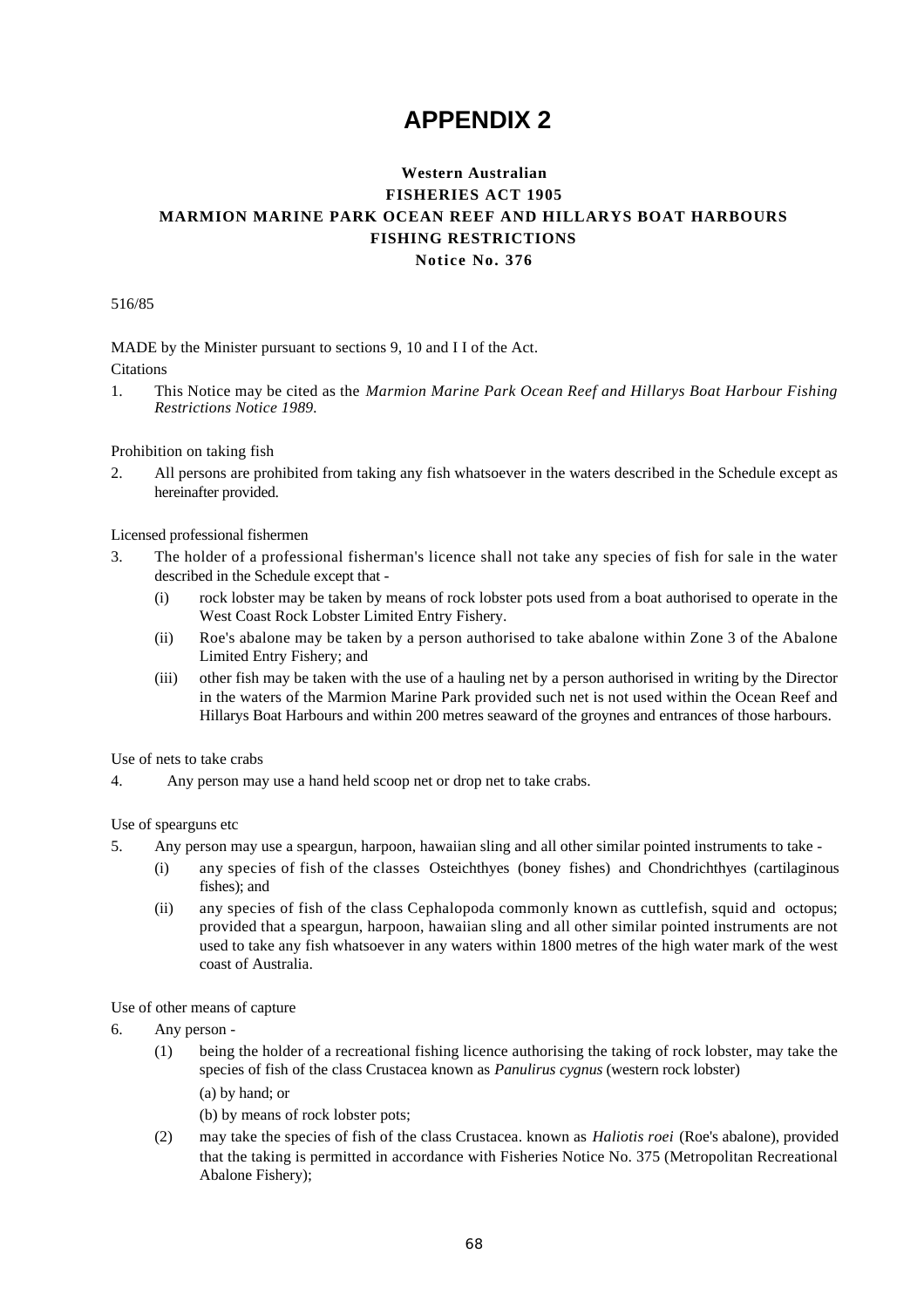(3) may take the species of fish of the class Cephalopoda commonly known as octopus by means of octopus traps;

For the purpose of this Notice an octopus trap is a device constructed of one or more pieces of tubing, having a diameter not exceeding 200 millimetres, is not baited and is used only for the purpose of taking or attempting to take octopus.

- (4) may take
	- (a) any species of fish of the classes Osteichthyes (boney fish) and Chondrichthyes (cartilaginous fishes); and
	- (b) any species of fish of the class Cephalopoda commonly known as cuttlefish, squid and octopus, by means of -
		- (i) a hand line; or
		- (ii) a rod, reel and line, with no more than three hooks attached.

#### Exceptions

7. Where an exception to the prohibition contained in clause 2 is granted, any such exception does not extend to or in any way amend the requirements or restrictions imposed pursuant to the Fisheries Act 1905 on the taking of any fish referred to in this Notice.

#### Cancellations

8. Notices Nos. 280, 281, and 283 published in the *Government Gazette* of 11 December 1987, are cancelled.

#### Schedule (Clause 2)

- (a) All that portion of the Indian Ocean lying within the boundaries of the Marmion Marine Park Reserve No I bordered in red on Department of Land Administration Miscellaneous Plan numbered 1597, but not including those waters within the Marmion Marine Park described in Fisheries Notice No. 329; and
- (b) All waters within the Ocean Reef Boat Harbour and the Hillarys Boat Harbour.

Dated this 3 1 st day of January 1989

JULIAN GRILL Minister for Fisheries

[Extract from Government Gazette No 394, 10 February 19891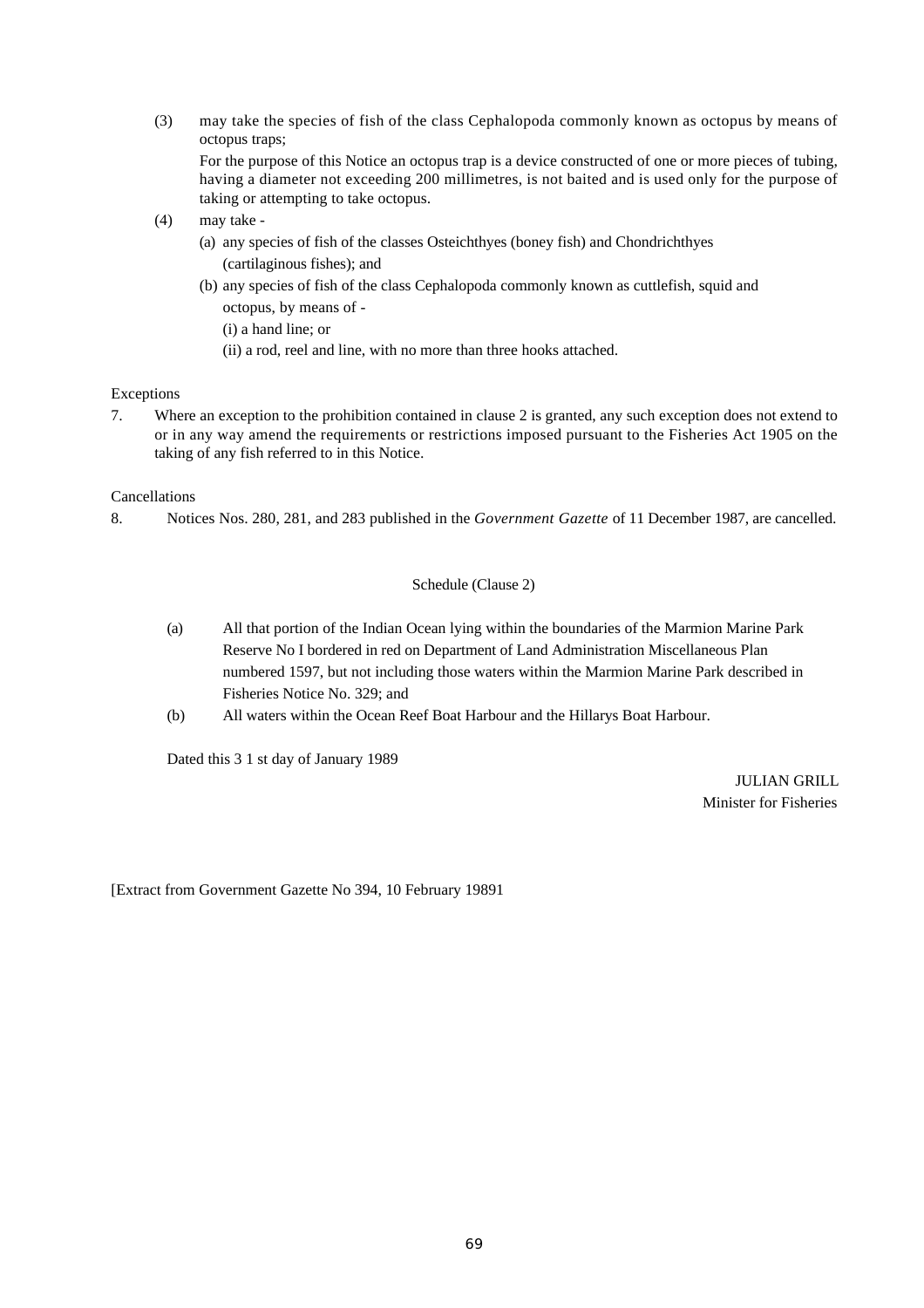## **APPENDIX 3(a)**

#### **WILDLIFE CONSERVATION ACT 1950**

#### **(Section 14)**

#### **Notice**

#### **Fauna of the Marmion Marine Park**

#### CALM 007143F2013.

PURSUANT to the powers conferred by section 14 of the Wildlife Conservation Act 1950, 1 hereby

declare as follows -

- 1. That there. shall be an open season in respect of those species of fauna described in the First Schedule hereunder in the whole of that part of the State which lies within the boundaries of Marmion Marine Park as described in the Second Schedule hereunder.
- 2. A person may take fauna of the species described in the First Schedule hereunder without a licence issued under the Wildlife Conservation Act 1950 provided that any fauna so taken is taken in accordance with the Fisheries Act 1905.
- 3. For the purposes of paragraph 2 of this Notice, fauna of the species described in the First Schedule hereunder shall be fauna that are fish within the meaning of the term fish as it is defined in the Fisheries Act 1905.
- 4. A person shall not take any fauna within the area defined in the Second Schedule hereunder, other than fauna of the species described in the First Schedule hereunder, unless that fauna is taken in accordance with the Wildlife Conservation Act 1950.

BARRY HODGE Minister for Conservation and Land Management

2

#### First Schedule

- 1. Any species of the class Osteichthyes (boney fish).
- 2. Any species of the class Chondrichthyes (cartilaginous fish).
- 3. Any species of the class Cephalopoda (cuttle fish, squid and octopus).
- 4. The species of the class Crustacea known as Panulirus cygnus (western rock lobster), Ovalipes australiensis (white-spotted sand crab) and Portunus pelagicus (blue swimmer crab).
- 5. The species of the class Mollusca known as Haliotis roei (Roe's abalone).

#### Second Schedule

All that land and waters comprising Marmion Marine Park -

- 1. Marine Park Reserve No 1. (All that area delineated and shown bordered red on Land Administration Miscellaneous Plan 1597. Public Plans Swan 1:2 000 05.01 to 05.05 inclusive and Perth 1:2 000 06.37 and 07.33 to 07.37 inclusive).
- 2. Reserve No. 39782 (Marine Park) Swan Location No. 10854. (Reserve/Diagram 605, Little Island. Public Plan Swan 1: 10 000 1.2)
- 3. Reserve No. 39783 (Marine Park) Swan Location No. 10855. (Reserve/Diagram 606, Bums Rocks. Public Plan Swan 1: 10 000 1.2).

[Extract from Government Gazette No 116, 11 December 1989]